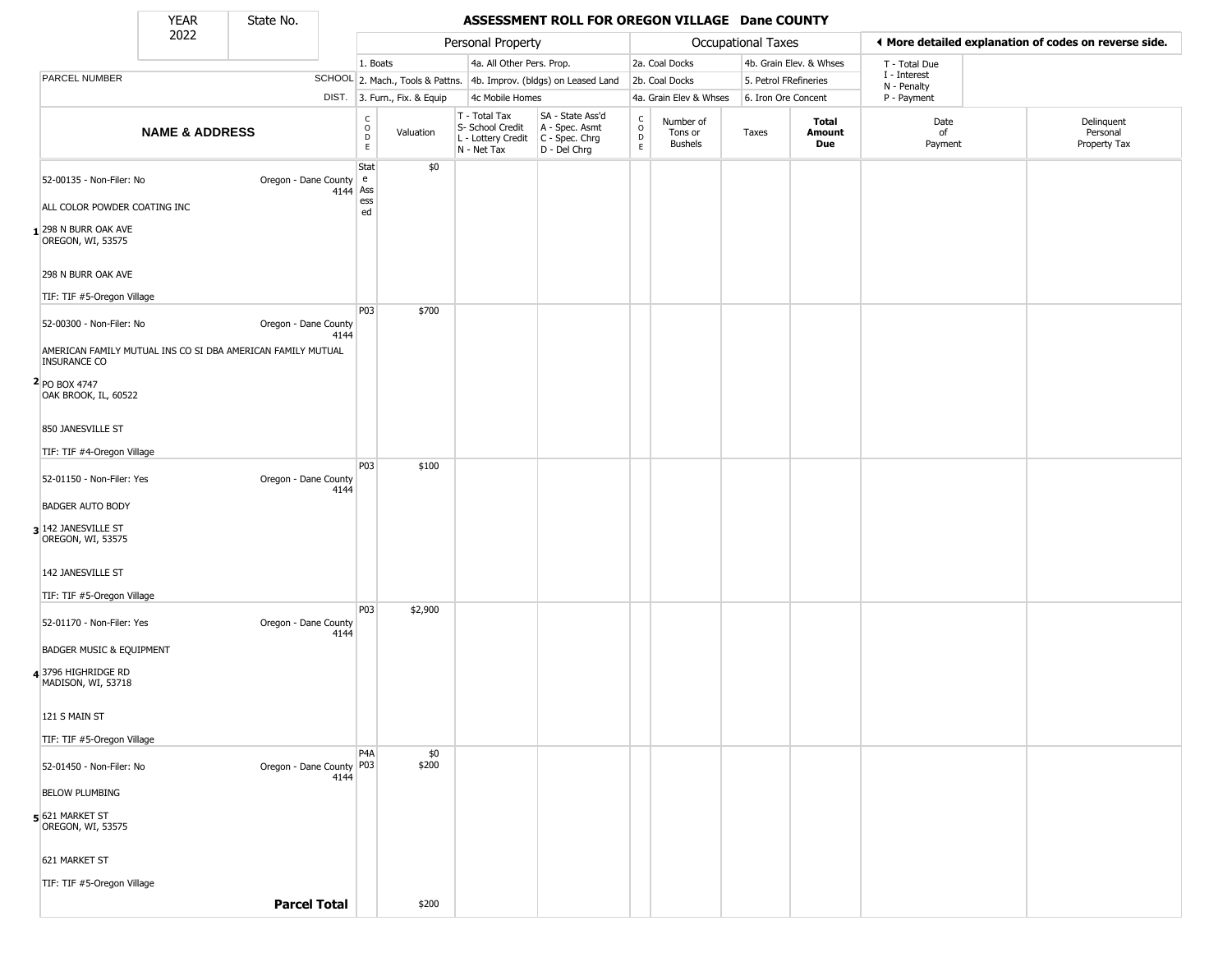|                                               | <b>YEAR</b>               | State No.                  |      |                                                           |                                  |                                                                        | ASSESSMENT ROLL FOR OREGON VILLAGE Dane COUNTY                       |                                                 |                                        |                    |                         |                             |                                                       |
|-----------------------------------------------|---------------------------|----------------------------|------|-----------------------------------------------------------|----------------------------------|------------------------------------------------------------------------|----------------------------------------------------------------------|-------------------------------------------------|----------------------------------------|--------------------|-------------------------|-----------------------------|-------------------------------------------------------|
|                                               | 2022                      |                            |      |                                                           |                                  | Personal Property                                                      |                                                                      |                                                 |                                        | Occupational Taxes |                         |                             | ♦ More detailed explanation of codes on reverse side. |
|                                               |                           |                            |      | 1. Boats                                                  |                                  | 4a. All Other Pers. Prop.                                              |                                                                      |                                                 | 2a. Coal Docks                         |                    | 4b. Grain Elev. & Whses | T - Total Due               |                                                       |
| PARCEL NUMBER                                 |                           |                            |      |                                                           | SCHOOL 2. Mach., Tools & Pattns. |                                                                        | 4b. Improv. (bldgs) on Leased Land                                   |                                                 | 2b. Coal Docks                         |                    | 5. Petrol FRefineries   | I - Interest<br>N - Penalty |                                                       |
|                                               |                           |                            |      |                                                           | DIST. 3. Furn., Fix. & Equip     | 4c Mobile Homes                                                        |                                                                      |                                                 | 4a. Grain Elev & Whses                 |                    | 6. Iron Ore Concent     | P - Payment                 |                                                       |
|                                               | <b>NAME &amp; ADDRESS</b> |                            |      | $\mathsf{C}$<br>$\mathsf O$<br>$\mathsf D$<br>$\mathsf E$ | Valuation                        | T - Total Tax<br>S- School Credit<br>L - Lottery Credit<br>N - Net Tax | SA - State Ass'd<br>A - Spec. Asmt<br>C - Spec. Chrg<br>D - Del Chrg | $\begin{array}{c} C \\ C \\ D \\ E \end{array}$ | Number of<br>Tons or<br><b>Bushels</b> | Taxes              | Total<br>Amount<br>Due  | Date<br>of<br>Payment       | Delinquent<br>Personal<br>Property Tax                |
| 52-02250 - Non-Filer: No                      |                           | Oregon - Dane County   P03 | 4144 | P <sub>4</sub> A                                          | \$7,900<br>\$34,000              |                                                                        |                                                                      |                                                 |                                        |                    |                         |                             |                                                       |
| <b>BILLS FOOD CENTER</b>                      |                           |                            |      |                                                           |                                  |                                                                        |                                                                      |                                                 |                                        |                    |                         |                             |                                                       |
| 6 787 N MAIN ST<br>OREGON, WI, 53575          |                           |                            |      |                                                           |                                  |                                                                        |                                                                      |                                                 |                                        |                    |                         |                             |                                                       |
| 787 N MAIN ST                                 |                           |                            |      |                                                           |                                  |                                                                        |                                                                      |                                                 |                                        |                    |                         |                             |                                                       |
| TIF: TIF #5-Oregon Village                    |                           |                            |      |                                                           |                                  |                                                                        |                                                                      |                                                 |                                        |                    |                         |                             |                                                       |
|                                               |                           | <b>Parcel Total</b>        |      |                                                           | \$41,900                         |                                                                        |                                                                      |                                                 |                                        |                    |                         |                             |                                                       |
| 52-02850 - Non-Filer: No                      |                           | Oregon - Dane County   P03 | 4144 | P4A                                                       | \$300<br>\$11,100                |                                                                        |                                                                      |                                                 |                                        |                    |                         |                             |                                                       |
| BREITBACH CHIROPRACTIC SC                     |                           |                            |      |                                                           |                                  |                                                                        |                                                                      |                                                 |                                        |                    |                         |                             |                                                       |
| <b>7</b> 167 N MAIN ST<br>OREGON, WI, 53575   |                           |                            |      |                                                           |                                  |                                                                        |                                                                      |                                                 |                                        |                    |                         |                             |                                                       |
| 167 N MAIN ST                                 |                           |                            |      |                                                           |                                  |                                                                        |                                                                      |                                                 |                                        |                    |                         |                             |                                                       |
| TIF: TIF #5-Oregon Village                    |                           |                            |      |                                                           |                                  |                                                                        |                                                                      |                                                 |                                        |                    |                         |                             |                                                       |
|                                               |                           | <b>Parcel Total</b>        |      |                                                           | \$11,400                         |                                                                        |                                                                      |                                                 |                                        |                    |                         |                             |                                                       |
| 52-03110 - Non-Filer: Yes                     |                           | Oregon - Dane County   P03 | 4144 | P4A                                                       | \$100<br>\$400                   |                                                                        |                                                                      |                                                 |                                        |                    |                         |                             |                                                       |
| BUTCH'S REPAIRS 2 OLD DOGS AUTO, LLC          |                           |                            |      |                                                           |                                  |                                                                        |                                                                      |                                                 |                                        |                    |                         |                             |                                                       |
| 8 769 MARKET ST<br>OREGON, WI, 53575          |                           |                            |      |                                                           |                                  |                                                                        |                                                                      |                                                 |                                        |                    |                         |                             |                                                       |
| 769 MARKET ST                                 |                           |                            |      |                                                           |                                  |                                                                        |                                                                      |                                                 |                                        |                    |                         |                             |                                                       |
| TIF: TIF #5-Oregon Village                    |                           |                            |      |                                                           |                                  |                                                                        |                                                                      |                                                 |                                        |                    |                         |                             |                                                       |
|                                               |                           | <b>Parcel Total</b>        |      |                                                           | \$500                            |                                                                        |                                                                      |                                                 |                                        |                    |                         |                             |                                                       |
| 52-03800 - Non-Filer: Yes                     |                           | Oregon - Dane County   P03 | 4144 | P <sub>4</sub> A                                          | \$200<br>\$4,700                 |                                                                        |                                                                      |                                                 |                                        |                    |                         |                             |                                                       |
| CHOCOLATE CAPER DANIEL AND ELIZABETH DONOGHUE |                           |                            |      |                                                           |                                  |                                                                        |                                                                      |                                                 |                                        |                    |                         |                             |                                                       |
| $9$ 105 S MAIN ST<br>OREGON, WI, 53575        |                           |                            |      |                                                           |                                  |                                                                        |                                                                      |                                                 |                                        |                    |                         |                             |                                                       |
| 105 S MAIN ST                                 |                           |                            |      |                                                           |                                  |                                                                        |                                                                      |                                                 |                                        |                    |                         |                             |                                                       |
| TIF: TIF #5-Oregon Village                    |                           |                            |      |                                                           |                                  |                                                                        |                                                                      |                                                 |                                        |                    |                         |                             |                                                       |
|                                               |                           | <b>Parcel Total</b>        |      |                                                           | \$4,900                          |                                                                        |                                                                      |                                                 |                                        |                    |                         |                             |                                                       |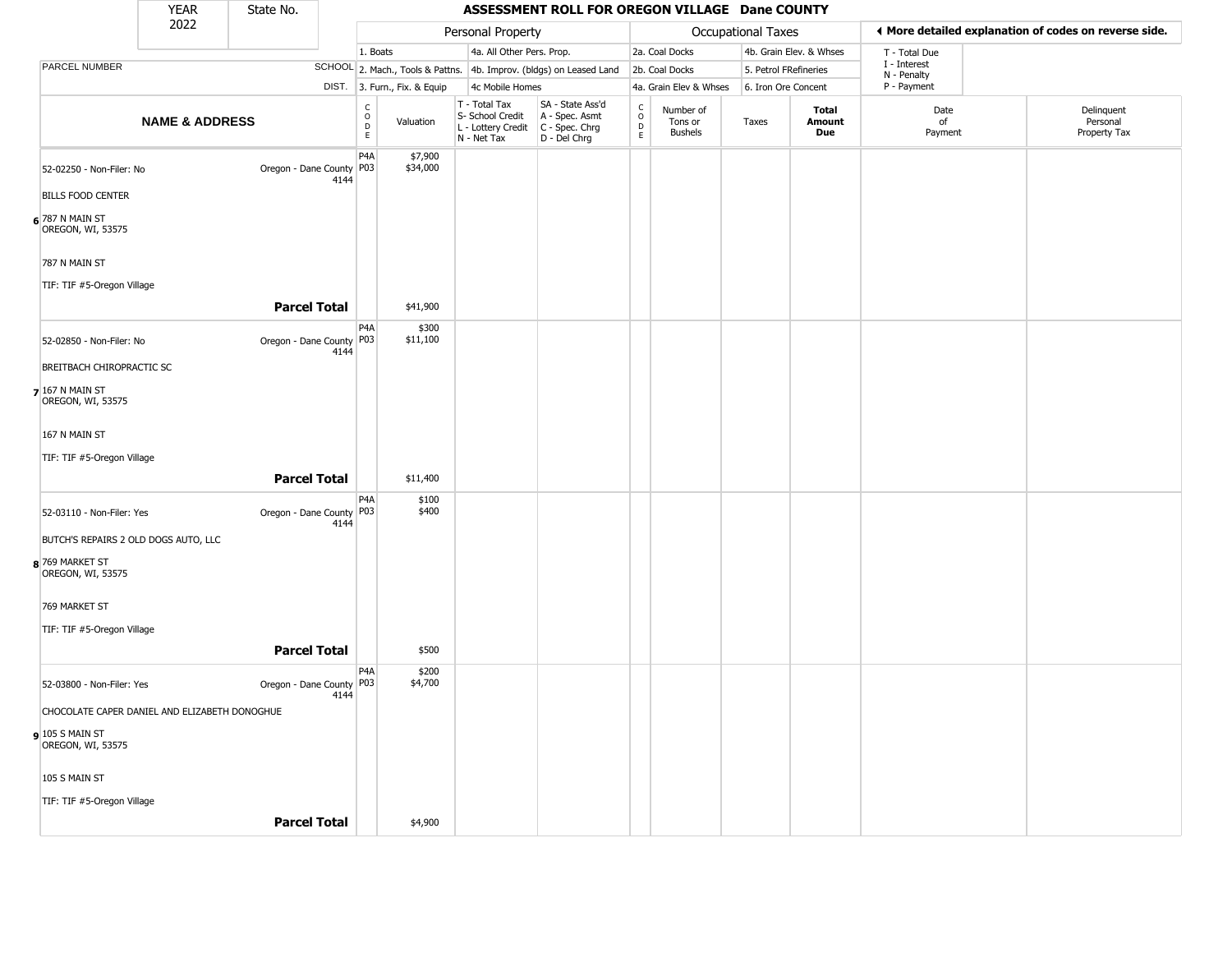|                              |                                                                                          | <b>YEAR</b>                          | State No.                  |      |                                        |                              |                                                                                         | ASSESSMENT ROLL FOR OREGON VILLAGE Dane COUNTY                      |                         |                                 |                       |                         |                             |                                                        |
|------------------------------|------------------------------------------------------------------------------------------|--------------------------------------|----------------------------|------|----------------------------------------|------------------------------|-----------------------------------------------------------------------------------------|---------------------------------------------------------------------|-------------------------|---------------------------------|-----------------------|-------------------------|-----------------------------|--------------------------------------------------------|
|                              |                                                                                          | 2022                                 |                            |      |                                        |                              | Personal Property                                                                       |                                                                     |                         |                                 | Occupational Taxes    |                         |                             | If More detailed explanation of codes on reverse side. |
|                              |                                                                                          |                                      |                            |      | 1. Boats                               |                              | 4a. All Other Pers. Prop.                                                               |                                                                     |                         | 2a. Coal Docks                  |                       | 4b. Grain Elev. & Whses | T - Total Due               |                                                        |
|                              | PARCEL NUMBER                                                                            |                                      |                            |      |                                        |                              |                                                                                         | SCHOOL 2. Mach., Tools & Pattns. 4b. Improv. (bldgs) on Leased Land |                         | 2b. Coal Docks                  | 5. Petrol FRefineries |                         | I - Interest<br>N - Penalty |                                                        |
|                              |                                                                                          |                                      |                            |      |                                        | DIST. 3. Furn., Fix. & Equip | 4c Mobile Homes                                                                         |                                                                     |                         | 4a. Grain Elev & Whses          | 6. Iron Ore Concent   |                         | P - Payment                 |                                                        |
|                              |                                                                                          | <b>NAME &amp; ADDRESS</b>            |                            |      | $_{\rm o}^{\rm c}$<br>D<br>$\mathsf E$ | Valuation                    | T - Total Tax<br>S- School Credit<br>L - Lottery Credit   C - Spec. Chrg<br>N - Net Tax | SA - State Ass'd<br>A - Spec. Asmt<br>D - Del Chrg                  | C<br>$\circ$<br>D<br>E. | Number of<br>Tons or<br>Bushels | Taxes                 | Total<br>Amount<br>Due  | Date<br>of<br>Payment       | Delinquent<br>Personal<br>Property Tax                 |
|                              | 52-04350 - Non-Filer: No                                                                 |                                      | Oregon - Dane County P03   | 4144 | P <sub>4</sub> A                       | \$500<br>\$900               |                                                                                         |                                                                     |                         |                                 |                       |                         |                             |                                                        |
|                              | CORPORATE CONSTRUCTION, LTD.<br>10 8517 EXCELSIOR DR, STE 203<br>MADISON, WI, 53717-1995 |                                      |                            |      |                                        |                              |                                                                                         |                                                                     |                         |                                 |                       |                         |                             |                                                        |
|                              | 525 N BURR OAK AVE                                                                       |                                      |                            |      |                                        |                              |                                                                                         |                                                                     |                         |                                 |                       |                         |                             |                                                        |
|                              | TIF: not in a tif district-Oregon Village                                                |                                      |                            |      |                                        |                              |                                                                                         |                                                                     |                         |                                 |                       |                         |                             |                                                        |
|                              |                                                                                          |                                      | <b>Parcel Total</b>        |      |                                        | \$1,400                      |                                                                                         |                                                                     |                         |                                 |                       |                         |                             |                                                        |
|                              | 52-04550 - Non-Filer: No                                                                 |                                      | Oregon - Dane County       | 4144 | P03                                    | \$112,900                    |                                                                                         |                                                                     |                         |                                 |                       |                         |                             |                                                        |
|                              | OREGON LAUNDRY, LLC                                                                      |                                      |                            |      |                                        |                              |                                                                                         |                                                                     |                         |                                 |                       |                         |                             |                                                        |
| $11$ <sup>131</sup> STATE ST | OREGON, WI, 53575                                                                        |                                      |                            |      |                                        |                              |                                                                                         |                                                                     |                         |                                 |                       |                         |                             |                                                        |
|                              | 935 N MAIN ST                                                                            |                                      |                            |      |                                        |                              |                                                                                         |                                                                     |                         |                                 |                       |                         |                             |                                                        |
|                              | TIF: TIF #5-Oregon Village                                                               |                                      |                            |      |                                        |                              |                                                                                         |                                                                     |                         |                                 |                       |                         |                             |                                                        |
|                              |                                                                                          |                                      |                            |      | P03                                    | \$6,300                      |                                                                                         |                                                                     |                         |                                 |                       |                         |                             |                                                        |
|                              | 52-04710 - Non-Filer: No                                                                 |                                      | Oregon - Dane County   P4A | 4144 |                                        | \$6,900                      |                                                                                         |                                                                     |                         |                                 |                       |                         |                             |                                                        |
|                              | <b>DEAN MEDICAL CENTER</b>                                                               |                                      |                            |      |                                        |                              |                                                                                         |                                                                     |                         |                                 |                       |                         |                             |                                                        |
| 12 PO BOX 259443             | MADISON, WI, 53725                                                                       |                                      |                            |      |                                        |                              |                                                                                         |                                                                     |                         |                                 |                       |                         |                             |                                                        |
|                              | 753 N MAIN ST                                                                            |                                      |                            |      |                                        |                              |                                                                                         |                                                                     |                         |                                 |                       |                         |                             |                                                        |
|                              | TIF: TIF #5-Oregon Village                                                               |                                      |                            |      |                                        |                              |                                                                                         |                                                                     |                         |                                 |                       |                         |                             |                                                        |
|                              |                                                                                          |                                      | <b>Parcel Total</b>        |      |                                        | \$13,200                     |                                                                                         |                                                                     |                         |                                 |                       |                         |                             |                                                        |
|                              | 52-04750 - Non-Filer: No                                                                 |                                      | Oregon - Dane County   P4A | 4144 | P03                                    | \$200<br>\$200               |                                                                                         |                                                                     |                         |                                 |                       |                         |                             |                                                        |
|                              | DEAN RETAIL SERVICES INC                                                                 |                                      |                            |      |                                        |                              |                                                                                         |                                                                     |                         |                                 |                       |                         |                             |                                                        |
| 13 PO BOX 259443             | MADISON, WI, 53725-9443                                                                  |                                      |                            |      |                                        |                              |                                                                                         |                                                                     |                         |                                 |                       |                         |                             |                                                        |
|                              | 753 N MAIN ST                                                                            |                                      |                            |      |                                        |                              |                                                                                         |                                                                     |                         |                                 |                       |                         |                             |                                                        |
|                              | TIF: TIF #5-Oregon Village                                                               |                                      |                            |      |                                        |                              |                                                                                         |                                                                     |                         |                                 |                       |                         |                             |                                                        |
|                              |                                                                                          |                                      | <b>Parcel Total</b>        |      |                                        | \$400                        |                                                                                         |                                                                     |                         |                                 |                       |                         |                             |                                                        |
|                              | 52-04800 - Non-Filer: No                                                                 |                                      | Oregon - Dane County P03   | 4144 | P <sub>4</sub> A                       | \$100<br>\$87,100            |                                                                                         |                                                                     |                         |                                 |                       |                         |                             |                                                        |
|                              |                                                                                          | VICTOR DORN CORP DBA DORN TRUE VALUE |                            |      |                                        |                              |                                                                                         |                                                                     |                         |                                 |                       |                         |                             |                                                        |
|                              | 14 1342 S MIDVALE BLVD<br>MADISON, WI, 53711                                             |                                      |                            |      |                                        |                              |                                                                                         |                                                                     |                         |                                 |                       |                         |                             |                                                        |
|                              | 131 W RICHARDS ST                                                                        |                                      |                            |      |                                        |                              |                                                                                         |                                                                     |                         |                                 |                       |                         |                             |                                                        |
|                              | TIF: TIF #5-Oregon Village                                                               |                                      |                            |      |                                        |                              |                                                                                         |                                                                     |                         |                                 |                       |                         |                             |                                                        |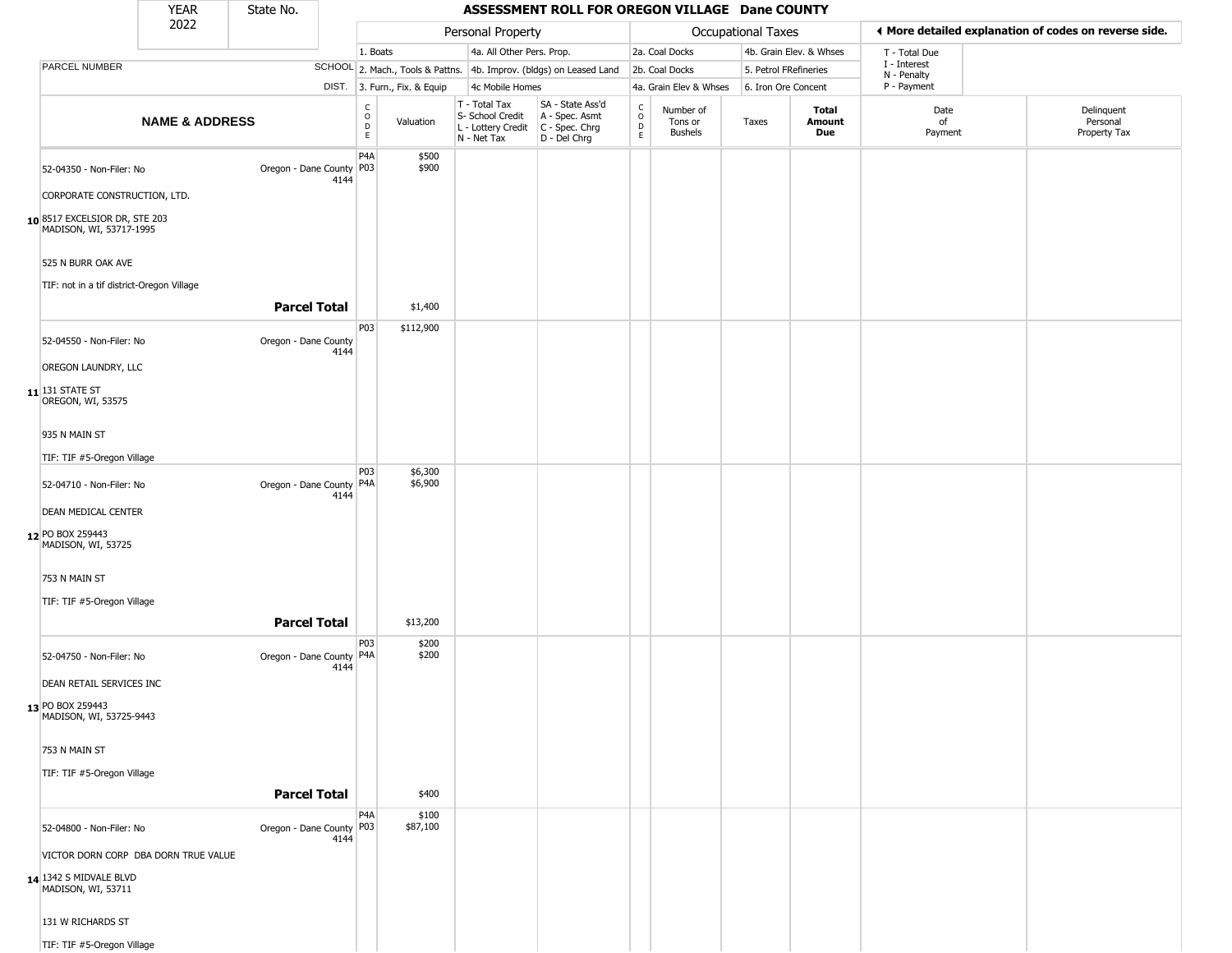|                                              | <b>YEAR</b>               | State No.                  |      |                                  |                              |                                                                        | ASSESSMENT ROLL FOR OREGON VILLAGE Dane COUNTY                       |                         |                                        |                       |                         |                             |                                                       |
|----------------------------------------------|---------------------------|----------------------------|------|----------------------------------|------------------------------|------------------------------------------------------------------------|----------------------------------------------------------------------|-------------------------|----------------------------------------|-----------------------|-------------------------|-----------------------------|-------------------------------------------------------|
|                                              | 2022                      |                            |      |                                  |                              | Personal Property                                                      |                                                                      |                         |                                        | Occupational Taxes    |                         |                             | ♦ More detailed explanation of codes on reverse side. |
|                                              |                           |                            |      | 1. Boats                         |                              | 4a. All Other Pers. Prop.                                              |                                                                      |                         | 2a. Coal Docks                         |                       | 4b. Grain Elev. & Whses | T - Total Due               |                                                       |
| PARCEL NUMBER                                |                           |                            |      |                                  |                              |                                                                        | SCHOOL 2. Mach., Tools & Pattns. 4b. Improv. (bldgs) on Leased Land  |                         | 2b. Coal Docks                         | 5. Petrol FRefineries |                         | I - Interest<br>N - Penalty |                                                       |
|                                              |                           |                            |      |                                  | DIST. 3. Furn., Fix. & Equip | 4c Mobile Homes                                                        |                                                                      |                         | 4a. Grain Elev & Whses                 | 6. Iron Ore Concent   |                         | P - Payment                 |                                                       |
|                                              | <b>NAME &amp; ADDRESS</b> |                            |      | C<br>$\circ$<br>$\mathsf D$<br>E | Valuation                    | T - Total Tax<br>S- School Credit<br>L - Lottery Credit<br>N - Net Tax | SA - State Ass'd<br>A - Spec. Asmt<br>C - Spec. Chrg<br>D - Del Chrg | $\frac{C}{O}$<br>D<br>E | Number of<br>Tons or<br><b>Bushels</b> | Taxes                 | Total<br>Amount<br>Due  | Date<br>of<br>Payment       | Delinquent<br>Personal<br>Property Tax                |
|                                              |                           | <b>Parcel Total</b>        |      |                                  | \$87,200                     |                                                                        |                                                                      |                         |                                        |                       |                         |                             |                                                       |
| 52-05400 - Non-Filer: Yes                    |                           | Oregon - Dane County   P03 | 4144 | P <sub>4</sub> A                 | \$100<br>\$100               |                                                                        |                                                                      |                         |                                        |                       |                         |                             |                                                       |
| ERFURTH, DENNIS ERFURTH BODY SHOP            |                           |                            |      |                                  |                              |                                                                        |                                                                      |                         |                                        |                       |                         |                             |                                                       |
| 15 880 N MAIN ST<br>OREGON, WI, 53575        |                           |                            |      |                                  |                              |                                                                        |                                                                      |                         |                                        |                       |                         |                             |                                                       |
| 880 N MAIN ST                                |                           |                            |      |                                  |                              |                                                                        |                                                                      |                         |                                        |                       |                         |                             |                                                       |
| TIF: TIF #5-Oregon Village                   |                           |                            |      |                                  |                              |                                                                        |                                                                      |                         |                                        |                       |                         |                             |                                                       |
|                                              |                           | <b>Parcel Total</b>        |      |                                  | \$200                        |                                                                        |                                                                      |                         |                                        |                       |                         |                             |                                                       |
| 52-06000 - Non-Filer: No                     |                           | Oregon - Dane County       | 4144 | P <sub>4</sub> A<br>P03          | \$300<br>\$68,200            |                                                                        |                                                                      |                         |                                        |                       |                         |                             |                                                       |
| JAMES & ENYART OPTOMETRISTS, SC OPTOMETRISTS |                           |                            |      |                                  |                              |                                                                        |                                                                      |                         |                                        |                       |                         |                             |                                                       |
| 16 185 W NETHERWOOD<br>OREGON, WI, 53575     |                           |                            |      |                                  |                              |                                                                        |                                                                      |                         |                                        |                       |                         |                             |                                                       |
| 185 W NETHERWOOD                             |                           |                            |      |                                  |                              |                                                                        |                                                                      |                         |                                        |                       |                         |                             |                                                       |
| TIF: not in a tif district-Oregon Village    |                           |                            |      |                                  |                              |                                                                        |                                                                      |                         |                                        |                       |                         |                             |                                                       |
|                                              |                           | <b>Parcel Total</b>        |      |                                  | \$68,500                     |                                                                        |                                                                      |                         |                                        |                       |                         |                             |                                                       |
| 52-06250 - Non-Filer: No                     |                           | Oregon - Dane County       | 4144 | <b>P03</b>                       | \$800                        |                                                                        |                                                                      |                         |                                        |                       |                         |                             |                                                       |
| FOUR SEASONS HEATING, INC                    |                           |                            |      |                                  |                              |                                                                        |                                                                      |                         |                                        |                       |                         |                             |                                                       |
| 17 215 W NETHERWOOD ST<br>OREGON, WI, 53575  |                           |                            |      |                                  |                              |                                                                        |                                                                      |                         |                                        |                       |                         |                             |                                                       |
| 215 W NETHERWOOD ST                          |                           |                            |      |                                  |                              |                                                                        |                                                                      |                         |                                        |                       |                         |                             |                                                       |
| TIF: TIF #5-Oregon Village                   |                           |                            |      |                                  |                              |                                                                        |                                                                      |                         |                                        |                       |                         |                             |                                                       |
| 52-06300 - Non-Filer: No                     |                           | Oregon - Dane County P03   | 4144 | P <sub>4</sub> A                 | \$300<br>\$17,900            |                                                                        |                                                                      |                         |                                        |                       |                         |                             |                                                       |
| FORSTER ELECTRICAL ENGINEERING, INC          |                           |                            |      |                                  |                              |                                                                        |                                                                      |                         |                                        |                       |                         |                             |                                                       |
| 18 550 N BURR OAK AVE<br>OREGON, WI, 53575   |                           |                            |      |                                  |                              |                                                                        |                                                                      |                         |                                        |                       |                         |                             |                                                       |
| 550 N BURR OAK AVE                           |                           |                            |      |                                  |                              |                                                                        |                                                                      |                         |                                        |                       |                         |                             |                                                       |
| TIF: not in a tif district-Oregon Village    |                           |                            |      |                                  |                              |                                                                        |                                                                      |                         |                                        |                       |                         |                             |                                                       |
|                                              |                           | <b>Parcel Total</b>        |      |                                  | \$18,200                     |                                                                        |                                                                      |                         |                                        |                       |                         |                             |                                                       |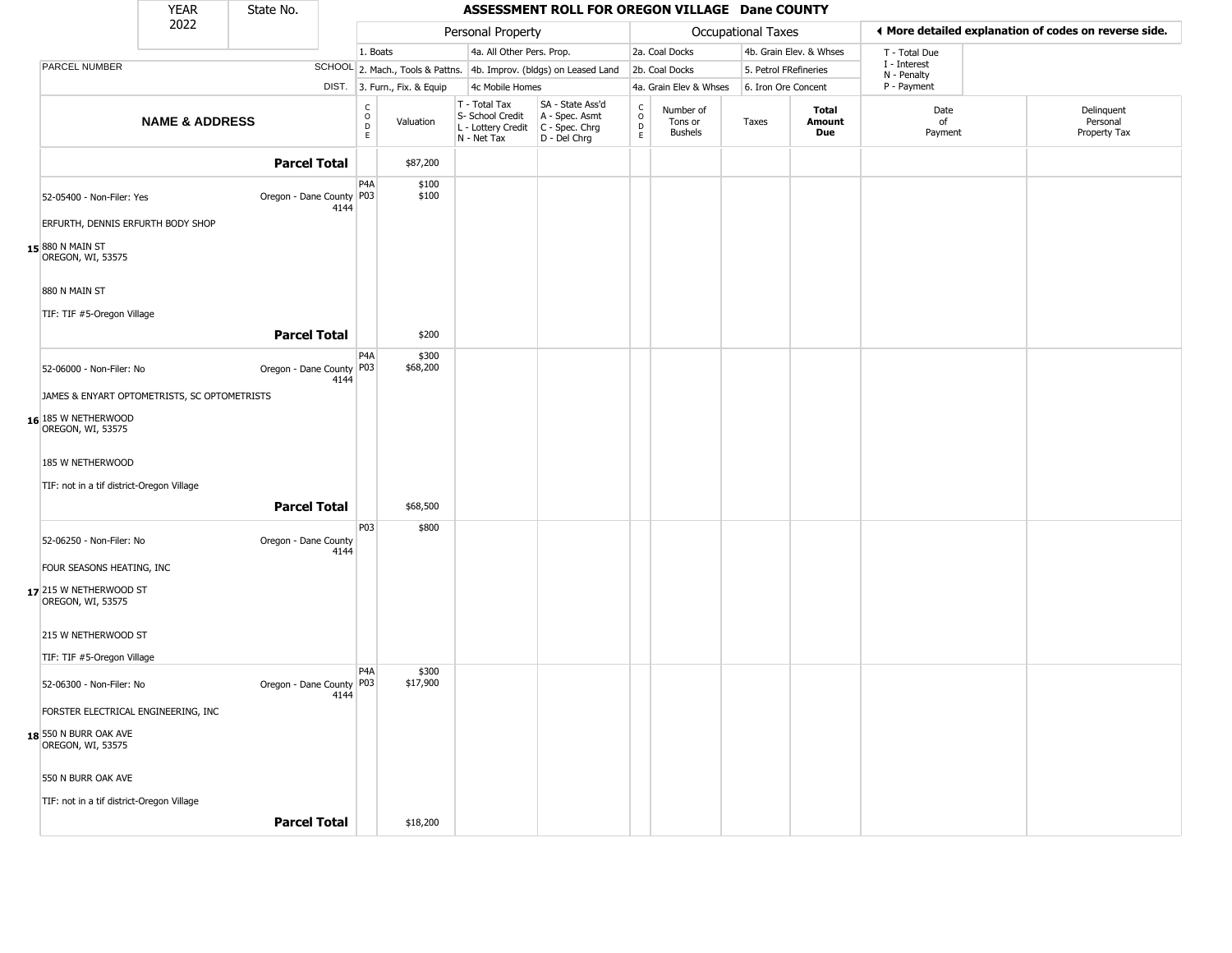|                                               | YEAR                      | State No.                  |      |                                |                              |                                                                                                    | ASSESSMENT ROLL FOR OREGON VILLAGE Dane COUNTY                      |                                             |                                 |                       |                               |                             |                                                       |
|-----------------------------------------------|---------------------------|----------------------------|------|--------------------------------|------------------------------|----------------------------------------------------------------------------------------------------|---------------------------------------------------------------------|---------------------------------------------|---------------------------------|-----------------------|-------------------------------|-----------------------------|-------------------------------------------------------|
|                                               | 2022                      |                            |      |                                |                              | Personal Property                                                                                  |                                                                     |                                             |                                 | Occupational Taxes    |                               |                             | ♦ More detailed explanation of codes on reverse side. |
|                                               |                           |                            |      | 1. Boats                       |                              | 4a. All Other Pers. Prop.                                                                          |                                                                     |                                             | 2a. Coal Docks                  |                       | 4b. Grain Elev. & Whses       | T - Total Due               |                                                       |
| PARCEL NUMBER                                 |                           |                            |      |                                |                              |                                                                                                    | SCHOOL 2. Mach., Tools & Pattns. 4b. Improv. (bldgs) on Leased Land |                                             | 2b. Coal Docks                  | 5. Petrol FRefineries |                               | I - Interest<br>N - Penalty |                                                       |
|                                               |                           |                            |      |                                | DIST. 3. Furn., Fix. & Equip | 4c Mobile Homes                                                                                    |                                                                     |                                             | 4a. Grain Elev & Whses          | 6. Iron Ore Concent   |                               | P - Payment                 |                                                       |
|                                               | <b>NAME &amp; ADDRESS</b> |                            |      | $\rm _o^C$<br>$\mathsf D$<br>E | Valuation                    | T - Total Tax<br>S- School Credit<br>L - Lottery Credit C - Spec. Chrg<br>N - Net Tax D - Del Chrg | SA - State Ass'd<br>A - Spec. Asmt                                  | $\mathsf{C}$<br>$\circ$<br>$\mathsf D$<br>E | Number of<br>Tons or<br>Bushels | Taxes                 | <b>Total</b><br>Amount<br>Due | Date<br>of<br>Payment       | Delinquent<br>Personal<br>Property Tax                |
| 52-06500 - Non-Filer: No                      |                           | Oregon - Dane County       | 4144 | P4A<br>P03                     | \$100<br>\$4,300             |                                                                                                    |                                                                     |                                             |                                 |                       |                               |                             |                                                       |
| OREGON BOWL, LLC JACK HENRIKSON               |                           |                            |      |                                |                              |                                                                                                    |                                                                     |                                             |                                 |                       |                               |                             |                                                       |
| 19 214 SPRING ST<br>OREGON, WI, 53575         |                           |                            |      |                                |                              |                                                                                                    |                                                                     |                                             |                                 |                       |                               |                             |                                                       |
| 214 SPRING ST                                 |                           |                            |      |                                |                              |                                                                                                    |                                                                     |                                             |                                 |                       |                               |                             |                                                       |
| TIF: TIF #5-Oregon Village                    |                           | <b>Parcel Total</b>        |      |                                | \$4,400                      |                                                                                                    |                                                                     |                                             |                                 |                       |                               |                             |                                                       |
| 52-08100 - Non-Filer: Yes                     |                           | Oregon - Dane County       | 4144 | P03                            | \$4,200                      |                                                                                                    |                                                                     |                                             |                                 |                       |                               |                             |                                                       |
| STARLIGHT ACADEMY, LLC                        |                           |                            |      |                                |                              |                                                                                                    |                                                                     |                                             |                                 |                       |                               |                             |                                                       |
| 20 537 N MAIN ST<br>OREGON, WI, 53575         |                           |                            |      |                                |                              |                                                                                                    |                                                                     |                                             |                                 |                       |                               |                             |                                                       |
| 537 N MAIN ST                                 |                           |                            |      |                                |                              |                                                                                                    |                                                                     |                                             |                                 |                       |                               |                             |                                                       |
| TIF: not in a tif district-Oregon Village     |                           |                            |      | P <sub>4</sub> A               |                              |                                                                                                    |                                                                     |                                             |                                 |                       |                               |                             |                                                       |
| 52-09080 - Non-Filer: No                      |                           | Oregon - Dane County       | 4144 | P03                            | \$100<br>\$2,200             |                                                                                                    |                                                                     |                                             |                                 |                       |                               |                             |                                                       |
| CUTTING EDGE HAIR ETC DEBRA SALEY             |                           |                            |      |                                |                              |                                                                                                    |                                                                     |                                             |                                 |                       |                               |                             |                                                       |
| 21 787 N MAIN ST, STE 7<br>OREGON, WI, 53575  |                           |                            |      |                                |                              |                                                                                                    |                                                                     |                                             |                                 |                       |                               |                             |                                                       |
| 787 N MAIN ST, STE 7                          |                           |                            |      |                                |                              |                                                                                                    |                                                                     |                                             |                                 |                       |                               |                             |                                                       |
| TIF: TIF #5-Oregon Village                    |                           | <b>Parcel Total</b>        |      |                                | \$2,300                      |                                                                                                    |                                                                     |                                             |                                 |                       |                               |                             |                                                       |
| 52-09700 - Non-Filer: No                      |                           | Oregon - Dane County       | 4144 | P4A<br>P03                     | \$100<br>\$200               |                                                                                                    |                                                                     |                                             |                                 |                       |                               |                             |                                                       |
| CURT KNEIFL DAD'S BARBER SHOP                 |                           |                            |      |                                |                              |                                                                                                    |                                                                     |                                             |                                 |                       |                               |                             |                                                       |
| 22 114 JANESVILLE ST<br>OREGON, WI, 53575     |                           |                            |      |                                |                              |                                                                                                    |                                                                     |                                             |                                 |                       |                               |                             |                                                       |
| 114 JANESVILLE ST                             |                           |                            |      |                                |                              |                                                                                                    |                                                                     |                                             |                                 |                       |                               |                             |                                                       |
| TIF: TIF #5-Oregon Village                    |                           | <b>Parcel Total</b>        |      |                                | \$300                        |                                                                                                    |                                                                     |                                             |                                 |                       |                               |                             |                                                       |
| 52-10130 - Non-Filer: No                      |                           | Oregon - Dane County   P03 |      | P4A                            | \$20,800<br>\$71,400         |                                                                                                    |                                                                     |                                             |                                 |                       |                               |                             |                                                       |
| KWIK TRIP INC #302                            |                           |                            | 4144 |                                |                              |                                                                                                    |                                                                     |                                             |                                 |                       |                               |                             |                                                       |
| <b>23</b> 1626 OAK ST<br>LA CROSSE, WI, 54602 |                           |                            |      |                                |                              |                                                                                                    |                                                                     |                                             |                                 |                       |                               |                             |                                                       |
| 856 NORTH MAIN                                |                           |                            |      |                                |                              |                                                                                                    |                                                                     |                                             |                                 |                       |                               |                             |                                                       |
| TIF: TIF #5-Oregon Village                    |                           |                            |      |                                |                              |                                                                                                    |                                                                     |                                             |                                 |                       |                               |                             |                                                       |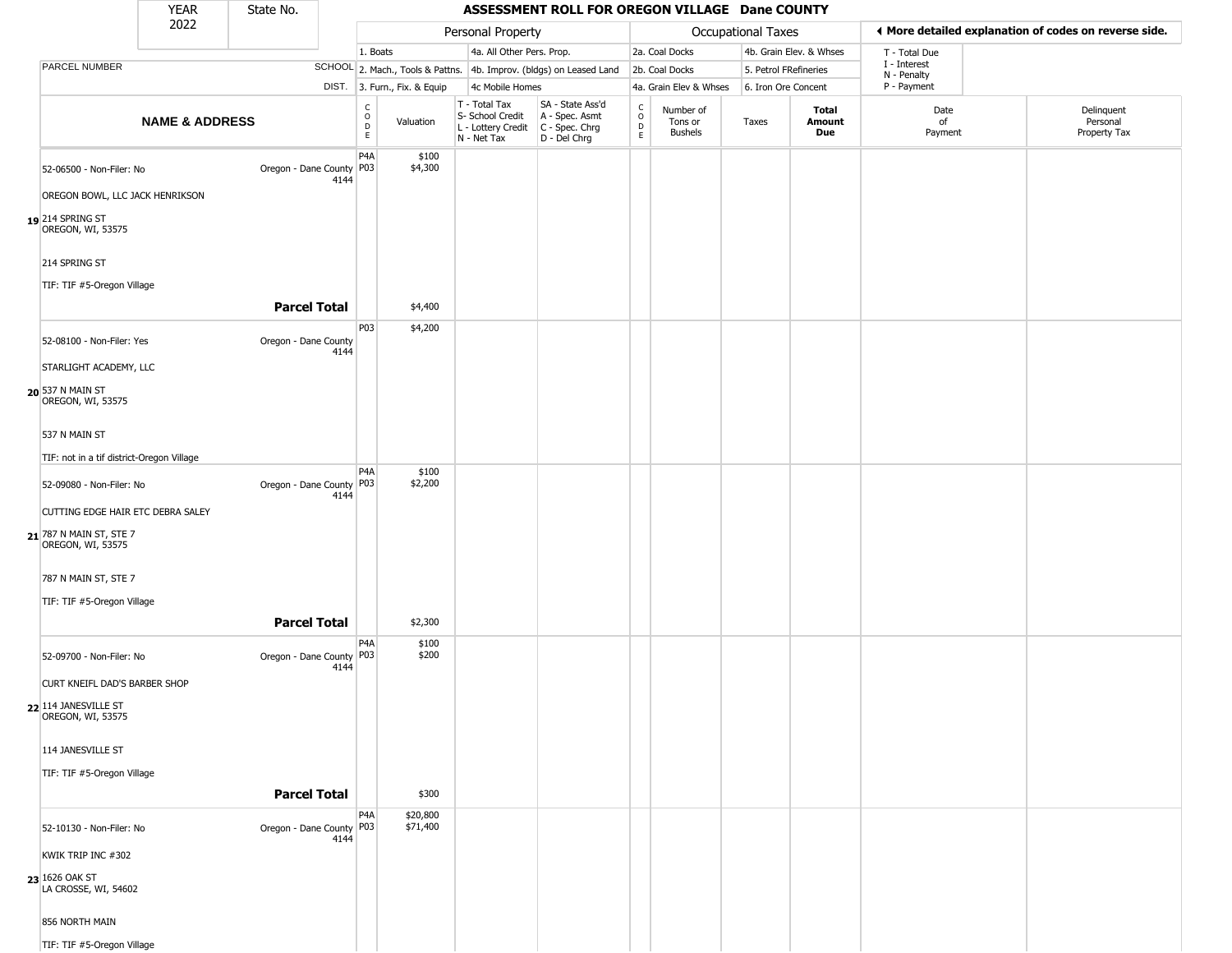|                                                                                                 | <b>YEAR</b>               | State No.                  |      |                                  |                              |                                                                        | ASSESSMENT ROLL FOR OREGON VILLAGE Dane COUNTY                       |                                             |                                        |                       |                         |                             |                                                       |
|-------------------------------------------------------------------------------------------------|---------------------------|----------------------------|------|----------------------------------|------------------------------|------------------------------------------------------------------------|----------------------------------------------------------------------|---------------------------------------------|----------------------------------------|-----------------------|-------------------------|-----------------------------|-------------------------------------------------------|
|                                                                                                 | 2022                      |                            |      |                                  |                              | Personal Property                                                      |                                                                      |                                             |                                        | Occupational Taxes    |                         |                             | ◀ More detailed explanation of codes on reverse side. |
|                                                                                                 |                           |                            |      | 1. Boats                         |                              | 4a. All Other Pers. Prop.                                              |                                                                      |                                             | 2a. Coal Docks                         |                       | 4b. Grain Elev. & Whses | T - Total Due               |                                                       |
| PARCEL NUMBER                                                                                   |                           |                            |      |                                  |                              |                                                                        | SCHOOL 2. Mach., Tools & Pattns. 4b. Improv. (bldgs) on Leased Land  |                                             | 2b. Coal Docks                         | 5. Petrol FRefineries |                         | I - Interest<br>N - Penalty |                                                       |
|                                                                                                 |                           |                            |      |                                  | DIST. 3. Furn., Fix. & Equip | 4c Mobile Homes                                                        |                                                                      |                                             | 4a. Grain Elev & Whses                 | 6. Iron Ore Concent   |                         | P - Payment                 |                                                       |
|                                                                                                 | <b>NAME &amp; ADDRESS</b> |                            |      | c<br>$\circ$<br>$\mathsf D$<br>E | Valuation                    | T - Total Tax<br>S- School Credit<br>L - Lottery Credit<br>N - Net Tax | SA - State Ass'd<br>A - Spec. Asmt<br>C - Spec. Chrg<br>D - Del Chrg | $\int_{0}^{c}$<br>$\mathsf{D}_{\mathsf{E}}$ | Number of<br>Tons or<br><b>Bushels</b> | Taxes                 | Total<br>Amount<br>Due  | Date<br>of<br>Payment       | Delinquent<br>Personal<br>Property Tax                |
|                                                                                                 |                           | <b>Parcel Total</b>        |      |                                  | \$92,200                     |                                                                        |                                                                      |                                             |                                        |                       |                         |                             |                                                       |
| 52-10170 - Non-Filer: No<br>KWIK TRIP INC #372                                                  |                           | Oregon - Dane County P03   | 4144 | P <sub>4</sub> A                 | \$24,300<br>\$53,700         |                                                                        |                                                                      |                                             |                                        |                       |                         |                             |                                                       |
| 24 1626 OAK STREET<br>LA CROSSE, WI, 54602                                                      |                           |                            |      |                                  |                              |                                                                        |                                                                      |                                             |                                        |                       |                         |                             |                                                       |
| 916 JANESVILLE ST<br>TIF: TIF #4-Oregon Village                                                 |                           |                            |      |                                  |                              |                                                                        |                                                                      |                                             |                                        |                       |                         |                             |                                                       |
|                                                                                                 |                           | <b>Parcel Total</b>        |      |                                  | \$78,000                     |                                                                        |                                                                      |                                             |                                        |                       |                         |                             |                                                       |
| 52-10195 - Non-Filer: No<br><b>DREAM KITCHENS, INC</b>                                          |                           | Oregon - Dane County       | 4144 | P03                              | \$2,600                      |                                                                        |                                                                      |                                             |                                        |                       |                         |                             |                                                       |
| 25 5117 VERONA RD<br>FITCHBURG, WI, 53711                                                       |                           |                            |      |                                  |                              |                                                                        |                                                                      |                                             |                                        |                       |                         |                             |                                                       |
| 150 BRAUN RD                                                                                    |                           |                            |      |                                  |                              |                                                                        |                                                                      |                                             |                                        |                       |                         |                             |                                                       |
| TIF: TIF #5-Oregon Village<br>52-10370 - Non-Filer: Yes<br>LEASE CONSTRUCTION & REALTY          |                           | Oregon - Dane County P03   | 4144 | P <sub>4</sub> A                 | \$100<br>\$1,600             |                                                                        |                                                                      |                                             |                                        |                       |                         |                             |                                                       |
| 26 315 E NETHERWOOD<br>OREGON, WI, 53575                                                        |                           |                            |      |                                  |                              |                                                                        |                                                                      |                                             |                                        |                       |                         |                             |                                                       |
| 315 E NETHERWOOD<br>TIF: not in a tif district-Oregon Village                                   |                           | <b>Parcel Total</b>        |      |                                  | \$1,700                      |                                                                        |                                                                      |                                             |                                        |                       |                         |                             |                                                       |
|                                                                                                 |                           |                            |      | P03                              | \$2,900                      |                                                                        |                                                                      |                                             |                                        |                       |                         |                             |                                                       |
| 52-10400 - Non-Filer: No                                                                        |                           | Oregon - Dane County   P4A | 4144 |                                  | \$4,500                      |                                                                        |                                                                      |                                             |                                        |                       |                         |                             |                                                       |
| LUEDTKE-STORM-MACKEY (LSM) CHIROPRACTIC CLINIC SC<br>27 105 CLAMAR DR<br>SUN PRAIRIE, WI, 53590 |                           |                            |      |                                  |                              |                                                                        |                                                                      |                                             |                                        |                       |                         |                             |                                                       |
| 978 PARK ST                                                                                     |                           |                            |      |                                  |                              |                                                                        |                                                                      |                                             |                                        |                       |                         |                             |                                                       |
| TIF: TIF #4-Oregon Village                                                                      |                           |                            |      |                                  |                              |                                                                        |                                                                      |                                             |                                        |                       |                         |                             |                                                       |
|                                                                                                 |                           | <b>Parcel Total</b>        |      |                                  | \$7,400                      |                                                                        |                                                                      |                                             |                                        |                       |                         |                             |                                                       |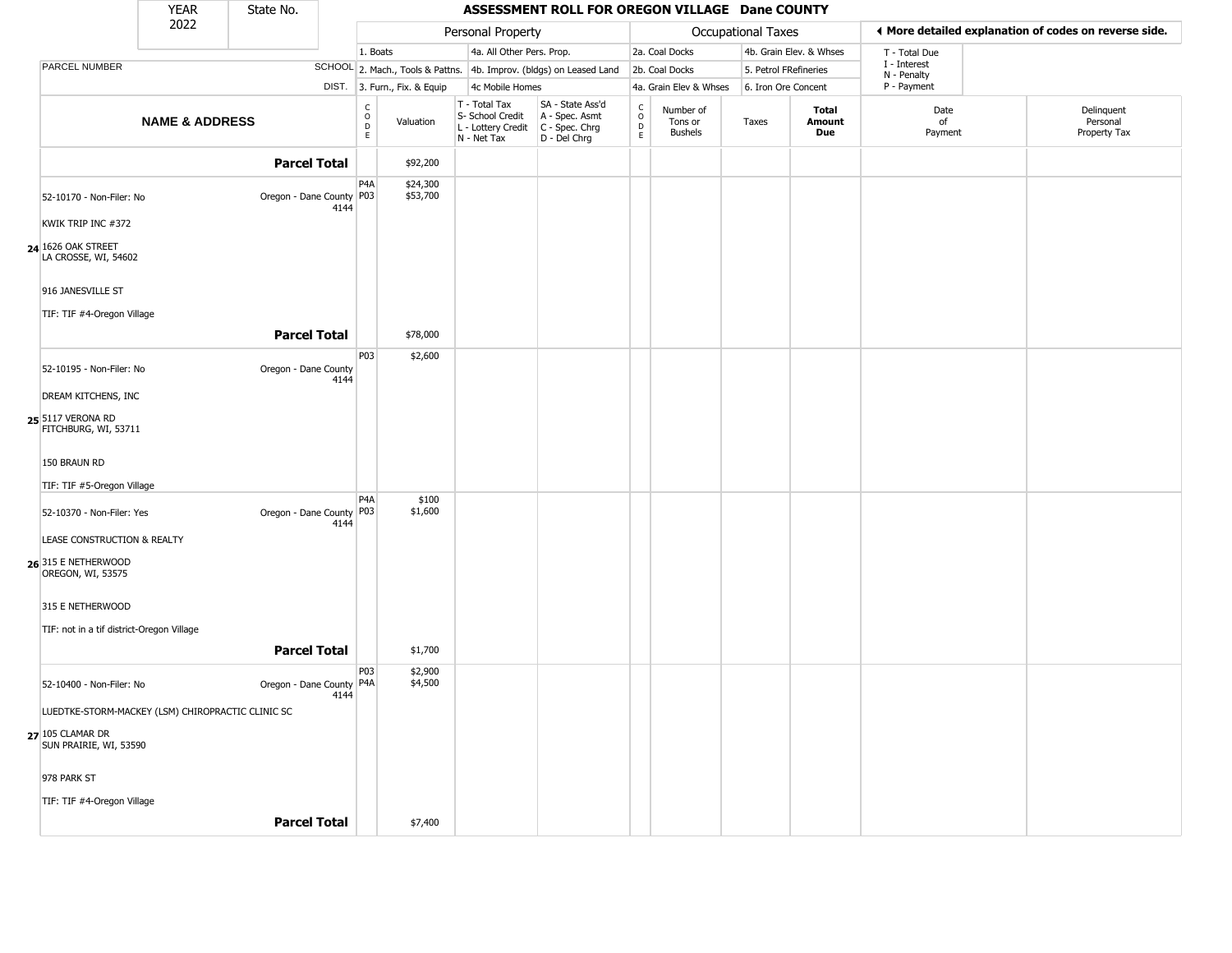|                                                        | <b>YEAR</b>               | State No.                |            |                                                          |                              |                                                                        | ASSESSMENT ROLL FOR OREGON VILLAGE Dane COUNTY                       |                                            |                                 |                       |                         |                             |                                                       |
|--------------------------------------------------------|---------------------------|--------------------------|------------|----------------------------------------------------------|------------------------------|------------------------------------------------------------------------|----------------------------------------------------------------------|--------------------------------------------|---------------------------------|-----------------------|-------------------------|-----------------------------|-------------------------------------------------------|
|                                                        | 2022                      |                          |            |                                                          |                              | Personal Property                                                      |                                                                      |                                            |                                 | Occupational Taxes    |                         |                             | ♦ More detailed explanation of codes on reverse side. |
|                                                        |                           |                          |            | 1. Boats                                                 |                              | 4a. All Other Pers. Prop.                                              |                                                                      |                                            | 2a. Coal Docks                  |                       | 4b. Grain Elev. & Whses | T - Total Due               |                                                       |
| PARCEL NUMBER                                          |                           |                          |            |                                                          |                              |                                                                        | SCHOOL 2. Mach., Tools & Pattns. 4b. Improv. (bldgs) on Leased Land  |                                            | 2b. Coal Docks                  | 5. Petrol FRefineries |                         | I - Interest<br>N - Penalty |                                                       |
|                                                        |                           |                          |            |                                                          | DIST. 3. Furn., Fix. & Equip | 4c Mobile Homes                                                        |                                                                      |                                            | 4a. Grain Elev & Whses          | 6. Iron Ore Concent   |                         | P - Payment                 |                                                       |
|                                                        | <b>NAME &amp; ADDRESS</b> |                          |            | $\begin{matrix} 0 \\ 0 \\ D \end{matrix}$<br>$\mathsf E$ | Valuation                    | T - Total Tax<br>S- School Credit<br>L - Lottery Credit<br>N - Net Tax | SA - State Ass'd<br>A - Spec. Asmt<br>C - Spec. Chrg<br>D - Del Chrg | $\begin{array}{c} C \\ 0 \\ E \end{array}$ | Number of<br>Tons or<br>Bushels | Taxes                 | Total<br>Amount<br>Due  | Date<br>of<br>Payment       | Delinquent<br>Personal<br>Property Tax                |
| 52-10650 - Non-Filer: No                               |                           | Oregon - Dane County     | 4144       | P <sub>4</sub> A<br>P <sub>0</sub> 3                     | \$600<br>\$8,900             |                                                                        |                                                                      |                                            |                                 |                       |                         |                             |                                                       |
| MC SALES, INC<br>28 825 MARKET ST<br>OREGON, WI, 53575 |                           |                          |            |                                                          |                              |                                                                        |                                                                      |                                            |                                 |                       |                         |                             |                                                       |
| 825 MARKET ST                                          |                           |                          |            |                                                          |                              |                                                                        |                                                                      |                                            |                                 |                       |                         |                             |                                                       |
| TIF: TIF #5-Oregon Village                             |                           | <b>Parcel Total</b>      |            |                                                          | \$9,500                      |                                                                        |                                                                      |                                            |                                 |                       |                         |                             |                                                       |
|                                                        |                           |                          |            | Stat                                                     | \$0                          |                                                                        |                                                                      |                                            |                                 |                       |                         |                             |                                                       |
| 52-11855 - Non-Filer: No<br>METALCRAFT INDUSTRIES INC  |                           | Oregon - Dane County e   | $4144$ Ass | ess                                                      |                              |                                                                        |                                                                      |                                            |                                 |                       |                         |                             |                                                       |
| 29 399 N BURR OAK AVE<br>OREGON, WI, 53575             |                           |                          |            | ed                                                       |                              |                                                                        |                                                                      |                                            |                                 |                       |                         |                             |                                                       |
| 399 N BURR OAK AVE                                     |                           |                          |            |                                                          |                              |                                                                        |                                                                      |                                            |                                 |                       |                         |                             |                                                       |
| TIF: not in a tif district-Oregon Village              |                           |                          |            |                                                          |                              |                                                                        |                                                                      |                                            |                                 |                       |                         |                             |                                                       |
| 52-11900 - Non-Filer: No                               |                           | Oregon - Dane County e   | 4144       | Stat<br>Ass<br>ess                                       | \$0                          |                                                                        |                                                                      |                                            |                                 |                       |                         |                             |                                                       |
| MHM Electric LLC                                       |                           |                          |            | ed                                                       |                              |                                                                        |                                                                      |                                            |                                 |                       |                         |                             |                                                       |
| 30 880 MARKET ST<br>OREGON, WI, 53575                  |                           |                          |            |                                                          |                              |                                                                        |                                                                      |                                            |                                 |                       |                         |                             |                                                       |
| 880 MARKET ST                                          |                           |                          |            |                                                          |                              |                                                                        |                                                                      |                                            |                                 |                       |                         |                             |                                                       |
| TIF: TIF #5-Oregon Village                             |                           |                          |            | Stat                                                     | \$0                          |                                                                        |                                                                      |                                            |                                 |                       |                         |                             |                                                       |
| 52-11999 - Non-Filer: No                               |                           | Oregon - Dane County e   | $4144$ Ass | ess                                                      |                              |                                                                        |                                                                      |                                            |                                 |                       |                         |                             |                                                       |
| LYCON, INC<br>31 PO BOX 427<br>JANESVILLE, WI, 53547   |                           |                          |            | ed                                                       |                              |                                                                        |                                                                      |                                            |                                 |                       |                         |                             |                                                       |
| 820 CUSICK PKY                                         |                           |                          |            |                                                          |                              |                                                                        |                                                                      |                                            |                                 |                       |                         |                             |                                                       |
| TIF: TIF #2 (deleted)-Oregon Village                   |                           |                          |            |                                                          |                              |                                                                        |                                                                      |                                            |                                 |                       |                         |                             |                                                       |
| 52-14100 - Non-Filer: No                               |                           | Oregon - Dane County P03 | 4144       | P <sub>4</sub> A                                         | \$4,100<br>\$57,100          |                                                                        |                                                                      |                                            |                                 |                       |                         |                             |                                                       |
| OREGON VETERINARY CLINIC SC                            |                           |                          |            |                                                          |                              |                                                                        |                                                                      |                                            |                                 |                       |                         |                             |                                                       |
| 32 1145 PARK ST<br>OREGON, WI, 53575                   |                           |                          |            |                                                          |                              |                                                                        |                                                                      |                                            |                                 |                       |                         |                             |                                                       |
| 1145 PARK ST                                           |                           |                          |            |                                                          |                              |                                                                        |                                                                      |                                            |                                 |                       |                         |                             |                                                       |
| TIF: TIF #4-Oregon Village                             |                           | <b>Parcel Total</b>      |            |                                                          | \$61,200                     |                                                                        |                                                                      |                                            |                                 |                       |                         |                             |                                                       |
|                                                        |                           |                          |            |                                                          |                              |                                                                        |                                                                      |                                            |                                 |                       |                         |                             |                                                       |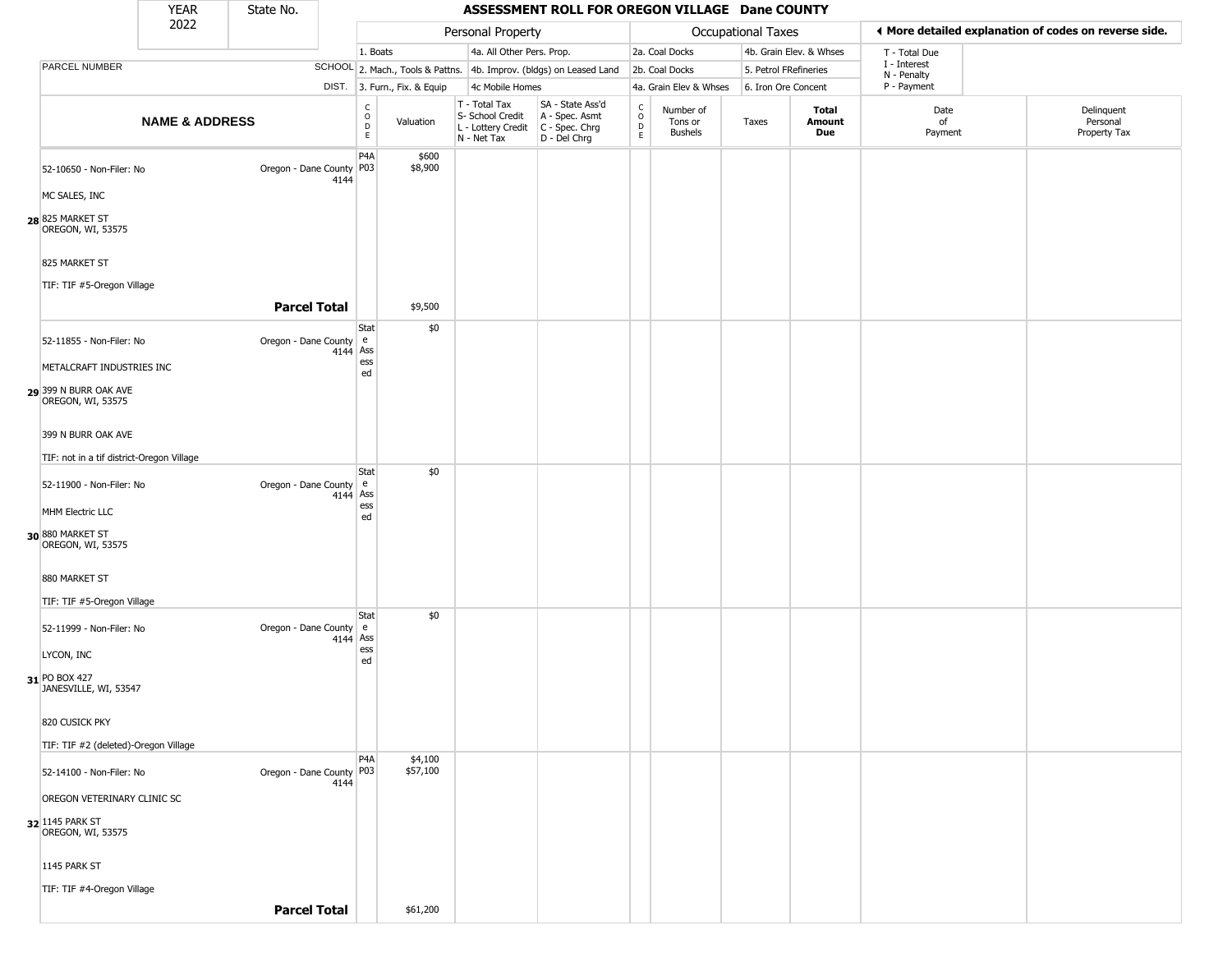|                                                  | <b>YEAR</b>                            | State No.                          |                         |                              |                                                                        | ASSESSMENT ROLL FOR OREGON VILLAGE Dane COUNTY                       |                                |                                        |                       |                         |                             |                                                       |
|--------------------------------------------------|----------------------------------------|------------------------------------|-------------------------|------------------------------|------------------------------------------------------------------------|----------------------------------------------------------------------|--------------------------------|----------------------------------------|-----------------------|-------------------------|-----------------------------|-------------------------------------------------------|
|                                                  | 2022                                   |                                    |                         |                              | Personal Property                                                      |                                                                      |                                |                                        | Occupational Taxes    |                         |                             | ♦ More detailed explanation of codes on reverse side. |
|                                                  |                                        |                                    | 1. Boats                |                              | 4a. All Other Pers. Prop.                                              |                                                                      |                                | 2a. Coal Docks                         |                       | 4b. Grain Elev. & Whses | T - Total Due               |                                                       |
| PARCEL NUMBER                                    |                                        |                                    |                         |                              |                                                                        | SCHOOL 2. Mach., Tools & Pattns. 4b. Improv. (bldgs) on Leased Land  |                                | 2b. Coal Docks                         | 5. Petrol FRefineries |                         | I - Interest<br>N - Penalty |                                                       |
|                                                  |                                        |                                    |                         | DIST. 3. Furn., Fix. & Equip | 4c Mobile Homes                                                        |                                                                      |                                | 4a. Grain Elev & Whses                 | 6. Iron Ore Concent   |                         | P - Payment                 |                                                       |
|                                                  | <b>NAME &amp; ADDRESS</b>              |                                    | C<br>$\circ$<br>D<br>E. | Valuation                    | T - Total Tax<br>S- School Credit<br>L - Lottery Credit<br>N - Net Tax | SA - State Ass'd<br>A - Spec. Asmt<br>C - Spec. Chrg<br>D - Del Chrg | $\rm ^c_o$<br>$\mathsf D$<br>E | Number of<br>Tons or<br><b>Bushels</b> | Taxes                 | Total<br>Amount<br>Due  | Date<br>of<br>Payment       | Delinquent<br>Personal<br>Property Tax                |
| 52-14850 - Non-Filer: Yes                        |                                        | Oregon - Dane County P03<br>4144   | P4A                     | \$900<br>\$11,700            |                                                                        |                                                                      |                                |                                        |                       |                         |                             |                                                       |
|                                                  | PETERSON, MARK MARK'S BARBER & STYLING |                                    |                         |                              |                                                                        |                                                                      |                                |                                        |                       |                         |                             |                                                       |
| 33 787 N MAIN ST<br>OREGON, WI, 53575            |                                        |                                    |                         |                              |                                                                        |                                                                      |                                |                                        |                       |                         |                             |                                                       |
| 787 N MAIN ST<br>TIF: TIF #5-Oregon Village      |                                        |                                    |                         |                              |                                                                        |                                                                      |                                |                                        |                       |                         |                             |                                                       |
|                                                  |                                        | <b>Parcel Total</b>                |                         | \$12,600                     |                                                                        |                                                                      |                                |                                        |                       |                         |                             |                                                       |
| 52-15120 - Non-Filer: Yes                        |                                        | Oregon - Dane County   P03<br>4144 | P4A                     | \$400<br>\$31,000            |                                                                        |                                                                      |                                |                                        |                       |                         |                             |                                                       |
| PIZZA PIT                                        |                                        |                                    |                         |                              |                                                                        |                                                                      |                                |                                        |                       |                         |                             |                                                       |
| 34 130 N MAIN ST<br>OREGON, WI, 53575            |                                        |                                    |                         |                              |                                                                        |                                                                      |                                |                                        |                       |                         |                             |                                                       |
| 130 N MAIN ST                                    |                                        |                                    |                         |                              |                                                                        |                                                                      |                                |                                        |                       |                         |                             |                                                       |
| TIF: TIF #5-Oregon Village                       |                                        |                                    |                         |                              |                                                                        |                                                                      |                                |                                        |                       |                         |                             |                                                       |
|                                                  |                                        | <b>Parcel Total</b>                |                         | \$31,400                     |                                                                        |                                                                      |                                |                                        |                       |                         |                             |                                                       |
| 52-15560 - Non-Filer: No                         |                                        | Oregon - Dane County P03<br>4144   | P4A                     | \$9,200<br>\$64,500          |                                                                        |                                                                      |                                |                                        |                       |                         |                             |                                                       |
| 35 N3250 COUNTY HIGHWAY J<br>POYNETTE, WI, 53955 | DP&K, INC - DION CONN MCDONALDS #17047 |                                    |                         |                              |                                                                        |                                                                      |                                |                                        |                       |                         |                             |                                                       |
|                                                  |                                        |                                    |                         |                              |                                                                        |                                                                      |                                |                                        |                       |                         |                             |                                                       |
| 1029 N MAIN ST                                   |                                        |                                    |                         |                              |                                                                        |                                                                      |                                |                                        |                       |                         |                             |                                                       |
| TIF: TIF #2 (deleted)-Oregon Village             |                                        | <b>Parcel Total</b>                |                         | \$73,700                     |                                                                        |                                                                      |                                |                                        |                       |                         |                             |                                                       |
| 52-16650 - Non-Filer: No                         |                                        | Oregon - Dane County   P03<br>4144 | P <sub>4</sub> A        | \$0<br>\$1,800               |                                                                        |                                                                      |                                |                                        |                       |                         |                             |                                                       |
| SEARL ELECTRIC INC                               |                                        |                                    |                         |                              |                                                                        |                                                                      |                                |                                        |                       |                         |                             |                                                       |
| 36 423 BURR OAK AVE<br>OREGON, WI, 53575         |                                        |                                    |                         |                              |                                                                        |                                                                      |                                |                                        |                       |                         |                             |                                                       |
| 423 BURR OAK AVE                                 |                                        |                                    |                         |                              |                                                                        |                                                                      |                                |                                        |                       |                         |                             |                                                       |
| TIF: not in a tif district-Oregon Village        |                                        |                                    |                         |                              |                                                                        |                                                                      |                                |                                        |                       |                         |                             |                                                       |
|                                                  |                                        | <b>Parcel Total</b>                |                         | \$1,800                      |                                                                        |                                                                      |                                |                                        |                       |                         |                             |                                                       |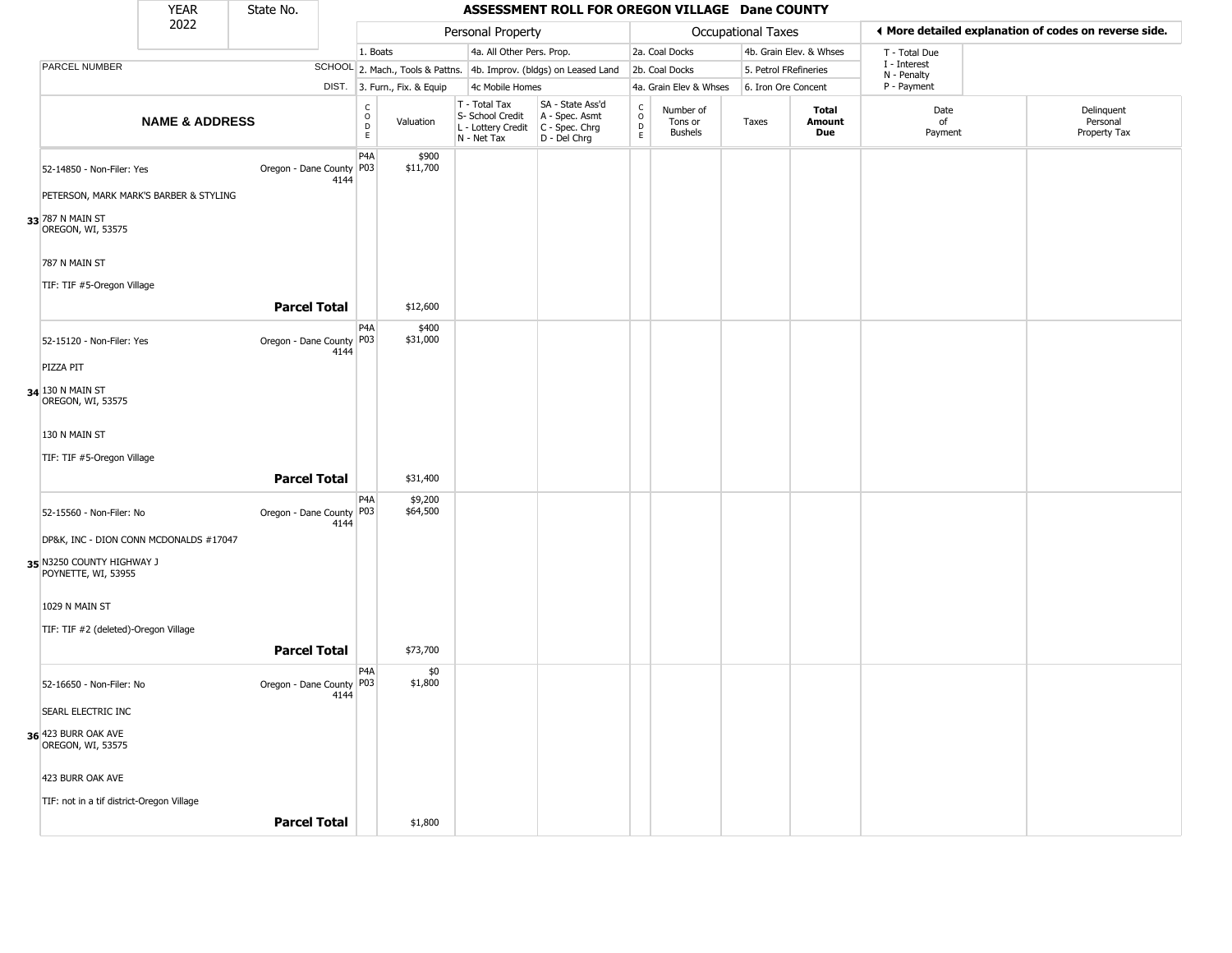|                                                                       | <b>YEAR</b>                                         | State No.                |      |                                                |                              |                                                                                       | ASSESSMENT ROLL FOR OREGON VILLAGE Dane COUNTY                      |                        |                                        |                       |                         |                             |                                                       |
|-----------------------------------------------------------------------|-----------------------------------------------------|--------------------------|------|------------------------------------------------|------------------------------|---------------------------------------------------------------------------------------|---------------------------------------------------------------------|------------------------|----------------------------------------|-----------------------|-------------------------|-----------------------------|-------------------------------------------------------|
|                                                                       | 2022                                                |                          |      |                                                |                              | Personal Property                                                                     |                                                                     |                        |                                        | Occupational Taxes    |                         |                             | ♦ More detailed explanation of codes on reverse side. |
|                                                                       |                                                     |                          |      | 1. Boats                                       |                              | 4a. All Other Pers. Prop.                                                             |                                                                     |                        | 2a. Coal Docks                         |                       | 4b. Grain Elev. & Whses | T - Total Due               |                                                       |
| PARCEL NUMBER                                                         |                                                     |                          |      |                                                |                              |                                                                                       | SCHOOL 2. Mach., Tools & Pattns. 4b. Improv. (bldgs) on Leased Land |                        | 2b. Coal Docks                         | 5. Petrol FRefineries |                         | I - Interest<br>N - Penalty |                                                       |
|                                                                       |                                                     |                          |      |                                                | DIST. 3. Furn., Fix. & Equip | 4c Mobile Homes                                                                       |                                                                     |                        | 4a. Grain Elev & Whses                 | 6. Iron Ore Concent   |                         | P - Payment                 |                                                       |
|                                                                       | <b>NAME &amp; ADDRESS</b>                           |                          |      | $\begin{matrix} 0 \\ 0 \\ D \end{matrix}$<br>E | Valuation                    | T - Total Tax<br>S- School Credit<br>L - Lottery Credit C - Spec. Chrg<br>N - Net Tax | SA - State Ass'd<br>A - Spec. Asmt<br>$D - Del Chrg$                | C<br>$\circ$<br>D<br>E | Number of<br>Tons or<br><b>Bushels</b> | Taxes                 | Total<br>Amount<br>Due  | Date<br>of<br>Payment       | Delinquent<br>Personal<br>Property Tax                |
| 52-17925 - Non-Filer: No                                              | STATE FARM MUTUAL AUTO INS CO ATTN TAX & COMPLIANCE | Oregon - Dane County     | 4144 | P03                                            | \$100                        |                                                                                       |                                                                     |                        |                                        |                       |                         |                             |                                                       |
| 37 PO BOX 2155<br>BLOOMINGTON, IL, 61702                              |                                                     |                          |      |                                                |                              |                                                                                       |                                                                     |                        |                                        |                       |                         |                             |                                                       |
| 787 N MAIN ST STE 109<br>TIF: not in a tif district-Oregon Village    |                                                     |                          |      |                                                |                              |                                                                                       |                                                                     |                        |                                        |                       |                         |                             |                                                       |
| 52-17970 - Non-Filer: No                                              |                                                     | Oregon - Dane County     |      | P <sub>4</sub> A                               | \$200                        |                                                                                       |                                                                     |                        |                                        |                       |                         |                             |                                                       |
| OREGON TAN SPA MOUNTFORD, ROSE                                        |                                                     |                          | 4144 |                                                |                              |                                                                                       |                                                                     |                        |                                        |                       |                         |                             |                                                       |
| 38 664 JANESVILLE ST<br>OREGON, WI, 53575                             |                                                     |                          |      |                                                |                              |                                                                                       |                                                                     |                        |                                        |                       |                         |                             |                                                       |
| 664 JANESVILLE                                                        |                                                     |                          |      |                                                |                              |                                                                                       |                                                                     |                        |                                        |                       |                         |                             |                                                       |
| TIF: not in a tif district-Oregon Village<br>52-18050 - Non-Filer: No |                                                     | Oregon - Dane County     |      | P <sub>4</sub> A<br>P03                        | \$600<br>\$2,200             |                                                                                       |                                                                     |                        |                                        |                       |                         |                             |                                                       |
| TRI-COUNTY APPLIANCE & TV, INC                                        |                                                     |                          | 4144 |                                                |                              |                                                                                       |                                                                     |                        |                                        |                       |                         |                             |                                                       |
| 39 156 N MAIN ST<br>OREGON, WI, 53575                                 |                                                     |                          |      |                                                |                              |                                                                                       |                                                                     |                        |                                        |                       |                         |                             |                                                       |
| 156 N MAIN ST                                                         |                                                     |                          |      |                                                |                              |                                                                                       |                                                                     |                        |                                        |                       |                         |                             |                                                       |
| TIF: TIF #5-Oregon Village                                            |                                                     | <b>Parcel Total</b>      |      |                                                | \$2,800                      |                                                                                       |                                                                     |                        |                                        |                       |                         |                             |                                                       |
| 52-18100 - Non-Filer: Yes                                             |                                                     | Oregon - Dane County P03 | 4144 | P4A                                            | \$100<br>\$1,200             |                                                                                       |                                                                     |                        |                                        |                       |                         |                             |                                                       |
| <b>GARY WILLES AUTO</b>                                               |                                                     |                          |      |                                                |                              |                                                                                       |                                                                     |                        |                                        |                       |                         |                             |                                                       |
| 40 320 N BURR OAK<br>OREGON, WI, 53575                                |                                                     |                          |      |                                                |                              |                                                                                       |                                                                     |                        |                                        |                       |                         |                             |                                                       |
| 320 N BURR OAK                                                        |                                                     |                          |      |                                                |                              |                                                                                       |                                                                     |                        |                                        |                       |                         |                             |                                                       |
| TIF: not in a tif district-Oregon Village                             |                                                     | <b>Parcel Total</b>      |      |                                                | \$1,300                      |                                                                                       |                                                                     |                        |                                        |                       |                         |                             |                                                       |
| 52-18250 - Non-Filer: Yes                                             |                                                     | Oregon - Dane County     | 4144 | <b>P03</b>                                     | \$5,700                      |                                                                                       |                                                                     |                        |                                        |                       |                         |                             |                                                       |
| SUBWAY SUB SHOP BRET SAALSAA                                          |                                                     |                          |      |                                                |                              |                                                                                       |                                                                     |                        |                                        |                       |                         |                             |                                                       |
| 41 7935 ALMOR DRIVE<br>VERONA, WI, 53593                              |                                                     |                          |      |                                                |                              |                                                                                       |                                                                     |                        |                                        |                       |                         |                             |                                                       |
| 773 N MAIN ST                                                         |                                                     |                          |      |                                                |                              |                                                                                       |                                                                     |                        |                                        |                       |                         |                             |                                                       |
| TIF: not in a tif district-Oregon Village                             |                                                     |                          |      |                                                |                              |                                                                                       |                                                                     |                        |                                        |                       |                         |                             |                                                       |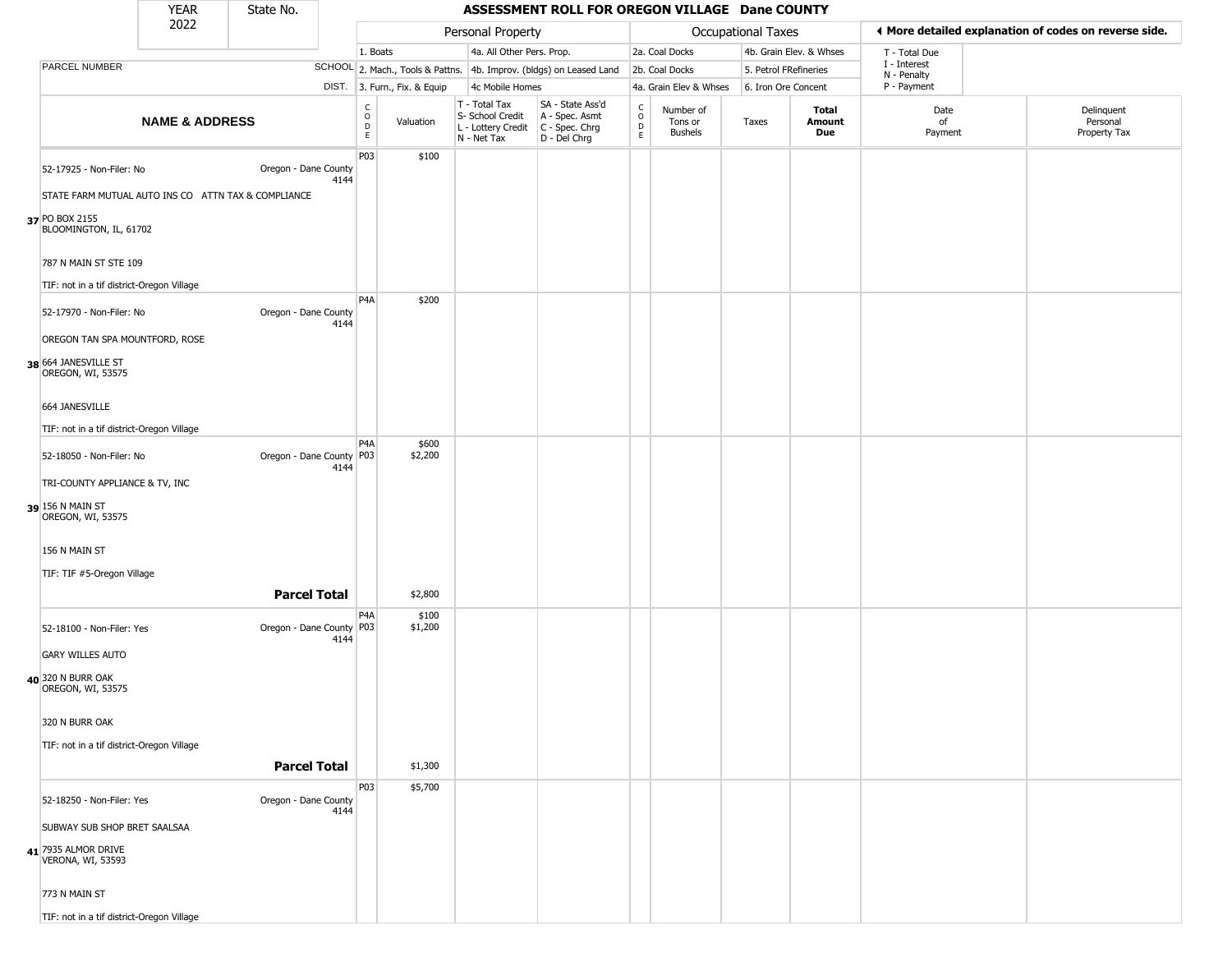|                                                                                  | <b>YEAR</b>               | State No.                  |          |                                             |                  |                                                                                                          | ASSESSMENT ROLL FOR OREGON VILLAGE Dane COUNTY                      |                                    |                                        |                       |                         |                             |                                                       |
|----------------------------------------------------------------------------------|---------------------------|----------------------------|----------|---------------------------------------------|------------------|----------------------------------------------------------------------------------------------------------|---------------------------------------------------------------------|------------------------------------|----------------------------------------|-----------------------|-------------------------|-----------------------------|-------------------------------------------------------|
|                                                                                  | 2022                      |                            |          |                                             |                  | Personal Property                                                                                        |                                                                     |                                    |                                        | Occupational Taxes    |                         |                             | ◀ More detailed explanation of codes on reverse side. |
|                                                                                  |                           |                            |          | 1. Boats                                    |                  | 4a. All Other Pers. Prop.                                                                                |                                                                     |                                    | 2a. Coal Docks                         |                       | 4b. Grain Elev. & Whses | T - Total Due               |                                                       |
| PARCEL NUMBER                                                                    |                           |                            |          |                                             |                  |                                                                                                          | SCHOOL 2. Mach., Tools & Pattns. 4b. Improv. (bldgs) on Leased Land |                                    | 2b. Coal Docks                         | 5. Petrol FRefineries |                         | I - Interest<br>N - Penalty |                                                       |
|                                                                                  |                           |                            |          | DIST. 3. Furn., Fix. & Equip                |                  | 4c Mobile Homes                                                                                          |                                                                     |                                    | 4a. Grain Elev & Whses                 | 6. Iron Ore Concent   |                         | P - Payment                 |                                                       |
|                                                                                  | <b>NAME &amp; ADDRESS</b> |                            |          | $\frac{c}{0}$<br>$\mathsf D$<br>$\mathsf E$ | Valuation        | T - Total Tax<br>S- School Credit   A - Spec. Asmt<br>L - Lottery Credit   C - Spec. Chrg<br>N - Net Tax | SA - State Ass'd<br>$D - Del Chrg$                                  | $\int_{0}^{c}$<br>$\mathsf D$<br>E | Number of<br>Tons or<br><b>Bushels</b> | Taxes                 | Total<br>Amount<br>Due  | Date<br>of<br>Payment       | Delinquent<br>Personal<br>Property Tax                |
| 52-18280 - Non-Filer: No<br>SWINEHART PLUMBING, LLC                              |                           | Oregon - Dane County   P03 | 4144     | P <sub>4</sub> A                            | \$700<br>\$4,800 |                                                                                                          |                                                                     |                                    |                                        |                       |                         |                             |                                                       |
| 42 375 N BURR OAK AVE<br>OREGON, WI, 53575                                       |                           |                            |          |                                             |                  |                                                                                                          |                                                                     |                                    |                                        |                       |                         |                             |                                                       |
| 375 N BURR OAK AVE<br>TIF: not in a tif district-Oregon Village                  |                           |                            |          |                                             |                  |                                                                                                          |                                                                     |                                    |                                        |                       |                         |                             |                                                       |
|                                                                                  |                           | <b>Parcel Total</b>        |          |                                             | \$5,500          |                                                                                                          |                                                                     |                                    |                                        |                       |                         |                             |                                                       |
| 52-18985 - Non-Filer: No<br><b>TRACHTE LLC</b>                                   |                           | Oregon - Dane County       | 4144     | Stat<br>$\mathsf{e}\,$<br>Ass<br>ess        | \$0              |                                                                                                          |                                                                     |                                    |                                        |                       |                         |                             |                                                       |
| 43 422 N BURR OAK AVE<br>OREGON, WI, 53575                                       |                           |                            |          | ed                                          |                  |                                                                                                          |                                                                     |                                    |                                        |                       |                         |                             |                                                       |
| 422 N BURR OAK AVE                                                               |                           |                            |          |                                             |                  |                                                                                                          |                                                                     |                                    |                                        |                       |                         |                             |                                                       |
| TIF: not in a tif district-Oregon Village                                        |                           |                            |          | P <sub>4</sub> A                            | \$2,500          |                                                                                                          |                                                                     |                                    |                                        |                       |                         |                             |                                                       |
| 52-19100 - Non-Filer: No                                                         |                           | Oregon - Dane County   P03 | 4144     |                                             | \$8,700          |                                                                                                          |                                                                     |                                    |                                        |                       |                         |                             |                                                       |
| <b>BMO HARRIS BANK, NA</b><br>44 111 W MONROE ST, FLOOR 5C<br>CHICAGO, IL, 60603 |                           |                            |          |                                             |                  |                                                                                                          |                                                                     |                                    |                                        |                       |                         |                             |                                                       |
| 127 JEFFERSON ST                                                                 |                           |                            |          |                                             |                  |                                                                                                          |                                                                     |                                    |                                        |                       |                         |                             |                                                       |
| TIF: TIF #5-Oregon Village                                                       |                           | <b>Parcel Total</b>        |          |                                             | \$11,200         |                                                                                                          |                                                                     |                                    |                                        |                       |                         |                             |                                                       |
|                                                                                  |                           |                            |          | P03                                         | \$4,500          |                                                                                                          |                                                                     |                                    |                                        |                       |                         |                             |                                                       |
| 52-20000 - Non-Filer: Yes                                                        |                           | Oregon - Dane County       | 4144     |                                             |                  |                                                                                                          |                                                                     |                                    |                                        |                       |                         |                             |                                                       |
| AUTO PARTS HEADQUARTERS INC<br>45 2959 CLEARWATER RD<br>ST CLOUD, MN, 56301      |                           |                            |          |                                             |                  |                                                                                                          |                                                                     |                                    |                                        |                       |                         |                             |                                                       |
| 787 N MAIN ST                                                                    |                           |                            |          |                                             |                  |                                                                                                          |                                                                     |                                    |                                        |                       |                         |                             |                                                       |
| TIF: TIF #5-Oregon Village                                                       |                           |                            |          |                                             |                  |                                                                                                          |                                                                     |                                    |                                        |                       |                         |                             |                                                       |
| 52-20125 - Non-Filer: No                                                         |                           | Oregon - Dane County e     | 4144 Ass | Stat                                        | \$0              |                                                                                                          |                                                                     |                                    |                                        |                       |                         |                             |                                                       |
| <b>WISCO INDUSTRIES INC</b>                                                      |                           |                            |          | ess<br>ed                                   |                  |                                                                                                          |                                                                     |                                    |                                        |                       |                         |                             |                                                       |
| 46 736 JANESVILLE ST<br>OREGON, WI, 53575                                        |                           |                            |          |                                             |                  |                                                                                                          |                                                                     |                                    |                                        |                       |                         |                             |                                                       |
| 736 JANESVILLE ST                                                                |                           |                            |          |                                             |                  |                                                                                                          |                                                                     |                                    |                                        |                       |                         |                             |                                                       |
| TIF: not in a tif district-Oregon Village                                        |                           |                            |          |                                             |                  |                                                                                                          |                                                                     |                                    |                                        |                       |                         |                             |                                                       |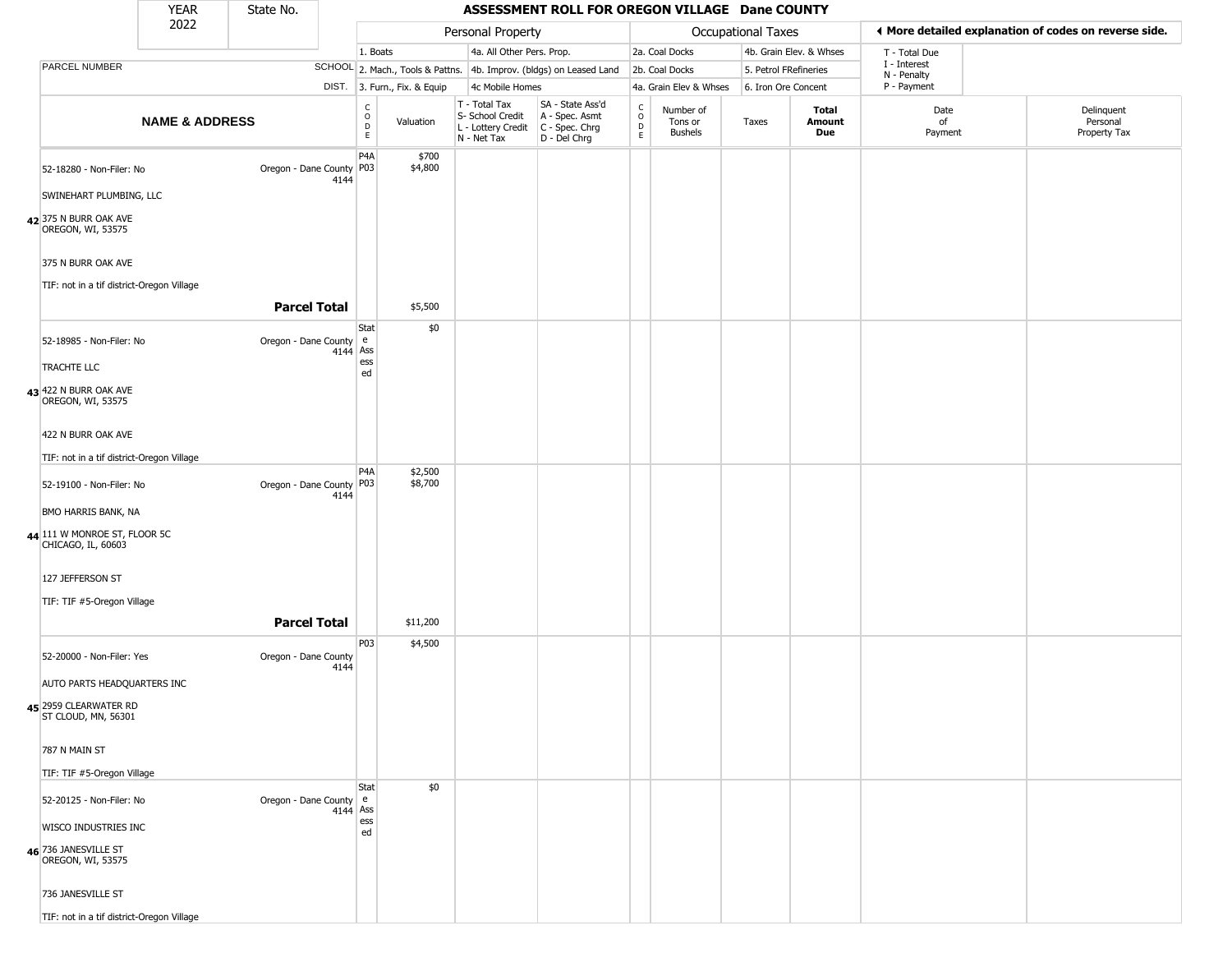|                                                                | <b>YEAR</b>                               | State No.                          |                               |                              |                                                                        | ASSESSMENT ROLL FOR OREGON VILLAGE Dane COUNTY                       |                        |                                 |                       |                         |                             |                                                       |
|----------------------------------------------------------------|-------------------------------------------|------------------------------------|-------------------------------|------------------------------|------------------------------------------------------------------------|----------------------------------------------------------------------|------------------------|---------------------------------|-----------------------|-------------------------|-----------------------------|-------------------------------------------------------|
|                                                                | 2022                                      |                                    |                               |                              | Personal Property                                                      |                                                                      |                        |                                 | Occupational Taxes    |                         |                             | ◀ More detailed explanation of codes on reverse side. |
|                                                                |                                           |                                    | 1. Boats                      |                              | 4a. All Other Pers. Prop.                                              |                                                                      |                        | 2a. Coal Docks                  |                       | 4b. Grain Elev. & Whses | T - Total Due               |                                                       |
| PARCEL NUMBER                                                  |                                           |                                    |                               |                              |                                                                        | SCHOOL 2. Mach., Tools & Pattns. 4b. Improv. (bldgs) on Leased Land  |                        | 2b. Coal Docks                  | 5. Petrol FRefineries |                         | I - Interest<br>N - Penalty |                                                       |
|                                                                |                                           |                                    |                               | DIST. 3. Furn., Fix. & Equip | 4c Mobile Homes                                                        |                                                                      |                        | 4a. Grain Elev & Whses          | 6. Iron Ore Concent   |                         | P - Payment                 |                                                       |
|                                                                | <b>NAME &amp; ADDRESS</b>                 |                                    | C<br>O<br>D<br>E              | Valuation                    | T - Total Tax<br>S- School Credit<br>L - Lottery Credit<br>N - Net Tax | SA - State Ass'd<br>A - Spec. Asmt<br>C - Spec. Chrg<br>D - Del Chrg | C<br>$\circ$<br>D<br>E | Number of<br>Tons or<br>Bushels | Taxes                 | Total<br>Amount<br>Due  | Date<br>of<br>Payment       | Delinquent<br>Personal<br>Property Tax                |
| 52-20130 - Non-Filer: No<br>WISCO INDUSTRIES INC               |                                           | Oregon - Dane County e             | Stat<br>4144 Ass<br>ess<br>ed | \$0                          |                                                                        |                                                                      |                        |                                 |                       |                         |                             |                                                       |
| 47 736 JANESVILLE ST<br>OREGON, WI, 53575                      |                                           |                                    |                               |                              |                                                                        |                                                                      |                        |                                 |                       |                         |                             |                                                       |
| 955 MARKET ST<br>TIF: TIF #2 (deleted)-Oregon Village          |                                           |                                    |                               |                              |                                                                        |                                                                      |                        |                                 |                       |                         |                             |                                                       |
| 52-20231 - Non-Filer: Yes<br><b>ACE'S MAIN TAP</b>             |                                           | Oregon - Dane County   P03<br>4144 | P4A                           | \$1,000<br>\$15,700          |                                                                        |                                                                      |                        |                                 |                       |                         |                             |                                                       |
| 48 121 S MAIN ST<br>OREGON, WI, 53575                          |                                           |                                    |                               |                              |                                                                        |                                                                      |                        |                                 |                       |                         |                             |                                                       |
| 121 S MAIN ST<br>TIF: TIF #5-Oregon Village                    |                                           |                                    |                               |                              |                                                                        |                                                                      |                        |                                 |                       |                         |                             |                                                       |
|                                                                |                                           | <b>Parcel Total</b>                | P03                           | \$16,700<br>\$9,400          |                                                                        |                                                                      |                        |                                 |                       |                         |                             |                                                       |
| 52-20232 - Non-Filer: Yes<br>PAPA MURPHYS PIZZA                |                                           | Oregon - Dane County<br>4144       |                               |                              |                                                                        |                                                                      |                        |                                 |                       |                         |                             |                                                       |
| 49 125 SO SIBLEY AVE, STE 1<br>LITCHFIELD, MN, 55355           |                                           |                                    |                               |                              |                                                                        |                                                                      |                        |                                 |                       |                         |                             |                                                       |
| 710 JANESVILLE ST<br>TIF: not in a tif district-Oregon Village |                                           |                                    |                               |                              |                                                                        |                                                                      |                        |                                 |                       |                         |                             |                                                       |
| 52-20233 - Non-Filer: Yes                                      | KRAUSE ESTATE PLANNING & ELDER LAW CENTER | Oregon - Dane County   P03<br>4144 | P4A                           | \$2,100<br>\$13,400          |                                                                        |                                                                      |                        |                                 |                       |                         |                             |                                                       |
| 50 116 SPRING ST<br>OREGON, WI, 53575                          |                                           |                                    |                               |                              |                                                                        |                                                                      |                        |                                 |                       |                         |                             |                                                       |
| 116 SPRING ST<br>TIF: TIF #5-Oregon Village                    |                                           |                                    |                               |                              |                                                                        |                                                                      |                        |                                 |                       |                         |                             |                                                       |
|                                                                |                                           | <b>Parcel Total</b>                | P4A                           | \$15,500<br>\$100            |                                                                        |                                                                      |                        |                                 |                       |                         |                             |                                                       |
| 52-20275 - Non-Filer: Yes                                      | SL MACWILLIAMS CO, INC MACWILLIAMS CO     | Oregon - Dane County   P03<br>4144 |                               | \$15,700                     |                                                                        |                                                                      |                        |                                 |                       |                         |                             |                                                       |
| 51 109 S MAIN ST<br>OREGON, WI, 53575                          |                                           |                                    |                               |                              |                                                                        |                                                                      |                        |                                 |                       |                         |                             |                                                       |
| 109 S MAIN ST<br>TIF: not in a tif district-Oregon Village     |                                           |                                    |                               |                              |                                                                        |                                                                      |                        |                                 |                       |                         |                             |                                                       |
|                                                                |                                           | <b>Parcel Total</b>                |                               | \$15,800                     |                                                                        |                                                                      |                        |                                 |                       |                         |                             |                                                       |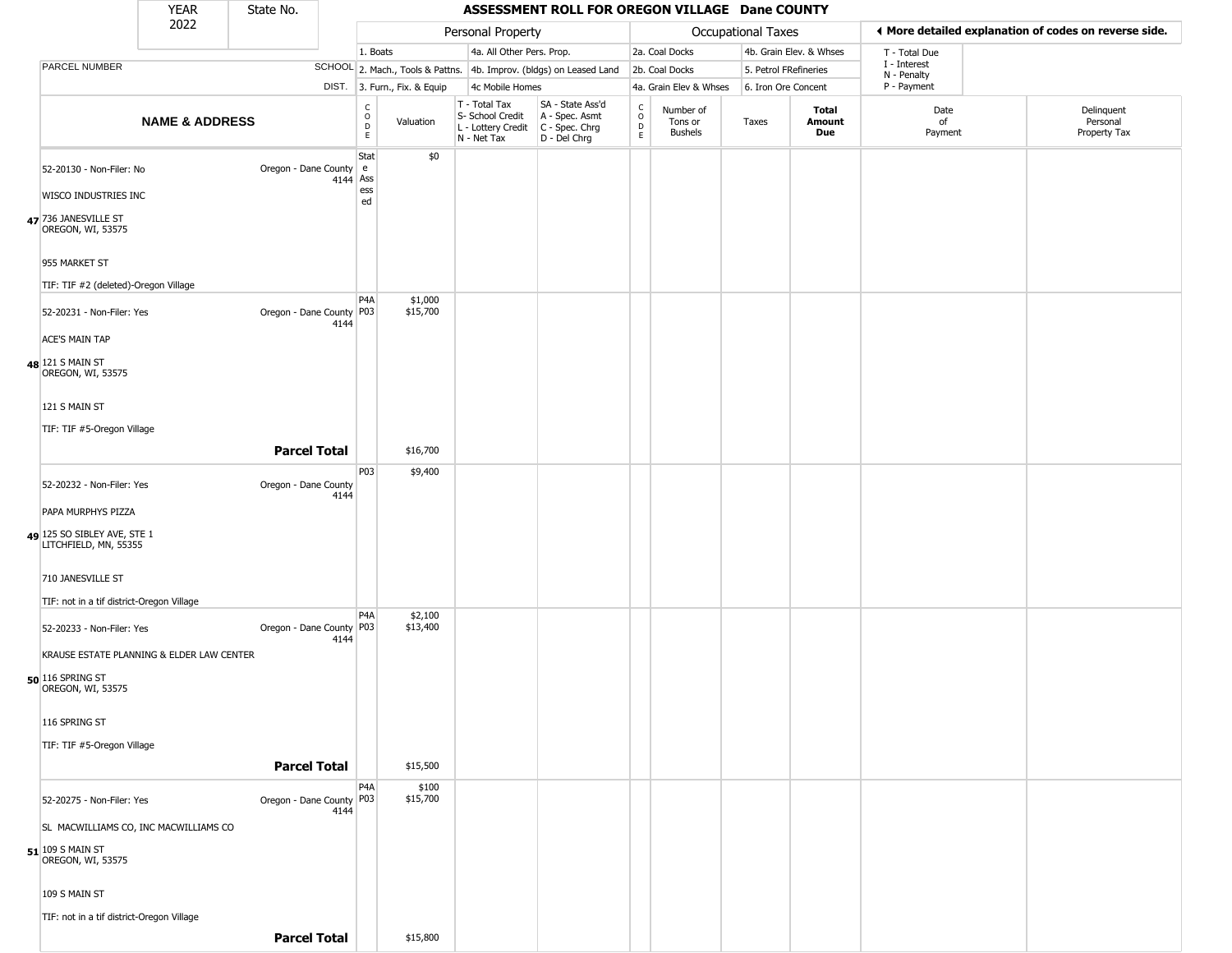|                                                       | YEAR                      | State No.                  |      |                                |                              |                                                                                       | ASSESSMENT ROLL FOR OREGON VILLAGE Dane COUNTY                      |                        |                                        |                       |                         |                             |                                                       |
|-------------------------------------------------------|---------------------------|----------------------------|------|--------------------------------|------------------------------|---------------------------------------------------------------------------------------|---------------------------------------------------------------------|------------------------|----------------------------------------|-----------------------|-------------------------|-----------------------------|-------------------------------------------------------|
|                                                       | 2022                      |                            |      |                                |                              | Personal Property                                                                     |                                                                     |                        |                                        | Occupational Taxes    |                         |                             | ♦ More detailed explanation of codes on reverse side. |
|                                                       |                           |                            |      | 1. Boats                       |                              | 4a. All Other Pers. Prop.                                                             |                                                                     |                        | 2a. Coal Docks                         |                       | 4b. Grain Elev. & Whses | T - Total Due               |                                                       |
| PARCEL NUMBER                                         |                           |                            |      |                                |                              |                                                                                       | SCHOOL 2. Mach., Tools & Pattns. 4b. Improv. (bldgs) on Leased Land |                        | 2b. Coal Docks                         | 5. Petrol FRefineries |                         | I - Interest<br>N - Penalty |                                                       |
|                                                       |                           |                            |      |                                | DIST. 3. Furn., Fix. & Equip | 4c Mobile Homes                                                                       |                                                                     |                        | 4a. Grain Elev & Whses                 | 6. Iron Ore Concent   |                         | P - Payment                 |                                                       |
|                                                       | <b>NAME &amp; ADDRESS</b> |                            |      | $\rm _o^C$<br>$\mathsf D$<br>E | Valuation                    | T - Total Tax<br>S- School Credit<br>L - Lottery Credit C - Spec. Chrg<br>N - Net Tax | SA - State Ass'd<br>A - Spec. Asmt<br>D - Del Chrg                  | C<br>$\circ$<br>D<br>E | Number of<br>Tons or<br><b>Bushels</b> | Taxes                 | Total<br>Amount<br>Due  | Date<br>of<br>Payment       | Delinquent<br>Personal<br>Property Tax                |
| 52-20281 - Non-Filer: Yes                             |                           | Oregon - Dane County       |      | P03                            | \$6,800                      |                                                                                       |                                                                     |                        |                                        |                       |                         |                             |                                                       |
| WILLIAM R TORHORST & ASSC                             |                           |                            | 4144 |                                |                              |                                                                                       |                                                                     |                        |                                        |                       |                         |                             |                                                       |
| 52 104 N MAIN ST<br>OREGON, WI, 53575                 |                           |                            |      |                                |                              |                                                                                       |                                                                     |                        |                                        |                       |                         |                             |                                                       |
| <b>104 N MAIN</b>                                     |                           |                            |      |                                |                              |                                                                                       |                                                                     |                        |                                        |                       |                         |                             |                                                       |
| TIF: TIF #5-Oregon Village                            |                           |                            |      |                                |                              |                                                                                       |                                                                     |                        |                                        |                       |                         |                             |                                                       |
| 52-20293 - Non-Filer: No                              |                           | Oregon - Dane County P03   | 4144 | P4A                            | \$500<br>\$183,400           |                                                                                       |                                                                     |                        |                                        |                       |                         |                             |                                                       |
| WALGREENS, CO DBA WALGREENS 9741-S-PPT                |                           |                            |      |                                |                              |                                                                                       |                                                                     |                        |                                        |                       |                         |                             |                                                       |
| 53 300 WILMOT RD MS 3301<br>DEERFIELD, IL, 60015-4614 |                           |                            |      |                                |                              |                                                                                       |                                                                     |                        |                                        |                       |                         |                             |                                                       |
| 704 N MAIN ST                                         |                           |                            |      |                                |                              |                                                                                       |                                                                     |                        |                                        |                       |                         |                             |                                                       |
| TIF: not in a tif district-Oregon Village             |                           |                            |      |                                |                              |                                                                                       |                                                                     |                        |                                        |                       |                         |                             |                                                       |
|                                                       |                           | <b>Parcel Total</b>        |      |                                | \$183,900                    |                                                                                       |                                                                     |                        |                                        |                       |                         |                             |                                                       |
|                                                       |                           |                            |      | P03                            | \$900                        |                                                                                       |                                                                     |                        |                                        |                       |                         |                             |                                                       |
| 52-20295 - Non-Filer: No                              |                           | Oregon - Dane County   P4A | 4144 |                                | \$4,000                      |                                                                                       |                                                                     |                        |                                        |                       |                         |                             |                                                       |
| GERLACH WHOLESALE FLOORING INC                        |                           |                            |      |                                |                              |                                                                                       |                                                                     |                        |                                        |                       |                         |                             |                                                       |
| 54 112 JANESVILLE ST<br>OREGON, WI, 53575             |                           |                            |      |                                |                              |                                                                                       |                                                                     |                        |                                        |                       |                         |                             |                                                       |
| 112 JANESVILLE ST                                     |                           |                            |      |                                |                              |                                                                                       |                                                                     |                        |                                        |                       |                         |                             |                                                       |
| TIF: TIF #5-Oregon Village                            |                           |                            |      |                                |                              |                                                                                       |                                                                     |                        |                                        |                       |                         |                             |                                                       |
|                                                       |                           | <b>Parcel Total</b>        |      |                                | \$4,900                      |                                                                                       |                                                                     |                        |                                        |                       |                         |                             |                                                       |
| 52-20298 - Non-Filer: No                              |                           | Oregon - Dane County       | 4144 | P4A<br>P03                     | \$12,000<br>\$63,400         |                                                                                       |                                                                     |                        |                                        |                       |                         |                             |                                                       |
| KWIK TRIP, INC. #731                                  |                           |                            |      |                                |                              |                                                                                       |                                                                     |                        |                                        |                       |                         |                             |                                                       |
| 55 1626 OAK STREET<br>LACROSSE, WI, 54602             |                           |                            |      |                                |                              |                                                                                       |                                                                     |                        |                                        |                       |                         |                             |                                                       |
| 135 N MAIN                                            |                           |                            |      |                                |                              |                                                                                       |                                                                     |                        |                                        |                       |                         |                             |                                                       |
| TIF: TIF #5-Oregon Village                            |                           | <b>Parcel Total</b>        |      |                                | \$75,400                     |                                                                                       |                                                                     |                        |                                        |                       |                         |                             |                                                       |
|                                                       |                           |                            |      | P03                            | \$13,000                     |                                                                                       |                                                                     |                        |                                        |                       |                         |                             |                                                       |
| 52-20299 - Non-Filer: No                              |                           | Oregon - Dane County       | 4144 |                                |                              |                                                                                       |                                                                     |                        |                                        |                       |                         |                             |                                                       |
| GORDON FLESCH CO INC/GFC LEASING                      |                           |                            |      |                                |                              |                                                                                       |                                                                     |                        |                                        |                       |                         |                             |                                                       |
| 56 2675 RESEARCH PARK DR<br>MADISON, WI, 53711        |                           |                            |      |                                |                              |                                                                                       |                                                                     |                        |                                        |                       |                         |                             |                                                       |
| VARIOUS                                               |                           |                            |      |                                |                              |                                                                                       |                                                                     |                        |                                        |                       |                         |                             |                                                       |
| TIF: not in a tif district-Oregon Village             |                           |                            |      |                                |                              |                                                                                       |                                                                     |                        |                                        |                       |                         |                             |                                                       |

TIF: not in a tif district-Oregon Vil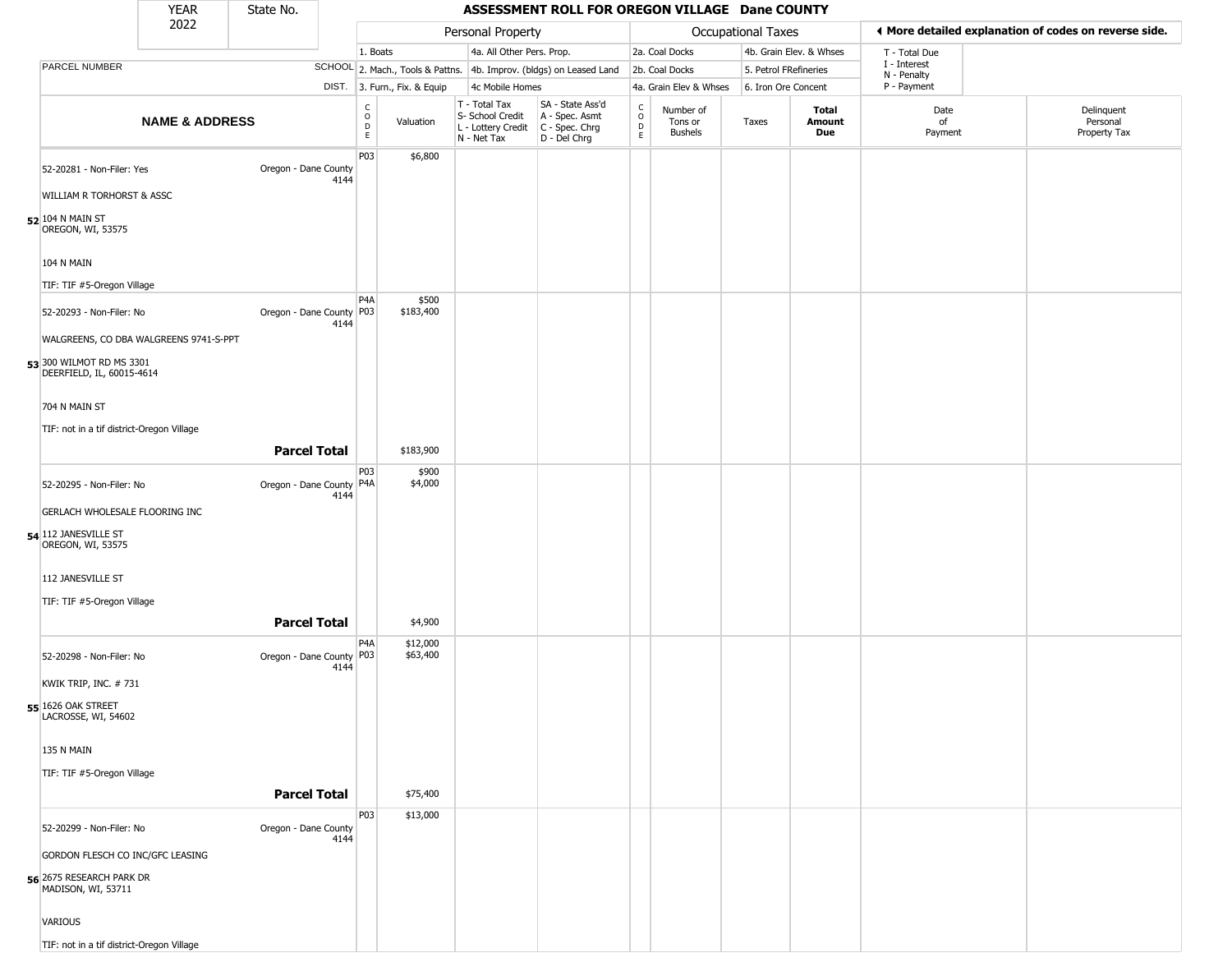|                                                                                         | <b>YEAR</b>               | State No.                  |      |                                   |                              |                                                                                       | ASSESSMENT ROLL FOR OREGON VILLAGE Dane COUNTY                      |                        |                                        |                       |                         |                             |                                                       |
|-----------------------------------------------------------------------------------------|---------------------------|----------------------------|------|-----------------------------------|------------------------------|---------------------------------------------------------------------------------------|---------------------------------------------------------------------|------------------------|----------------------------------------|-----------------------|-------------------------|-----------------------------|-------------------------------------------------------|
|                                                                                         | 2022                      |                            |      |                                   |                              | Personal Property                                                                     |                                                                     |                        |                                        | Occupational Taxes    |                         |                             | ♦ More detailed explanation of codes on reverse side. |
|                                                                                         |                           |                            |      | 1. Boats                          |                              | 4a. All Other Pers. Prop.                                                             |                                                                     |                        | 2a. Coal Docks                         |                       | 4b. Grain Elev. & Whses | T - Total Due               |                                                       |
| <b>PARCEL NUMBER</b>                                                                    |                           |                            |      |                                   |                              |                                                                                       | SCHOOL 2. Mach., Tools & Pattns. 4b. Improv. (bldgs) on Leased Land |                        | 2b. Coal Docks                         | 5. Petrol FRefineries |                         | I - Interest<br>N - Penalty |                                                       |
|                                                                                         |                           |                            |      |                                   | DIST. 3. Furn., Fix. & Equip | 4c Mobile Homes                                                                       |                                                                     |                        | 4a. Grain Elev & Whses                 | 6. Iron Ore Concent   |                         | P - Payment                 |                                                       |
|                                                                                         | <b>NAME &amp; ADDRESS</b> |                            |      | $\frac{C}{O}$<br>$\mathsf D$<br>E | Valuation                    | T - Total Tax<br>S- School Credit<br>L - Lottery Credit C - Spec. Chrg<br>N - Net Tax | SA - State Ass'd<br>A - Spec. Asmt<br>D - Del Chrg                  | C<br>$\circ$<br>D<br>E | Number of<br>Tons or<br><b>Bushels</b> | Taxes                 | Total<br>Amount<br>Due  | Date<br>οf<br>Payment       | Delinquent<br>Personal<br>Property Tax                |
| 52-20301 - Non-Filer: No                                                                |                           | Oregon - Dane County   P03 | 4144 | P <sub>4</sub> A                  | \$10,000<br>\$146,600        |                                                                                       |                                                                     |                        |                                        |                       |                         |                             |                                                       |
| CHAD T MUELLER, DDS, LLC                                                                |                           |                            |      |                                   |                              |                                                                                       |                                                                     |                        |                                        |                       |                         |                             |                                                       |
| 57 152 ALPINE PKWY<br>OREGON, WI, 53575                                                 |                           |                            |      |                                   |                              |                                                                                       |                                                                     |                        |                                        |                       |                         |                             |                                                       |
| 152 ALPINE PKWY                                                                         |                           |                            |      |                                   |                              |                                                                                       |                                                                     |                        |                                        |                       |                         |                             |                                                       |
| TIF: not in a tif district-Oregon Village                                               |                           | <b>Parcel Total</b>        |      |                                   | \$156,600                    |                                                                                       |                                                                     |                        |                                        |                       |                         |                             |                                                       |
| 52-20336 - Non-Filer: Yes                                                               |                           | Oregon - Dane County   P03 | 4144 | P <sub>4</sub> A                  | \$2,300<br>\$40,400          |                                                                                       |                                                                     |                        |                                        |                       |                         |                             |                                                       |
| SIENNA CREST ASSISTED LIVING SIENNA CREST<br><b>58</b> 981 PARK ST<br>OREGON, WI, 53575 |                           |                            |      |                                   |                              |                                                                                       |                                                                     |                        |                                        |                       |                         |                             |                                                       |
| 981 & 989 PARK ST                                                                       |                           |                            |      |                                   |                              |                                                                                       |                                                                     |                        |                                        |                       |                         |                             |                                                       |
| TIF: not in a tif district-Oregon Village                                               |                           | <b>Parcel Total</b>        |      |                                   | \$42,700                     |                                                                                       |                                                                     |                        |                                        |                       |                         |                             |                                                       |
| 52-20350 - Non-Filer: No                                                                |                           | Oregon - Dane County   P4A | 4144 | P03                               | \$2,000<br>\$2,100           |                                                                                       |                                                                     |                        |                                        |                       |                         |                             |                                                       |
| EDWARD D JONES & CO, LP DBA BRANCH TAX 22954<br>59 PO BOX 66528<br>ST LOUIS, MO, 63166  |                           |                            |      |                                   |                              |                                                                                       |                                                                     |                        |                                        |                       |                         |                             |                                                       |
| 165 W NETHERWOOD RD<br>TIF: not in a tif district-Oregon Village                        |                           |                            |      |                                   |                              |                                                                                       |                                                                     |                        |                                        |                       |                         |                             |                                                       |
|                                                                                         |                           | <b>Parcel Total</b>        |      |                                   | \$4,100                      |                                                                                       |                                                                     |                        |                                        |                       |                         |                             |                                                       |
| 52-20357 - Non-Filer: No                                                                |                           | Oregon - Dane County       | 4144 | P03                               | \$100                        |                                                                                       |                                                                     |                        |                                        |                       |                         |                             |                                                       |
| PITNEY BOWES INC<br>60 5310 CYPRESS CENTER DR STE 110<br>TAMAPA, FL, 33609              |                           |                            |      |                                   |                              |                                                                                       |                                                                     |                        |                                        |                       |                         |                             |                                                       |
| VARIOUS                                                                                 |                           |                            |      |                                   |                              |                                                                                       |                                                                     |                        |                                        |                       |                         |                             |                                                       |
| TIF: not in a tif district-Oregon Village                                               |                           |                            |      |                                   |                              |                                                                                       |                                                                     |                        |                                        |                       |                         |                             |                                                       |
| 52-20368 - Non-Filer: Yes                                                               |                           | Oregon - Dane County       | 4144 | P03                               | \$13,100                     |                                                                                       |                                                                     |                        |                                        |                       |                         |                             |                                                       |
| DIRECTV, LLC<br>61 1010 PINE, 9E-L-01<br>ST LOUIS, MO, 63101                            |                           |                            |      |                                   |                              |                                                                                       |                                                                     |                        |                                        |                       |                         |                             |                                                       |
| VARIOUS                                                                                 |                           |                            |      |                                   |                              |                                                                                       |                                                                     |                        |                                        |                       |                         |                             |                                                       |
| TIF: not in a tif district-Oregon Village                                               |                           |                            |      |                                   |                              |                                                                                       |                                                                     |                        |                                        |                       |                         |                             |                                                       |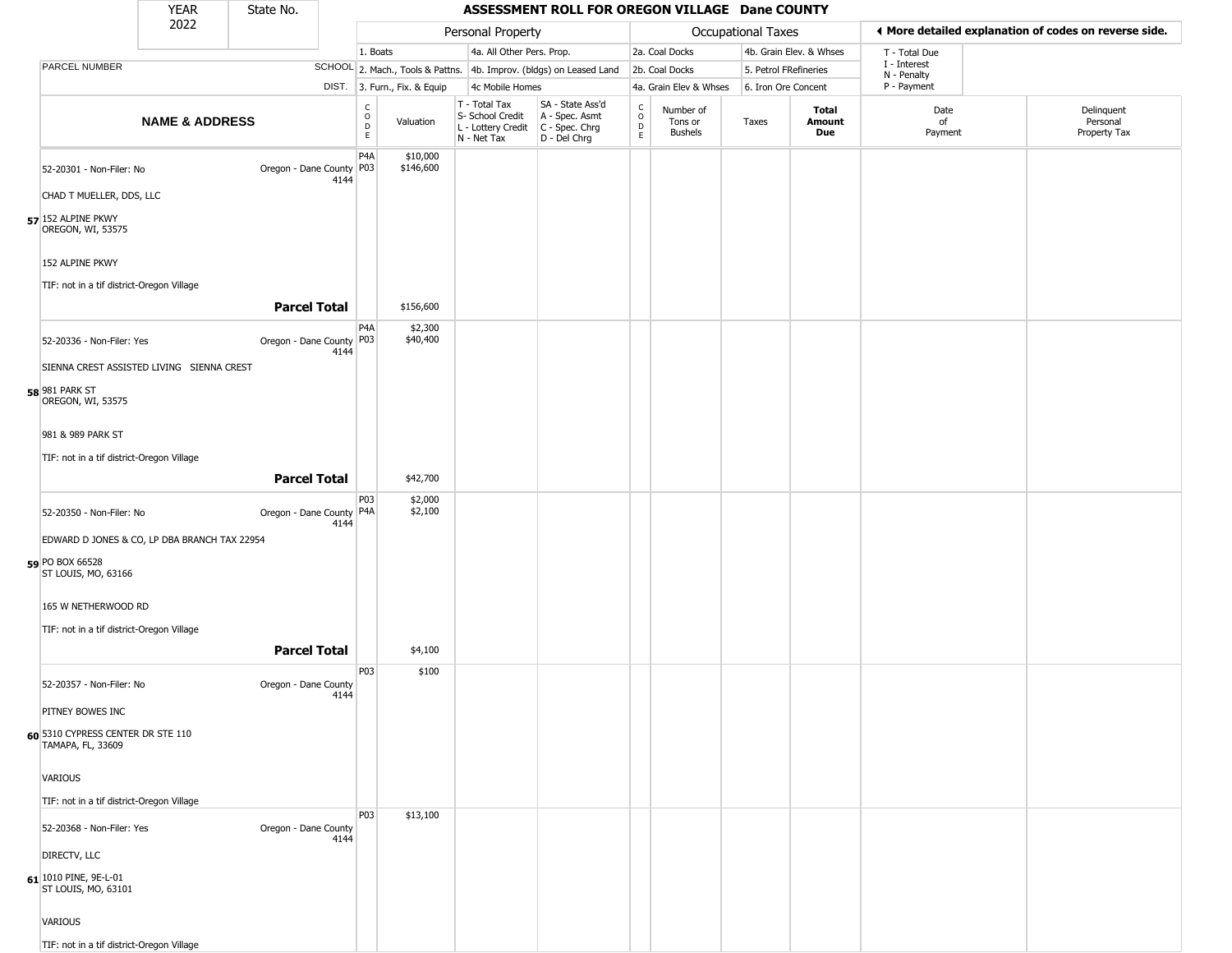|                                                  | <b>YEAR</b>               | State No.                  |                                           |                              |                                                                                         | ASSESSMENT ROLL FOR OREGON VILLAGE Dane COUNTY                      |                                                          |                                        |                       |                         |                             |                                                       |
|--------------------------------------------------|---------------------------|----------------------------|-------------------------------------------|------------------------------|-----------------------------------------------------------------------------------------|---------------------------------------------------------------------|----------------------------------------------------------|----------------------------------------|-----------------------|-------------------------|-----------------------------|-------------------------------------------------------|
|                                                  | 2022                      |                            |                                           |                              | Personal Property                                                                       |                                                                     |                                                          |                                        | Occupational Taxes    |                         |                             | ♦ More detailed explanation of codes on reverse side. |
|                                                  |                           |                            |                                           | 1. Boats                     | 4a. All Other Pers. Prop.                                                               |                                                                     |                                                          | 2a. Coal Docks                         |                       | 4b. Grain Elev. & Whses | T - Total Due               |                                                       |
| PARCEL NUMBER                                    |                           |                            |                                           |                              |                                                                                         | SCHOOL 2. Mach., Tools & Pattns. 4b. Improv. (bldgs) on Leased Land |                                                          | 2b. Coal Docks                         | 5. Petrol FRefineries |                         | I - Interest<br>N - Penalty |                                                       |
|                                                  |                           |                            |                                           | DIST. 3. Furn., Fix. & Equip | 4c Mobile Homes                                                                         |                                                                     |                                                          | 4a. Grain Elev & Whses                 | 6. Iron Ore Concent   |                         | P - Payment                 |                                                       |
|                                                  | <b>NAME &amp; ADDRESS</b> |                            | $_{\rm o}^{\rm c}$<br>$\overline{D}$<br>E | Valuation                    | T - Total Tax<br>S- School Credit<br>L - Lottery Credit   C - Spec. Chrg<br>N - Net Tax | SA - State Ass'd<br>A - Spec. Asmt<br>D - Del Chrg                  | $\begin{matrix} C \\ O \\ D \end{matrix}$<br>$\mathsf E$ | Number of<br>Tons or<br><b>Bushels</b> | Taxes                 | Total<br>Amount<br>Due  | Date<br>of<br>Payment       | Delinquent<br>Personal<br>Property Tax                |
| 52-20373 - Non-Filer: No                         |                           | Oregon - Dane County   P4A | P03<br>4144                               | \$8,400<br>\$23,000          |                                                                                         |                                                                     |                                                          |                                        |                       |                         |                             |                                                       |
| LA PETITE ACADEMY, INC                           |                           |                            |                                           |                              |                                                                                         |                                                                     |                                                          |                                        |                       |                         |                             |                                                       |
| 62 2500 WESTFIELD DR STE 202<br>ELGIN, IL, 60124 |                           |                            |                                           |                              |                                                                                         |                                                                     |                                                          |                                        |                       |                         |                             |                                                       |
| 665 E NETHERWOOD                                 |                           |                            |                                           |                              |                                                                                         |                                                                     |                                                          |                                        |                       |                         |                             |                                                       |
| TIF: not in a tif district-Oregon Village        |                           | <b>Parcel Total</b>        |                                           | \$31,400                     |                                                                                         |                                                                     |                                                          |                                        |                       |                         |                             |                                                       |
|                                                  |                           |                            | P <sub>4</sub> A                          | \$6,500                      |                                                                                         |                                                                     |                                                          |                                        |                       |                         |                             |                                                       |
| 52-20380 - Non-Filer: No                         |                           | Oregon - Dane County       | 4144                                      |                              |                                                                                         |                                                                     |                                                          |                                        |                       |                         |                             |                                                       |
| PELLETTERI WASTE SYSTEMS, INC                    |                           |                            |                                           |                              |                                                                                         |                                                                     |                                                          |                                        |                       |                         |                             |                                                       |
| 63 PO BOX 259426<br>MADISON, WI, 53725           |                           |                            |                                           |                              |                                                                                         |                                                                     |                                                          |                                        |                       |                         |                             |                                                       |
| VARIOUS                                          |                           |                            |                                           |                              |                                                                                         |                                                                     |                                                          |                                        |                       |                         |                             |                                                       |
| TIF: not in a tif district-Oregon Village        |                           |                            |                                           |                              |                                                                                         |                                                                     |                                                          |                                        |                       |                         |                             |                                                       |
| 52-20382 - Non-Filer: Yes                        |                           | Oregon - Dane County   P03 | P <sub>4</sub> A<br>4144                  | \$200<br>\$47,300            |                                                                                         |                                                                     |                                                          |                                        |                       |                         |                             |                                                       |
| J L RICHARD MEATS                                |                           |                            |                                           |                              |                                                                                         |                                                                     |                                                          |                                        |                       |                         |                             |                                                       |
| 64 668 JANESVILLE ST<br>OREGON, WI, 53575        |                           |                            |                                           |                              |                                                                                         |                                                                     |                                                          |                                        |                       |                         |                             |                                                       |
| 668 JANESVILLE ST                                |                           |                            |                                           |                              |                                                                                         |                                                                     |                                                          |                                        |                       |                         |                             |                                                       |
| TIF: not in a tif district-Oregon Village        |                           |                            |                                           |                              |                                                                                         |                                                                     |                                                          |                                        |                       |                         |                             |                                                       |
|                                                  |                           | <b>Parcel Total</b>        |                                           | \$47,500                     |                                                                                         |                                                                     |                                                          |                                        |                       |                         |                             |                                                       |
| 52-20388 - Non-Filer: No                         |                           | Oregon - Dane County       | P03<br>4144                               | \$4,400                      |                                                                                         |                                                                     |                                                          |                                        |                       |                         |                             |                                                       |
| UW MEDICAL FOUNDATION, INC.                      |                           |                            |                                           |                              |                                                                                         |                                                                     |                                                          |                                        |                       |                         |                             |                                                       |
| 65 PO BOX 620993<br>MIDDLETON, WI, 53562         |                           |                            |                                           |                              |                                                                                         |                                                                     |                                                          |                                        |                       |                         |                             |                                                       |
| 137 S MAIN ST                                    |                           |                            |                                           |                              |                                                                                         |                                                                     |                                                          |                                        |                       |                         |                             |                                                       |
| TIF: TIF #5-Oregon Village                       |                           |                            |                                           |                              |                                                                                         |                                                                     |                                                          |                                        |                       |                         |                             |                                                       |
| 52-20403 - Non-Filer: Yes                        |                           | Oregon - Dane County P03   | P <sub>4</sub> A<br>4144                  | \$1,200<br>\$33,200          |                                                                                         |                                                                     |                                                          |                                        |                       |                         |                             |                                                       |
| FIREFLY COFFEE HOUSE JEANNE AND URIAH CARPENTER  |                           |                            |                                           |                              |                                                                                         |                                                                     |                                                          |                                        |                       |                         |                             |                                                       |
| 66 114 N MAIN ST<br>OREGON, WI, 53575            |                           |                            |                                           |                              |                                                                                         |                                                                     |                                                          |                                        |                       |                         |                             |                                                       |
| 114 N MAIN ST                                    |                           |                            |                                           |                              |                                                                                         |                                                                     |                                                          |                                        |                       |                         |                             |                                                       |
| TIF: TIF #5-Oregon Village                       |                           | <b>Parcel Total</b>        |                                           | \$34,400                     |                                                                                         |                                                                     |                                                          |                                        |                       |                         |                             |                                                       |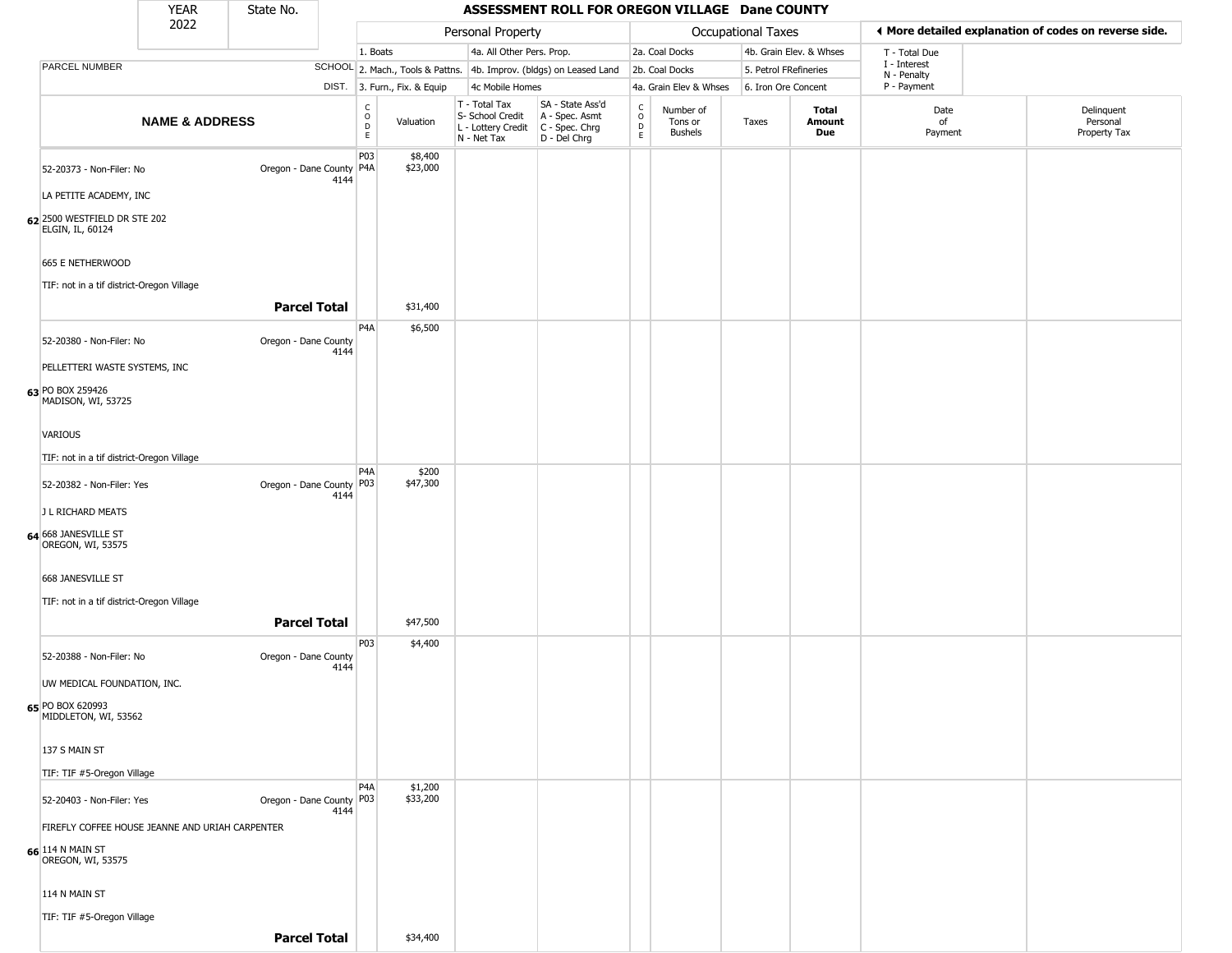|                                                   | YEAR                      | State No.                  |      |                      |                              |                                                                                       | ASSESSMENT ROLL FOR OREGON VILLAGE Dane COUNTY                      |                        |                                        |                           |                         |                             |                                                       |
|---------------------------------------------------|---------------------------|----------------------------|------|----------------------|------------------------------|---------------------------------------------------------------------------------------|---------------------------------------------------------------------|------------------------|----------------------------------------|---------------------------|-------------------------|-----------------------------|-------------------------------------------------------|
|                                                   | 2022                      |                            |      |                      |                              | Personal Property                                                                     |                                                                     |                        |                                        | <b>Occupational Taxes</b> |                         |                             | ◀ More detailed explanation of codes on reverse side. |
|                                                   |                           |                            |      | 1. Boats             |                              | 4a. All Other Pers. Prop.                                                             |                                                                     |                        | 2a. Coal Docks                         |                           | 4b. Grain Elev. & Whses | T - Total Due               |                                                       |
| PARCEL NUMBER                                     |                           |                            |      |                      |                              |                                                                                       | SCHOOL 2. Mach., Tools & Pattns. 4b. Improv. (bldgs) on Leased Land |                        | 2b. Coal Docks                         | 5. Petrol FRefineries     |                         | I - Interest<br>N - Penalty |                                                       |
|                                                   |                           |                            |      |                      | DIST. 3. Furn., Fix. & Equip | 4c Mobile Homes                                                                       |                                                                     |                        | 4a. Grain Elev & Whses                 | 6. Iron Ore Concent       |                         | P - Payment                 |                                                       |
|                                                   | <b>NAME &amp; ADDRESS</b> |                            |      | $\rm _o^C$<br>D<br>E | Valuation                    | T - Total Tax<br>S- School Credit<br>L - Lottery Credit C - Spec. Chrg<br>N - Net Tax | SA - State Ass'd<br>A - Spec. Asmt<br>D - Del Chrg                  | C<br>$\circ$<br>D<br>E | Number of<br>Tons or<br><b>Bushels</b> | Taxes                     | Total<br>Amount<br>Due  | Date<br>of<br>Payment       | Delinquent<br>Personal<br>Property Tax                |
| 52-20408 - Non-Filer: No                          |                           | Oregon - Dane County P03   | 4144 | P <sub>4</sub> A     | \$2,800<br>\$5,800           |                                                                                       |                                                                     |                        |                                        |                           |                         |                             |                                                       |
| VERONA AUTO PARTS TROY HALVERSON                  |                           |                            |      |                      |                              |                                                                                       |                                                                     |                        |                                        |                           |                         |                             |                                                       |
| 67 280 W NETHERWOOD RD STE 3<br>OREGON, WI, 53575 |                           |                            |      |                      |                              |                                                                                       |                                                                     |                        |                                        |                           |                         |                             |                                                       |
| 280 W NETHERWOOD RD STE 3                         |                           |                            |      |                      |                              |                                                                                       |                                                                     |                        |                                        |                           |                         |                             |                                                       |
| TIF: not in a tif district-Oregon Village         |                           | <b>Parcel Total</b>        |      |                      | \$8,600                      |                                                                                       |                                                                     |                        |                                        |                           |                         |                             |                                                       |
| 52-20425 - Non-Filer: No                          |                           | Oregon - Dane County       | 4144 | P03                  | \$5,400                      |                                                                                       |                                                                     |                        |                                        |                           |                         |                             |                                                       |
| ADT, LLC                                          |                           |                            |      |                      |                              |                                                                                       |                                                                     |                        |                                        |                           |                         |                             |                                                       |
| 68 PO BOX 54767<br>LEXINGTON, KY, 40555           |                           |                            |      |                      |                              |                                                                                       |                                                                     |                        |                                        |                           |                         |                             |                                                       |
| VARIOUS                                           |                           |                            |      |                      |                              |                                                                                       |                                                                     |                        |                                        |                           |                         |                             |                                                       |
| TIF: not in a tif district-Oregon Village         |                           |                            |      |                      |                              |                                                                                       |                                                                     |                        |                                        |                           |                         |                             |                                                       |
| 52-20427 - Non-Filer: No                          |                           | Oregon - Dane County P03   | 4144 | P4A                  | \$3,600<br>\$11,200          |                                                                                       |                                                                     |                        |                                        |                           |                         |                             |                                                       |
| AUDIO CONTRACTORS, LLC                            |                           |                            |      |                      |                              |                                                                                       |                                                                     |                        |                                        |                           |                         |                             |                                                       |
| 69 1015 N MAIN ST STE F<br>OREGON, WI, 53575      |                           |                            |      |                      |                              |                                                                                       |                                                                     |                        |                                        |                           |                         |                             |                                                       |
| 1015 N MAIN ST STE F                              |                           |                            |      |                      |                              |                                                                                       |                                                                     |                        |                                        |                           |                         |                             |                                                       |
| TIF: TIF #2 (deleted)-Oregon Village              |                           | <b>Parcel Total</b>        |      |                      |                              |                                                                                       |                                                                     |                        |                                        |                           |                         |                             |                                                       |
| 52-20428 - Non-Filer: No                          |                           | Oregon - Dane County P03   |      | P4A                  | \$14,800<br>\$200<br>\$500   |                                                                                       |                                                                     |                        |                                        |                           |                         |                             |                                                       |
|                                                   |                           |                            | 4144 |                      |                              |                                                                                       |                                                                     |                        |                                        |                           |                         |                             |                                                       |
| BARBER & CO ATTN: ERIN CRUM                       |                           |                            |      |                      |                              |                                                                                       |                                                                     |                        |                                        |                           |                         |                             |                                                       |
| 70 670 JANESVILLE ST<br>OREGON, WI, 53575         |                           |                            |      |                      |                              |                                                                                       |                                                                     |                        |                                        |                           |                         |                             |                                                       |
| 670 JANESVILLE ST                                 |                           |                            |      |                      |                              |                                                                                       |                                                                     |                        |                                        |                           |                         |                             |                                                       |
| TIF: not in a tif district-Oregon Village         |                           |                            |      |                      |                              |                                                                                       |                                                                     |                        |                                        |                           |                         |                             |                                                       |
|                                                   |                           | <b>Parcel Total</b>        |      |                      | \$700                        |                                                                                       |                                                                     |                        |                                        |                           |                         |                             |                                                       |
| 52-20429 - Non-Filer: No                          |                           | Oregon - Dane County   P03 | 4144 | P4A                  | \$200<br>\$800               |                                                                                       |                                                                     |                        |                                        |                           |                         |                             |                                                       |
| BARBER & CO MICHELLE JEWELL, LLC                  |                           |                            |      |                      |                              |                                                                                       |                                                                     |                        |                                        |                           |                         |                             |                                                       |
| 71 670 JANESVILLE ST<br>OREGON, WI, 53575         |                           |                            |      |                      |                              |                                                                                       |                                                                     |                        |                                        |                           |                         |                             |                                                       |
| 670 JANESVILLE                                    |                           |                            |      |                      |                              |                                                                                       |                                                                     |                        |                                        |                           |                         |                             |                                                       |
| TIF: not in a tif district-Oregon Village         |                           |                            |      |                      |                              |                                                                                       |                                                                     |                        |                                        |                           |                         |                             |                                                       |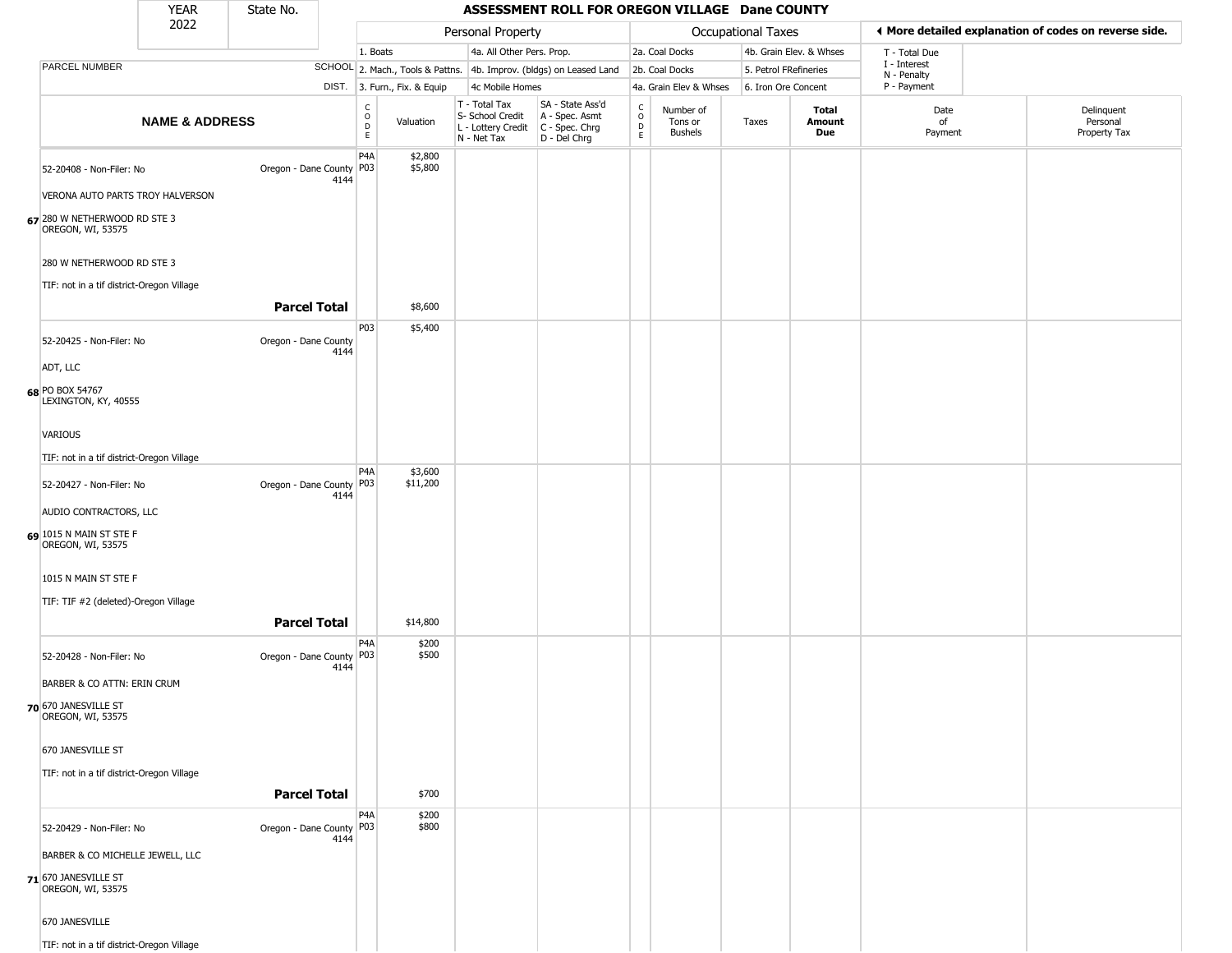|                                                                | <b>YEAR</b>                                   | State No.            |      |                                                |                              |                                                                                         | ASSESSMENT ROLL FOR OREGON VILLAGE Dane COUNTY                      |                         |                                 |                       |                         |                             |                                                       |
|----------------------------------------------------------------|-----------------------------------------------|----------------------|------|------------------------------------------------|------------------------------|-----------------------------------------------------------------------------------------|---------------------------------------------------------------------|-------------------------|---------------------------------|-----------------------|-------------------------|-----------------------------|-------------------------------------------------------|
|                                                                | 2022                                          |                      |      |                                                |                              | Personal Property                                                                       |                                                                     |                         |                                 | Occupational Taxes    |                         |                             | ♦ More detailed explanation of codes on reverse side. |
|                                                                |                                               |                      |      | 1. Boats                                       |                              | 4a. All Other Pers. Prop.                                                               |                                                                     |                         | 2a. Coal Docks                  |                       | 4b. Grain Elev. & Whses | T - Total Due               |                                                       |
| PARCEL NUMBER                                                  |                                               |                      |      |                                                |                              |                                                                                         | SCHOOL 2. Mach., Tools & Pattns. 4b. Improv. (bldgs) on Leased Land |                         | 2b. Coal Docks                  | 5. Petrol FRefineries |                         | I - Interest<br>N - Penalty |                                                       |
|                                                                |                                               |                      |      |                                                | DIST. 3. Furn., Fix. & Equip | 4c Mobile Homes                                                                         |                                                                     |                         | 4a. Grain Elev & Whses          | 6. Iron Ore Concent   |                         | P - Payment                 |                                                       |
|                                                                | <b>NAME &amp; ADDRESS</b>                     |                      |      | $\begin{matrix} 0 \\ 0 \\ D \end{matrix}$<br>E | Valuation                    | T - Total Tax<br>S- School Credit<br>L - Lottery Credit   C - Spec. Chrg<br>N - Net Tax | SA - State Ass'd<br>A - Spec. Asmt<br>D - Del Chrg                  | C<br>$\circ$<br>D<br>E. | Number of<br>Tons or<br>Bushels | Taxes                 | Total<br>Amount<br>Due  | Date<br>of<br>Payment       | Delinquent<br>Personal<br>Property Tax                |
|                                                                |                                               | <b>Parcel Total</b>  |      |                                                | \$1,000                      |                                                                                         |                                                                     |                         |                                 |                       |                         |                             |                                                       |
| 52-20430 - Non-Filer: No                                       |                                               | Oregon - Dane County | 4144 | P4A<br>P03                                     | \$200<br>\$800               |                                                                                         |                                                                     |                         |                                 |                       |                         |                             |                                                       |
| BARBER & CO ATTN: KATHY WISKES                                 |                                               |                      |      |                                                |                              |                                                                                         |                                                                     |                         |                                 |                       |                         |                             |                                                       |
| 72 670 JANESVILLE ST<br>OREGON, WI, 53575                      |                                               |                      |      |                                                |                              |                                                                                         |                                                                     |                         |                                 |                       |                         |                             |                                                       |
| 670 JANESVILLE ST<br>TIF: not in a tif district-Oregon Village |                                               |                      |      |                                                |                              |                                                                                         |                                                                     |                         |                                 |                       |                         |                             |                                                       |
|                                                                |                                               | <b>Parcel Total</b>  |      |                                                | \$1,000                      |                                                                                         |                                                                     |                         |                                 |                       |                         |                             |                                                       |
| 52-20432 - Non-Filer: Yes                                      |                                               | Oregon - Dane County | 4144 | P03                                            | \$4,800                      |                                                                                         |                                                                     |                         |                                 |                       |                         |                             |                                                       |
| DISH NETWORK, LLC                                              |                                               |                      |      |                                                |                              |                                                                                         |                                                                     |                         |                                 |                       |                         |                             |                                                       |
| 73 PO BOX 6623<br>ENGLEWOOD, CO, 80155                         |                                               |                      |      |                                                |                              |                                                                                         |                                                                     |                         |                                 |                       |                         |                             |                                                       |
| VARIOUS                                                        |                                               |                      |      |                                                |                              |                                                                                         |                                                                     |                         |                                 |                       |                         |                             |                                                       |
| TIF: not in a tif district-Oregon Village                      |                                               |                      |      |                                                |                              |                                                                                         |                                                                     |                         |                                 |                       |                         |                             |                                                       |
| 52-20434 - Non-Filer: No                                       |                                               | Oregon - Dane County | 4144 | P03                                            | \$2,200                      |                                                                                         |                                                                     |                         |                                 |                       |                         |                             |                                                       |
|                                                                | CATHERINE GILBERTSON C/O STATE FARM INSURANCE |                      |      |                                                |                              |                                                                                         |                                                                     |                         |                                 |                       |                         |                             |                                                       |
| 74 954 JANESVILLE ST STE 2<br>OREGON, WI, 53575                |                                               |                      |      |                                                |                              |                                                                                         |                                                                     |                         |                                 |                       |                         |                             |                                                       |
| 954 JANESVILLE ST STE 2                                        |                                               |                      |      |                                                |                              |                                                                                         |                                                                     |                         |                                 |                       |                         |                             |                                                       |
| TIF: TIF #4-Oregon Village<br>52-20440 - Non-Filer: Yes        |                                               | Oregon - Dane County | 4144 | P4A<br>P03                                     | \$200<br>\$19,700            |                                                                                         |                                                                     |                         |                                 |                       |                         |                             |                                                       |
| <b>SIENNA CREST</b>                                            |                                               |                      |      |                                                |                              |                                                                                         |                                                                     |                         |                                 |                       |                         |                             |                                                       |
| 75 845 MARKET ST<br>OREGON, WI, 53575                          |                                               |                      |      |                                                |                              |                                                                                         |                                                                     |                         |                                 |                       |                         |                             |                                                       |
| 845 MARKET ST                                                  |                                               |                      |      |                                                |                              |                                                                                         |                                                                     |                         |                                 |                       |                         |                             |                                                       |
| TIF: TIF #2 (deleted)-Oregon Village                           |                                               | <b>Parcel Total</b>  |      |                                                | \$19,900                     |                                                                                         |                                                                     |                         |                                 |                       |                         |                             |                                                       |
|                                                                |                                               |                      |      | P <sub>4</sub> A                               | \$2,200                      |                                                                                         |                                                                     |                         |                                 |                       |                         |                             |                                                       |
| 52-20441 - Non-Filer: No                                       |                                               | Oregon - Dane County | 4144 |                                                |                              |                                                                                         |                                                                     |                         |                                 |                       |                         |                             |                                                       |
| NUCO2 SUPPLY, LLC                                              |                                               |                      |      |                                                |                              |                                                                                         |                                                                     |                         |                                 |                       |                         |                             |                                                       |
| 76 10 RIVERVIEW DR, TAX DEPT<br>DANBURY, CT, 6810              |                                               |                      |      |                                                |                              |                                                                                         |                                                                     |                         |                                 |                       |                         |                             |                                                       |
| VARIOUS                                                        |                                               |                      |      |                                                |                              |                                                                                         |                                                                     |                         |                                 |                       |                         |                             |                                                       |
| TIF: not in a tif district-Oregon Village                      |                                               |                      |      |                                                |                              |                                                                                         |                                                                     |                         |                                 |                       |                         |                             |                                                       |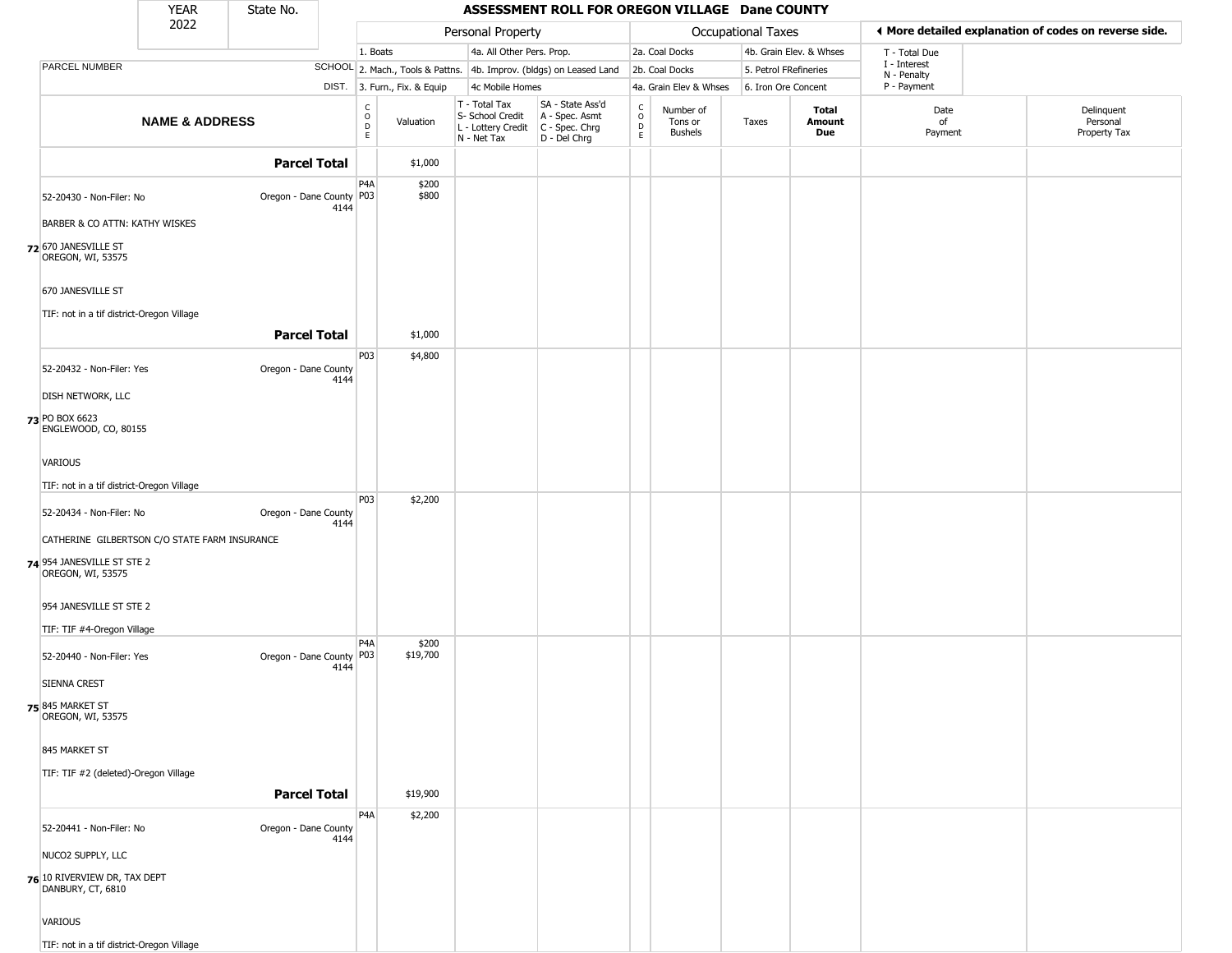|                                         | <b>YEAR</b>                                       | State No.                  |      |                                                          |                              |                                                                                         | ASSESSMENT ROLL FOR OREGON VILLAGE Dane COUNTY                      |                                                  |                                        |                       |                         |                             |                                                       |
|-----------------------------------------|---------------------------------------------------|----------------------------|------|----------------------------------------------------------|------------------------------|-----------------------------------------------------------------------------------------|---------------------------------------------------------------------|--------------------------------------------------|----------------------------------------|-----------------------|-------------------------|-----------------------------|-------------------------------------------------------|
|                                         | 2022                                              |                            |      |                                                          |                              | Personal Property                                                                       |                                                                     |                                                  |                                        | Occupational Taxes    |                         |                             | ♦ More detailed explanation of codes on reverse side. |
|                                         |                                                   |                            |      | 1. Boats                                                 |                              | 4a. All Other Pers. Prop.                                                               |                                                                     |                                                  | 2a. Coal Docks                         |                       | 4b. Grain Elev. & Whses | T - Total Due               |                                                       |
| PARCEL NUMBER                           |                                                   |                            |      |                                                          |                              |                                                                                         | SCHOOL 2. Mach., Tools & Pattns. 4b. Improv. (bldgs) on Leased Land |                                                  | 2b. Coal Docks                         | 5. Petrol FRefineries |                         | I - Interest<br>N - Penalty |                                                       |
|                                         |                                                   |                            |      |                                                          | DIST. 3. Furn., Fix. & Equip | 4c Mobile Homes                                                                         |                                                                     |                                                  | 4a. Grain Elev & Whses                 | 6. Iron Ore Concent   |                         | P - Payment                 |                                                       |
|                                         | <b>NAME &amp; ADDRESS</b>                         |                            |      | $\begin{matrix} 0 \\ 0 \\ D \end{matrix}$<br>$\mathsf E$ | Valuation                    | T - Total Tax<br>S- School Credit<br>L - Lottery Credit   C - Spec. Chrg<br>N - Net Tax | SA - State Ass'd<br>A - Spec. Asmt<br>D - Del Chrg                  | $_{\rm o}^{\rm c}$<br>$\mathsf D$<br>$\mathsf E$ | Number of<br>Tons or<br><b>Bushels</b> | Taxes                 | Total<br>Amount<br>Due  | Date<br>of<br>Payment       | Delinquent<br>Personal<br>Property Tax                |
| 52-20443 - Non-Filer: Yes               |                                                   | Oregon - Dane County P03   | 4144 | P4A                                                      | \$500<br>\$3,600             |                                                                                         |                                                                     |                                                  |                                        |                       |                         |                             |                                                       |
|                                         | PEACEFUL HEART GIFTS AND BOOKS                    |                            |      |                                                          |                              |                                                                                         |                                                                     |                                                  |                                        |                       |                         |                             |                                                       |
| 77 123 S MAIN ST<br>OREGON, WI, 53575   |                                                   |                            |      |                                                          |                              |                                                                                         |                                                                     |                                                  |                                        |                       |                         |                             |                                                       |
| 123 S MAIN ST                           |                                                   |                            |      |                                                          |                              |                                                                                         |                                                                     |                                                  |                                        |                       |                         |                             |                                                       |
| TIF: TIF #5-Oregon Village              |                                                   | <b>Parcel Total</b>        |      |                                                          | \$4,100                      |                                                                                         |                                                                     |                                                  |                                        |                       |                         |                             |                                                       |
| 52-20444 - Non-Filer: No                |                                                   | Oregon - Dane County P03   | 4144 | P <sub>4</sub> A                                         | \$9,800<br>\$20,000          |                                                                                         |                                                                     |                                                  |                                        |                       |                         |                             |                                                       |
|                                         | STOUGHTON HOSPITAL REHABILITATION SPORTS MEDICINE |                            |      |                                                          |                              |                                                                                         |                                                                     |                                                  |                                        |                       |                         |                             |                                                       |
| 78 900 RIDGE ST<br>STOUGHTON, WI, 53589 |                                                   |                            |      |                                                          |                              |                                                                                         |                                                                     |                                                  |                                        |                       |                         |                             |                                                       |
| 990 JANESVILLE ST, STE 1                |                                                   |                            |      |                                                          |                              |                                                                                         |                                                                     |                                                  |                                        |                       |                         |                             |                                                       |
|                                         | TIF: not in a tif district-Oregon Village         | <b>Parcel Total</b>        |      |                                                          |                              |                                                                                         |                                                                     |                                                  |                                        |                       |                         |                             |                                                       |
|                                         |                                                   | Oregon - Dane County P03   |      | P4A                                                      | \$29,800<br>\$100<br>\$1,600 |                                                                                         |                                                                     |                                                  |                                        |                       |                         |                             |                                                       |
| 52-20446 - Non-Filer: Yes               |                                                   |                            | 4144 |                                                          |                              |                                                                                         |                                                                     |                                                  |                                        |                       |                         |                             |                                                       |
| 79 201 N MAIN ST<br>OREGON, WI, 53575   | K & J'S REPAIR & TIRE SERVICE                     |                            |      |                                                          |                              |                                                                                         |                                                                     |                                                  |                                        |                       |                         |                             |                                                       |
|                                         |                                                   |                            |      |                                                          |                              |                                                                                         |                                                                     |                                                  |                                        |                       |                         |                             |                                                       |
| 201 N MAIN ST                           |                                                   |                            |      |                                                          |                              |                                                                                         |                                                                     |                                                  |                                        |                       |                         |                             |                                                       |
| TIF: TIF #5-Oregon Village              |                                                   | <b>Parcel Total</b>        |      |                                                          | \$1,700                      |                                                                                         |                                                                     |                                                  |                                        |                       |                         |                             |                                                       |
| 52-20448 - Non-Filer: Yes               |                                                   | Oregon - Dane County   P03 |      | P <sub>4</sub> A                                         | \$100<br>\$300               |                                                                                         |                                                                     |                                                  |                                        |                       |                         |                             |                                                       |
| HANSON ELECTONICS, LTD                  |                                                   |                            | 4144 |                                                          |                              |                                                                                         |                                                                     |                                                  |                                        |                       |                         |                             |                                                       |
| 80 1015 N MAIN ST<br>OREGON, WI, 53575  |                                                   |                            |      |                                                          |                              |                                                                                         |                                                                     |                                                  |                                        |                       |                         |                             |                                                       |
| VARIOUS                                 |                                                   |                            |      |                                                          |                              |                                                                                         |                                                                     |                                                  |                                        |                       |                         |                             |                                                       |
|                                         | TIF: not in a tif district-Oregon Village         | <b>Parcel Total</b>        |      |                                                          | \$400                        |                                                                                         |                                                                     |                                                  |                                        |                       |                         |                             |                                                       |
|                                         |                                                   |                            |      |                                                          |                              |                                                                                         |                                                                     |                                                  |                                        |                       |                         |                             |                                                       |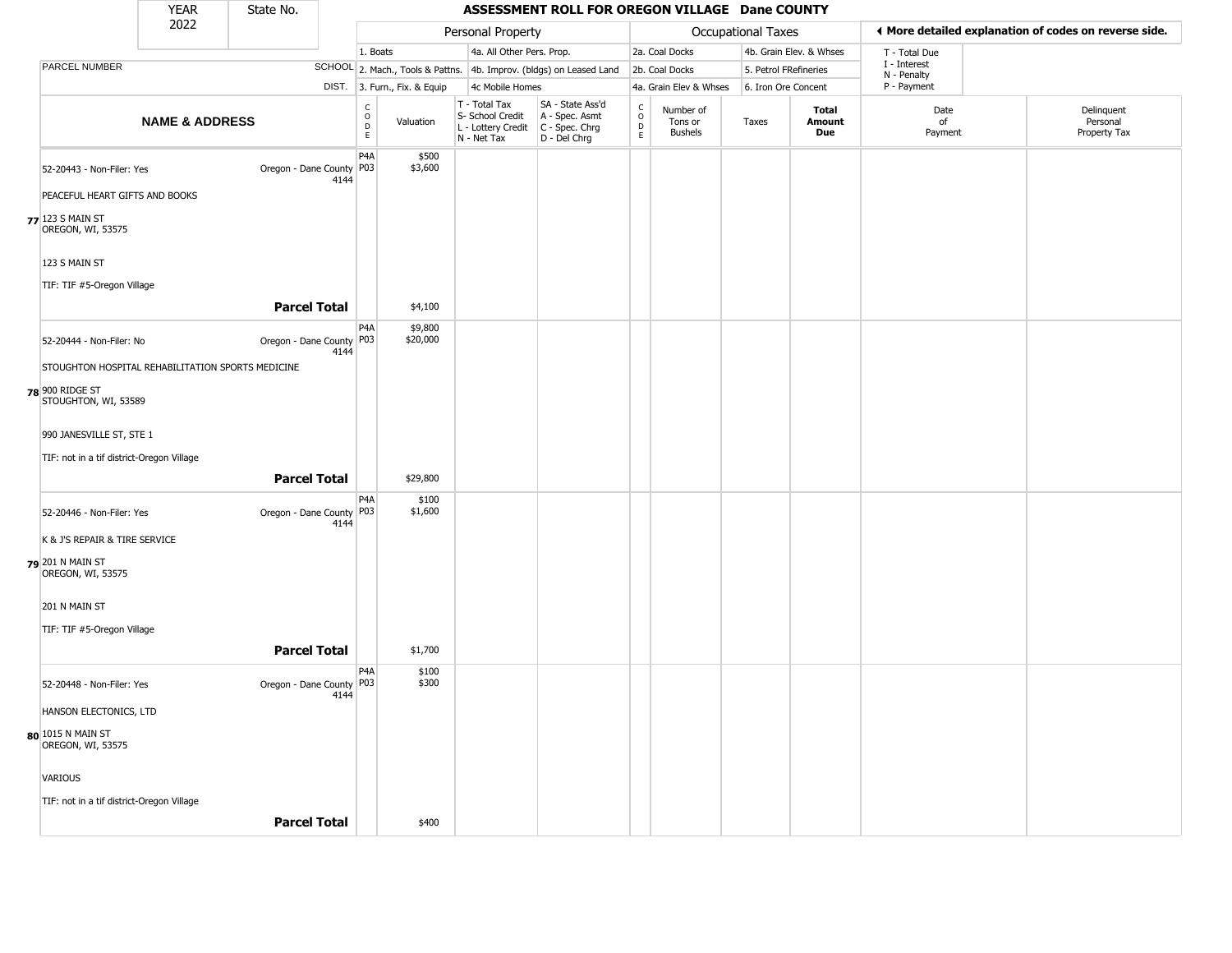|                                                                                                    | <b>YEAR</b>               | State No.                                                 |                          |                              |                                                                        | ASSESSMENT ROLL FOR OREGON VILLAGE Dane COUNTY                       |                        |                                        |                           |                         |                             |                                                       |
|----------------------------------------------------------------------------------------------------|---------------------------|-----------------------------------------------------------|--------------------------|------------------------------|------------------------------------------------------------------------|----------------------------------------------------------------------|------------------------|----------------------------------------|---------------------------|-------------------------|-----------------------------|-------------------------------------------------------|
|                                                                                                    | 2022                      |                                                           |                          |                              | Personal Property                                                      |                                                                      |                        |                                        | <b>Occupational Taxes</b> |                         |                             | ♦ More detailed explanation of codes on reverse side. |
|                                                                                                    |                           |                                                           | 1. Boats                 |                              | 4a. All Other Pers. Prop.                                              |                                                                      |                        | 2a. Coal Docks                         |                           | 4b. Grain Elev. & Whses | T - Total Due               |                                                       |
| PARCEL NUMBER                                                                                      |                           |                                                           |                          |                              |                                                                        | SCHOOL 2. Mach., Tools & Pattns. 4b. Improv. (bldgs) on Leased Land  |                        | 2b. Coal Docks                         | 5. Petrol FRefineries     |                         | I - Interest<br>N - Penalty |                                                       |
|                                                                                                    |                           |                                                           |                          | DIST. 3. Furn., Fix. & Equip | 4c Mobile Homes                                                        |                                                                      |                        | 4a. Grain Elev & Whses                 | 6. Iron Ore Concent       |                         | P - Payment                 |                                                       |
|                                                                                                    | <b>NAME &amp; ADDRESS</b> |                                                           | $\rm _o^C$<br>D<br>E     | Valuation                    | T - Total Tax<br>S- School Credit<br>L - Lottery Credit<br>N - Net Tax | SA - State Ass'd<br>A - Spec. Asmt<br>C - Spec. Chrg<br>D - Del Chrg | C<br>$\circ$<br>D<br>E | Number of<br>Tons or<br><b>Bushels</b> | Taxes                     | Total<br>Amount<br>Due  | Date<br>of<br>Payment       | Delinquent<br>Personal<br>Property Tax                |
| 52-20449 - Non-Filer: No<br>CHRISTIAN A WITEK, DDS, MS, LLC                                        |                           | Oregon - Dane County   P03                                | P4A<br>4144              | \$100<br>\$13,900            |                                                                        |                                                                      |                        |                                        |                           |                         |                             |                                                       |
| 81 692 JANESVILLE ST<br>OREGON, WI, 53575                                                          |                           |                                                           |                          |                              |                                                                        |                                                                      |                        |                                        |                           |                         |                             |                                                       |
| 692 JANESVILLE ST                                                                                  |                           |                                                           |                          |                              |                                                                        |                                                                      |                        |                                        |                           |                         |                             |                                                       |
| TIF: not in a tif district-Oregon Village                                                          |                           | <b>Parcel Total</b>                                       |                          | \$14,000                     |                                                                        |                                                                      |                        |                                        |                           |                         |                             |                                                       |
| 52-20451 - Non-Filer: No                                                                           |                           | Oregon - Dane County   P03                                | P4A<br>4144              | \$9,800<br>\$52,200          |                                                                        |                                                                      |                        |                                        |                           |                         |                             |                                                       |
| MICHAEL BOYLE<br>82 270 W NETHERWOOD RD                                                            |                           | ANIMAL HOSPITAL OF OREGON, SC DBA VILLAGE ANIMAL HOSPITAL |                          |                              |                                                                        |                                                                      |                        |                                        |                           |                         |                             |                                                       |
| OREGON, WI, 53575                                                                                  |                           |                                                           |                          |                              |                                                                        |                                                                      |                        |                                        |                           |                         |                             |                                                       |
| 270 W NETHERWOOD RD<br>TIF: not in a tif district-Oregon Village                                   |                           |                                                           |                          |                              |                                                                        |                                                                      |                        |                                        |                           |                         |                             |                                                       |
|                                                                                                    |                           | <b>Parcel Total</b>                                       |                          | \$62,000                     |                                                                        |                                                                      |                        |                                        |                           |                         |                             |                                                       |
| 52-20452 - Non-Filer: No                                                                           |                           | Oregon - Dane County                                      | P03<br>4144              | \$14,800                     |                                                                        |                                                                      |                        |                                        |                           |                         |                             |                                                       |
| OVC REAL ESTATE COMPANY, LLC<br>83 1145 PARK ST<br>OREGON, WI, 53575                               |                           |                                                           |                          |                              |                                                                        |                                                                      |                        |                                        |                           |                         |                             |                                                       |
| 1145 PARK ST                                                                                       |                           |                                                           |                          |                              |                                                                        |                                                                      |                        |                                        |                           |                         |                             |                                                       |
| TIF: TIF #4-Oregon Village<br>52-20555 - Non-Filer: No                                             |                           | Oregon - Dane County                                      | P03                      | \$1,500                      |                                                                        |                                                                      |                        |                                        |                           |                         |                             |                                                       |
| <b>FARMER BROS COMPANY</b><br>84 1912 FARMER BROTHERS DR<br>NORTHLAKE, TX, 76262                   |                           |                                                           | 4144                     |                              |                                                                        |                                                                      |                        |                                        |                           |                         |                             |                                                       |
| <b>VARIOUS</b>                                                                                     |                           |                                                           |                          |                              |                                                                        |                                                                      |                        |                                        |                           |                         |                             |                                                       |
| TIF: not in a tif district-Oregon Village                                                          |                           |                                                           |                          |                              |                                                                        |                                                                      |                        |                                        |                           |                         |                             |                                                       |
| 52-20562 - Non-Filer: Yes                                                                          |                           | Oregon - Dane County   P03                                | P <sub>4</sub> A<br>4144 | \$300<br>\$10,000            |                                                                        |                                                                      |                        |                                        |                           |                         |                             |                                                       |
| OREGON MENTAL HEALTH SERVICES LLC MARY SELLA<br>85 165 W NETHERWOOD ST, STE A<br>OREGON, WI, 53575 |                           |                                                           |                          |                              |                                                                        |                                                                      |                        |                                        |                           |                         |                             |                                                       |
| 165 W NETHERWOOD ST, STE A                                                                         |                           |                                                           |                          |                              |                                                                        |                                                                      |                        |                                        |                           |                         |                             |                                                       |
| TIF: not in a tif district-Oregon Village                                                          |                           |                                                           |                          |                              |                                                                        |                                                                      |                        |                                        |                           |                         |                             |                                                       |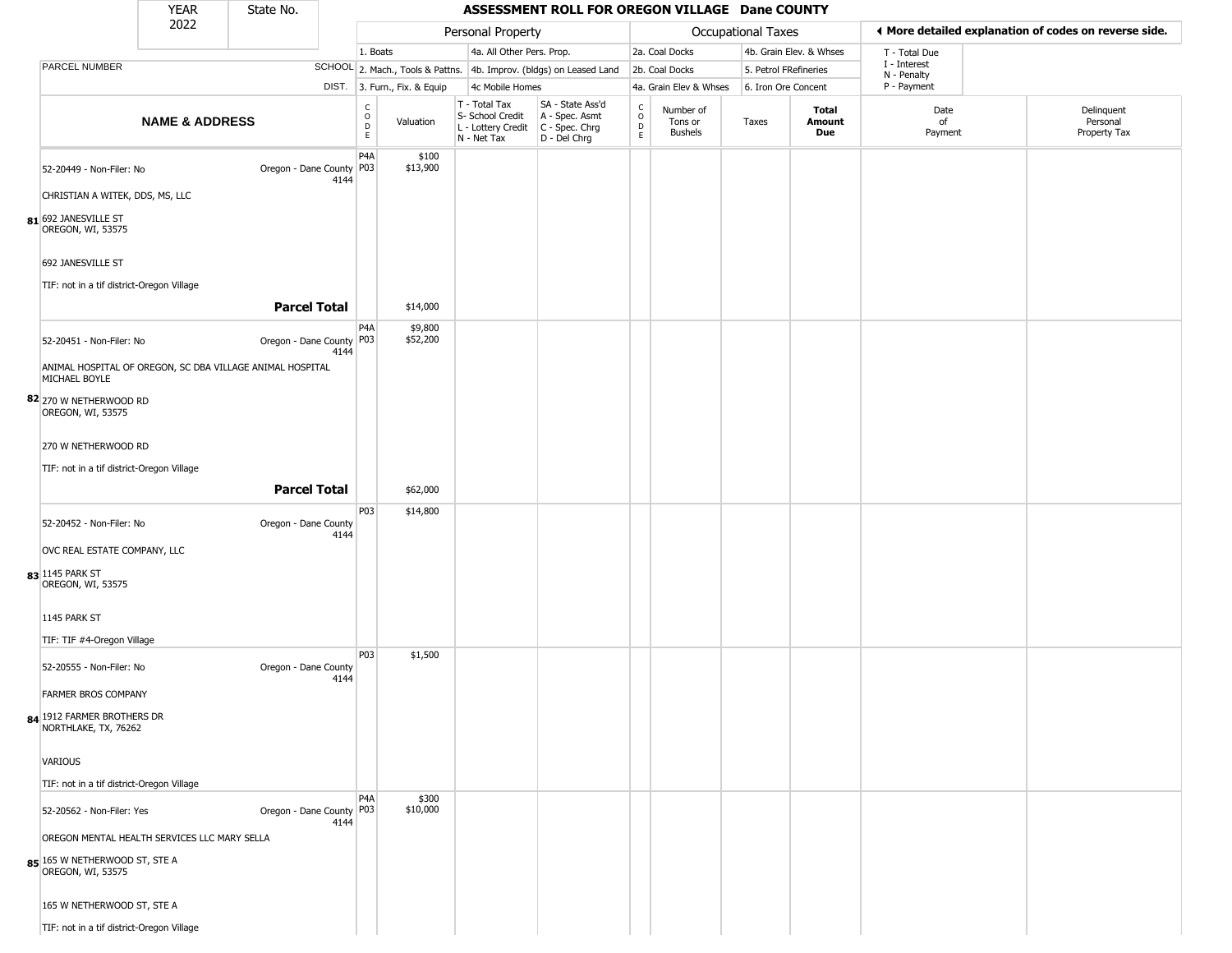|                                                          | <b>YEAR</b>               | State No.                  |      |                               |                              |                                                                                         | ASSESSMENT ROLL FOR OREGON VILLAGE Dane COUNTY                      |                         |                                 |                       |                         |                             |                                                        |
|----------------------------------------------------------|---------------------------|----------------------------|------|-------------------------------|------------------------------|-----------------------------------------------------------------------------------------|---------------------------------------------------------------------|-------------------------|---------------------------------|-----------------------|-------------------------|-----------------------------|--------------------------------------------------------|
|                                                          | 2022                      |                            |      |                               |                              | Personal Property                                                                       |                                                                     |                         |                                 | Occupational Taxes    |                         |                             | If More detailed explanation of codes on reverse side. |
|                                                          |                           |                            |      | 1. Boats                      |                              | 4a. All Other Pers. Prop.                                                               |                                                                     |                         | 2a. Coal Docks                  |                       | 4b. Grain Elev. & Whses | T - Total Due               |                                                        |
| PARCEL NUMBER                                            |                           |                            |      |                               |                              |                                                                                         | SCHOOL 2. Mach., Tools & Pattns. 4b. Improv. (bldgs) on Leased Land |                         | 2b. Coal Docks                  | 5. Petrol FRefineries |                         | I - Interest<br>N - Penalty |                                                        |
|                                                          |                           |                            |      |                               | DIST. 3. Furn., Fix. & Equip | 4c Mobile Homes                                                                         |                                                                     |                         | 4a. Grain Elev & Whses          | 6. Iron Ore Concent   |                         | P - Payment                 |                                                        |
|                                                          | <b>NAME &amp; ADDRESS</b> |                            |      | $_{\rm o}^{\rm c}$<br>D<br>E. | Valuation                    | T - Total Tax<br>S- School Credit<br>L - Lottery Credit   C - Spec. Chrg<br>N - Net Tax | SA - State Ass'd<br>A - Spec. Asmt<br>D - Del Chrg                  | C<br>$\circ$<br>D<br>E. | Number of<br>Tons or<br>Bushels | Taxes                 | Total<br>Amount<br>Due  | Date<br>of<br>Payment       | Delinquent<br>Personal<br>Property Tax                 |
|                                                          |                           | <b>Parcel Total</b>        |      |                               | \$10,300                     |                                                                                         |                                                                     |                         |                                 |                       |                         |                             |                                                        |
| 52-20568 - Non-Filer: Yes                                |                           | Oregon - Dane County       | 4144 | P03                           | \$72,800                     |                                                                                         |                                                                     |                         |                                 |                       |                         |                             |                                                        |
| US BANK NATIONAL ASSOCIATION                             |                           |                            |      |                               |                              |                                                                                         |                                                                     |                         |                                 |                       |                         |                             |                                                        |
| 86 1310 MADRID STREET, SUITE 100<br>MARSHALL, MN, 56258  |                           |                            |      |                               |                              |                                                                                         |                                                                     |                         |                                 |                       |                         |                             |                                                        |
| VARIOUS<br>TIF: not in a tif district-Oregon Village     |                           |                            |      |                               |                              |                                                                                         |                                                                     |                         |                                 |                       |                         |                             |                                                        |
| 52-20570 - Non-Filer: No                                 |                           | Oregon - Dane County P03   | 4144 | P4A                           | \$200<br>\$2,400             |                                                                                         |                                                                     |                         |                                 |                       |                         |                             |                                                        |
| A & G ACCOUNTING SERVICES, LLC                           |                           |                            |      |                               |                              |                                                                                         |                                                                     |                         |                                 |                       |                         |                             |                                                        |
| 87 165 W NETHERWOOD, STE C<br>OREGON, WI, 53575          |                           |                            |      |                               |                              |                                                                                         |                                                                     |                         |                                 |                       |                         |                             |                                                        |
| 165 W NETHERWOOD, STE C                                  |                           |                            |      |                               |                              |                                                                                         |                                                                     |                         |                                 |                       |                         |                             |                                                        |
| TIF: not in a tif district-Oregon Village                |                           |                            |      |                               |                              |                                                                                         |                                                                     |                         |                                 |                       |                         |                             |                                                        |
|                                                          |                           | <b>Parcel Total</b>        |      |                               | \$2,600                      |                                                                                         |                                                                     |                         |                                 |                       |                         |                             |                                                        |
|                                                          |                           |                            |      | P03                           | \$65,100                     |                                                                                         |                                                                     |                         |                                 |                       |                         |                             |                                                        |
| 52-20584 - Non-Filer: No                                 |                           | Oregon - Dane County       | 4144 |                               |                              |                                                                                         |                                                                     |                         |                                 |                       |                         |                             |                                                        |
| GREATAMERICA FINANCIAL SERVICES CORP                     |                           |                            |      |                               |                              |                                                                                         |                                                                     |                         |                                 |                       |                         |                             |                                                        |
| 88 625 1ST STREET SE, STE 800<br>CEDAR RAPIDS, IA, 52401 |                           |                            |      |                               |                              |                                                                                         |                                                                     |                         |                                 |                       |                         |                             |                                                        |
| VARIOUS                                                  |                           |                            |      |                               |                              |                                                                                         |                                                                     |                         |                                 |                       |                         |                             |                                                        |
| TIF: not in a tif district-Oregon Village                |                           |                            |      | P4A                           | \$800                        |                                                                                         |                                                                     |                         |                                 |                       |                         |                             |                                                        |
| 52-20589 - Non-Filer: Yes                                |                           | Oregon - Dane County P03   | 4144 |                               | \$14,400                     |                                                                                         |                                                                     |                         |                                 |                       |                         |                             |                                                        |
| PROMODERN SALON CARRIE JOHNSON-ERB                       |                           |                            |      |                               |                              |                                                                                         |                                                                     |                         |                                 |                       |                         |                             |                                                        |
| 89 106 SPRING ST<br>OREGON, WI, 53575                    |                           |                            |      |                               |                              |                                                                                         |                                                                     |                         |                                 |                       |                         |                             |                                                        |
| 106 SPRING ST                                            |                           |                            |      |                               |                              |                                                                                         |                                                                     |                         |                                 |                       |                         |                             |                                                        |
| TIF: TIF #5-Oregon Village                               |                           | <b>Parcel Total</b>        |      |                               | \$15,200                     |                                                                                         |                                                                     |                         |                                 |                       |                         |                             |                                                        |
|                                                          |                           |                            |      | P <sub>4</sub> A              | \$2,300                      |                                                                                         |                                                                     |                         |                                 |                       |                         |                             |                                                        |
| 52-20590 - Non-Filer: No                                 |                           | Oregon - Dane County   P03 | 4144 |                               | \$7,000                      |                                                                                         |                                                                     |                         |                                 |                       |                         |                             |                                                        |
| <b>GREATER MADISON REALTY LLC</b>                        |                           |                            |      |                               |                              |                                                                                         |                                                                     |                         |                                 |                       |                         |                             |                                                        |
| 90 5320 MONONA DR<br>MONONA, WI, 53716                   |                           |                            |      |                               |                              |                                                                                         |                                                                     |                         |                                 |                       |                         |                             |                                                        |
| 126 BRAUN RD                                             |                           |                            |      |                               |                              |                                                                                         |                                                                     |                         |                                 |                       |                         |                             |                                                        |
| TIF: TIF #5-Oregon Village                               |                           |                            |      |                               |                              |                                                                                         |                                                                     |                         |                                 |                       |                         |                             |                                                        |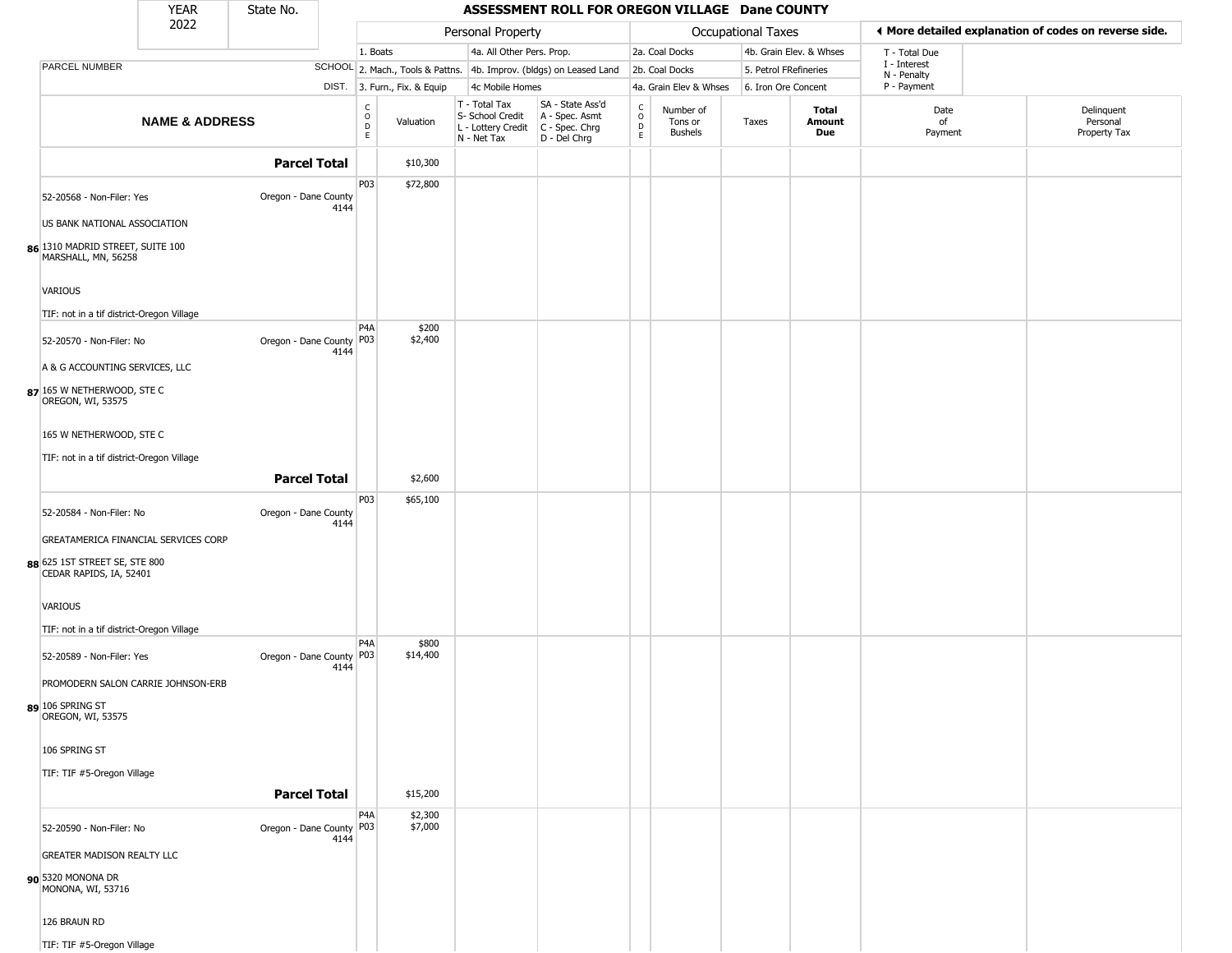|                                                     | <b>YEAR</b>               | State No.                                          |      |                                                          |                              |                                                                          | ASSESSMENT ROLL FOR OREGON VILLAGE Dane COUNTY                         |                                    |                                        |                       |                         |                             |                                                       |
|-----------------------------------------------------|---------------------------|----------------------------------------------------|------|----------------------------------------------------------|------------------------------|--------------------------------------------------------------------------|------------------------------------------------------------------------|------------------------------------|----------------------------------------|-----------------------|-------------------------|-----------------------------|-------------------------------------------------------|
|                                                     | 2022                      |                                                    |      |                                                          |                              | Personal Property                                                        |                                                                        |                                    |                                        | Occupational Taxes    |                         |                             | I More detailed explanation of codes on reverse side. |
|                                                     |                           |                                                    |      | 1. Boats                                                 |                              | 4a. All Other Pers. Prop.                                                |                                                                        |                                    | 2a. Coal Docks                         |                       | 4b. Grain Elev. & Whses | T - Total Due               |                                                       |
| PARCEL NUMBER                                       |                           |                                                    |      |                                                          |                              |                                                                          | SCHOOL 2. Mach., Tools & Pattns. 4b. Improv. (bldgs) on Leased Land    |                                    | 2b. Coal Docks                         | 5. Petrol FRefineries |                         | I - Interest<br>N - Penalty |                                                       |
|                                                     |                           |                                                    |      |                                                          | DIST. 3. Furn., Fix. & Equip | 4c Mobile Homes                                                          |                                                                        |                                    | 4a. Grain Elev & Whses                 | 6. Iron Ore Concent   |                         | P - Payment                 |                                                       |
|                                                     | <b>NAME &amp; ADDRESS</b> |                                                    |      | $\begin{smallmatrix} C \\ O \\ D \end{smallmatrix}$<br>E | Valuation                    | $T - Total Tax$<br>S- School Credit<br>L - Lottery Credit<br>N - Net Tax | SA - State Ass'd<br>A - Spec. Asmt<br>$C - Spec. Chrg$<br>D - Del Chrg | $\int_{0}^{c}$<br>$\mathsf D$<br>E | Number of<br>Tons or<br><b>Bushels</b> | Taxes                 | Total<br>Amount<br>Due  | Date<br>of<br>Payment       | Delinquent<br>Personal<br>Property Tax                |
|                                                     |                           | <b>Parcel Total</b>                                |      |                                                          | \$9,300                      |                                                                          |                                                                        |                                    |                                        |                       |                         |                             |                                                       |
| 52-20591 - Non-Filer: No                            |                           | Oregon - Dane County   P03                         | 4144 | P4A                                                      | \$1,600<br>\$80,400          |                                                                          |                                                                        |                                    |                                        |                       |                         |                             |                                                       |
| MSG, LLC DBA PIZZA HUT                              |                           |                                                    |      |                                                          |                              |                                                                          |                                                                        |                                    |                                        |                       |                         |                             |                                                       |
| 91 434 S. YELLOWTONE DR. #101<br>MADISON, WI, 53719 |                           |                                                    |      |                                                          |                              |                                                                          |                                                                        |                                    |                                        |                       |                         |                             |                                                       |
| 954 JANESVILLE ST                                   |                           |                                                    |      |                                                          |                              |                                                                          |                                                                        |                                    |                                        |                       |                         |                             |                                                       |
| TIF: TIF #4-Oregon Village                          |                           |                                                    |      |                                                          |                              |                                                                          |                                                                        |                                    |                                        |                       |                         |                             |                                                       |
|                                                     |                           | <b>Parcel Total</b>                                |      |                                                          | \$82,000                     |                                                                          |                                                                        |                                    |                                        |                       |                         |                             |                                                       |
| 52-20595 - Non-Filer: Yes                           |                           | Oregon - Dane County   P03                         | 4144 | P <sub>4</sub> A                                         | \$200<br>\$42,900            |                                                                          |                                                                        |                                    |                                        |                       |                         |                             |                                                       |
| <b>SENOR PEPPERS</b>                                |                           |                                                    |      |                                                          |                              |                                                                          |                                                                        |                                    |                                        |                       |                         |                             |                                                       |
| 92 108 JANESVILLE ST<br>OREGON, WI, 53575           |                           |                                                    |      |                                                          |                              |                                                                          |                                                                        |                                    |                                        |                       |                         |                             |                                                       |
| 108 JANESVILLE ST                                   |                           |                                                    |      |                                                          |                              |                                                                          |                                                                        |                                    |                                        |                       |                         |                             |                                                       |
| TIF: TIF #3-Oregon Village                          |                           |                                                    |      |                                                          |                              |                                                                          |                                                                        |                                    |                                        |                       |                         |                             |                                                       |
|                                                     |                           | <b>Parcel Total</b>                                |      |                                                          | \$43,100                     |                                                                          |                                                                        |                                    |                                        |                       |                         |                             |                                                       |
| 52-20597 - Non-Filer: No                            |                           | Oregon - Dane County   P03                         |      | P4A                                                      | \$300<br>\$30,000            |                                                                          |                                                                        |                                    |                                        |                       |                         |                             |                                                       |
| MULLIGAN'S BAR & GRILL, LLC                         |                           |                                                    | 4144 |                                                          |                              |                                                                          |                                                                        |                                    |                                        |                       |                         |                             |                                                       |
| 93 W5376 WINDMILL RIDGE RD                          |                           |                                                    |      |                                                          |                              |                                                                          |                                                                        |                                    |                                        |                       |                         |                             |                                                       |
| NEW GLARUS, WI, 53574                               |                           |                                                    |      |                                                          |                              |                                                                          |                                                                        |                                    |                                        |                       |                         |                             |                                                       |
| 830 OREGON CENTER DR                                |                           |                                                    |      |                                                          |                              |                                                                          |                                                                        |                                    |                                        |                       |                         |                             |                                                       |
| TIF: not in a tif district-Oregon Village           |                           |                                                    |      |                                                          |                              |                                                                          |                                                                        |                                    |                                        |                       |                         |                             |                                                       |
|                                                     |                           | <b>Parcel Total</b>                                |      |                                                          | \$30,300                     |                                                                          |                                                                        |                                    |                                        |                       |                         |                             |                                                       |
|                                                     |                           |                                                    |      | P <sub>4</sub> A                                         | \$1,000                      |                                                                          |                                                                        |                                    |                                        |                       |                         |                             |                                                       |
| 52-20602 - Non-Filer: Yes                           |                           | Oregon - Dane County   P03                         | 4144 |                                                          | \$220,400                    |                                                                          |                                                                        |                                    |                                        |                       |                         |                             |                                                       |
| THE LEGEND @ BERGAMONT FIDUCIARY REAL ESTATE DEV    |                           |                                                    |      |                                                          |                              |                                                                          |                                                                        |                                    |                                        |                       |                         |                             |                                                       |
| 94 789 N WATER ST #200<br>MILWAUKEE, WI, 53202      |                           |                                                    |      |                                                          |                              |                                                                          |                                                                        |                                    |                                        |                       |                         |                             |                                                       |
|                                                     |                           | 699 BERGAMONT BLVD/LEGENDS - BERGAMONT GOLF COURSE |      |                                                          |                              |                                                                          |                                                                        |                                    |                                        |                       |                         |                             |                                                       |
| TIF: not in a tif district-Oregon Village           |                           |                                                    |      |                                                          |                              |                                                                          |                                                                        |                                    |                                        |                       |                         |                             |                                                       |
|                                                     |                           | <b>Parcel Total</b>                                |      |                                                          | \$221,400                    |                                                                          |                                                                        |                                    |                                        |                       |                         |                             |                                                       |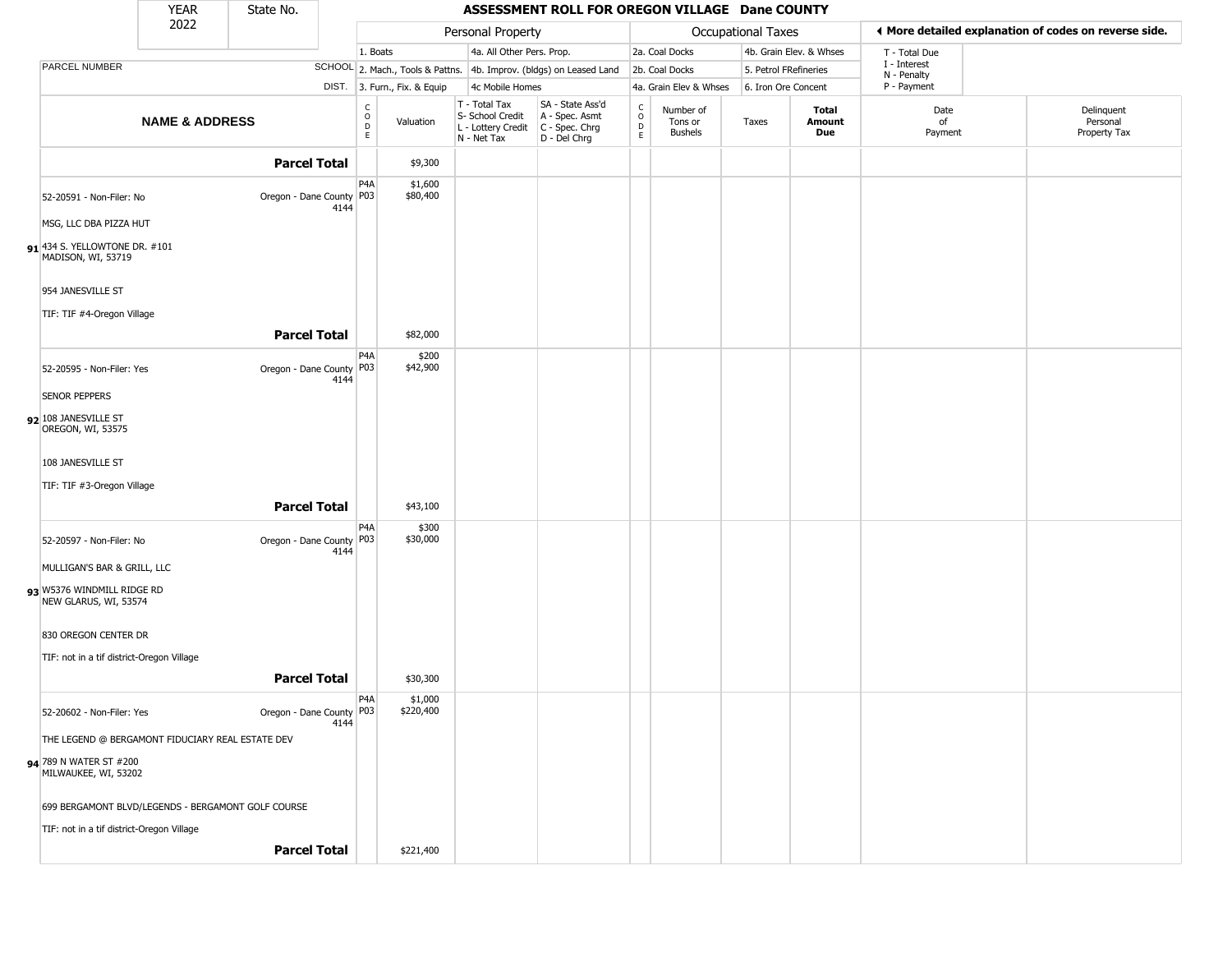|                                                                | <b>YEAR</b>               | State No.                  |      |                                          |                              |                                                                        | ASSESSMENT ROLL FOR OREGON VILLAGE Dane COUNTY                       |                             |                                        |                    |                         |                             |                                                       |
|----------------------------------------------------------------|---------------------------|----------------------------|------|------------------------------------------|------------------------------|------------------------------------------------------------------------|----------------------------------------------------------------------|-----------------------------|----------------------------------------|--------------------|-------------------------|-----------------------------|-------------------------------------------------------|
|                                                                | 2022                      |                            |      |                                          |                              | Personal Property                                                      |                                                                      |                             |                                        | Occupational Taxes |                         |                             | ◀ More detailed explanation of codes on reverse side. |
|                                                                |                           |                            |      | 1. Boats                                 |                              | 4a. All Other Pers. Prop.                                              |                                                                      |                             | 2a. Coal Docks                         |                    | 4b. Grain Elev. & Whses | T - Total Due               |                                                       |
| PARCEL NUMBER                                                  |                           |                            |      |                                          |                              |                                                                        | SCHOOL 2. Mach., Tools & Pattns. 4b. Improv. (bldgs) on Leased Land  |                             | 2b. Coal Docks                         |                    | 5. Petrol FRefineries   | I - Interest<br>N - Penalty |                                                       |
|                                                                |                           |                            |      |                                          | DIST. 3. Furn., Fix. & Equip | 4c Mobile Homes                                                        |                                                                      |                             | 4a. Grain Elev & Whses                 |                    | 6. Iron Ore Concent     | P - Payment                 |                                                       |
|                                                                | <b>NAME &amp; ADDRESS</b> |                            |      | $\rm _o^C$<br>$\mathsf D$<br>$\mathsf E$ | Valuation                    | T - Total Tax<br>S- School Credit<br>L - Lottery Credit<br>N - Net Tax | SA - State Ass'd<br>A - Spec. Asmt<br>C - Spec. Chrg<br>D - Del Chrg | $\rm _o^C$<br>$\frac{D}{E}$ | Number of<br>Tons or<br><b>Bushels</b> | Taxes              | Total<br>Amount<br>Due  | Date<br>of<br>Payment       | Delinquent<br>Personal<br>Property Tax                |
| 52-20607 - Non-Filer: No<br>QUADIENT INC, FKA NEOPOST USA, INC |                           | Oregon - Dane County       | 4144 | P03                                      | \$400                        |                                                                        |                                                                      |                             |                                        |                    |                         |                             |                                                       |
| 95 478 WHEELERS FARM RD<br>MILFORD, CT, 06461                  |                           |                            |      |                                          |                              |                                                                        |                                                                      |                             |                                        |                    |                         |                             |                                                       |
| VARIOUS                                                        |                           |                            |      |                                          |                              |                                                                        |                                                                      |                             |                                        |                    |                         |                             |                                                       |
| TIF: not in a tif district-Oregon Village                      |                           |                            |      |                                          |                              |                                                                        |                                                                      |                             |                                        |                    |                         |                             |                                                       |
| 52-20608 - Non-Filer: No                                       |                           | Oregon - Dane County       | 4144 | P03                                      | \$8,100                      |                                                                        |                                                                      |                             |                                        |                    |                         |                             |                                                       |
| PITNEY BOWES GLOBAL FINANCIAL SVCS LLC                         |                           |                            |      |                                          |                              |                                                                        |                                                                      |                             |                                        |                    |                         |                             |                                                       |
| 96 5310 CYPRESS CENTER DR STE 110<br>TAMPA, FL, 33609          |                           |                            |      |                                          |                              |                                                                        |                                                                      |                             |                                        |                    |                         |                             |                                                       |
| VARIOUS                                                        |                           |                            |      |                                          |                              |                                                                        |                                                                      |                             |                                        |                    |                         |                             |                                                       |
| TIF: not in a tif district-Oregon Village                      |                           |                            |      | P03                                      | \$5,700                      |                                                                        |                                                                      |                             |                                        |                    |                         |                             |                                                       |
| 52-20619 - Non-Filer: Yes                                      |                           | Oregon - Dane County       | 4144 |                                          |                              |                                                                        |                                                                      |                             |                                        |                    |                         |                             |                                                       |
| WOODWARD COMMUNICATIONS INC                                    |                           |                            |      |                                          |                              |                                                                        |                                                                      |                             |                                        |                    |                         |                             |                                                       |
| 97 PO BOX 688<br>DUBUQUE, IA, 52004-0688                       |                           |                            |      |                                          |                              |                                                                        |                                                                      |                             |                                        |                    |                         |                             |                                                       |
| 156 N MAIN ST                                                  |                           |                            |      |                                          |                              |                                                                        |                                                                      |                             |                                        |                    |                         |                             |                                                       |
| TIF: TIF #5-Oregon Village                                     |                           |                            |      |                                          |                              |                                                                        |                                                                      |                             |                                        |                    |                         |                             |                                                       |
| 52-20624 - Non-Filer: No                                       |                           | Oregon - Dane County P03   | 4144 | P4A                                      | \$100<br>\$19,200            |                                                                        |                                                                      |                             |                                        |                    |                         |                             |                                                       |
| KINETIC ENGINEERING, LLC                                       |                           |                            |      |                                          |                              |                                                                        |                                                                      |                             |                                        |                    |                         |                             |                                                       |
| 98 1140 PARK ST<br>OREGON, WI, 53575                           |                           |                            |      |                                          |                              |                                                                        |                                                                      |                             |                                        |                    |                         |                             |                                                       |
| 1140 PARK ST                                                   |                           |                            |      |                                          |                              |                                                                        |                                                                      |                             |                                        |                    |                         |                             |                                                       |
| TIF: not in a tif district-Oregon Village                      |                           | <b>Parcel Total</b>        |      |                                          | \$19,300                     |                                                                        |                                                                      |                             |                                        |                    |                         |                             |                                                       |
| 52-20638 - Non-Filer: No                                       |                           | Oregon - Dane County   P03 |      | P <sub>4</sub> A                         | \$2,500<br>\$11,100          |                                                                        |                                                                      |                             |                                        |                    |                         |                             |                                                       |
| <b>GUNDERSON FUNERAL HOME</b>                                  |                           |                            | 4144 |                                          |                              |                                                                        |                                                                      |                             |                                        |                    |                         |                             |                                                       |
| 99 5203 MONONA DR<br>MONONA, WI, 53716                         |                           |                            |      |                                          |                              |                                                                        |                                                                      |                             |                                        |                    |                         |                             |                                                       |
| 1150 PARK ST                                                   |                           |                            |      |                                          |                              |                                                                        |                                                                      |                             |                                        |                    |                         |                             |                                                       |
| TIF: not in a tif district-Oregon Village                      |                           |                            |      |                                          |                              |                                                                        |                                                                      |                             |                                        |                    |                         |                             |                                                       |
|                                                                |                           | <b>Parcel Total</b>        |      |                                          | \$13,600                     |                                                                        |                                                                      |                             |                                        |                    |                         |                             |                                                       |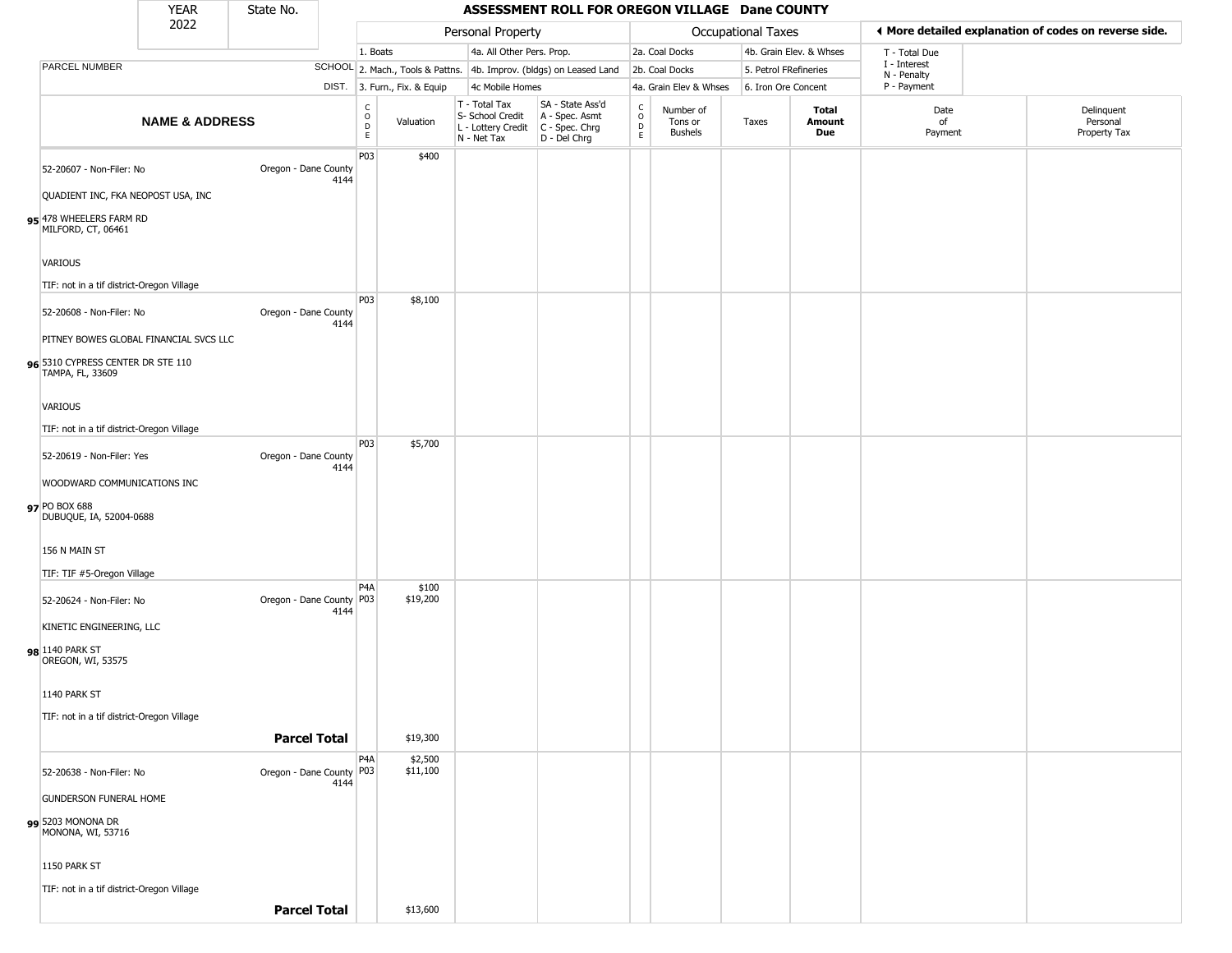|                                                                                             | <b>YEAR</b>               | State No.                  |      |                                                 |                              |                                                                                           | ASSESSMENT ROLL FOR OREGON VILLAGE Dane COUNTY                      |                                       |                                        |                           |                         |                            |                                                       |
|---------------------------------------------------------------------------------------------|---------------------------|----------------------------|------|-------------------------------------------------|------------------------------|-------------------------------------------------------------------------------------------|---------------------------------------------------------------------|---------------------------------------|----------------------------------------|---------------------------|-------------------------|----------------------------|-------------------------------------------------------|
|                                                                                             | 2022                      |                            |      |                                                 |                              | Personal Property                                                                         |                                                                     |                                       |                                        | <b>Occupational Taxes</b> |                         |                            | ♦ More detailed explanation of codes on reverse side. |
|                                                                                             |                           |                            |      | 1. Boats                                        |                              | 4a. All Other Pers. Prop.                                                                 |                                                                     |                                       | 2a. Coal Docks                         |                           | 4b. Grain Elev. & Whses | T - Total Due              |                                                       |
| PARCEL NUMBER                                                                               |                           |                            |      |                                                 |                              |                                                                                           | SCHOOL 2. Mach., Tools & Pattns. 4b. Improv. (bldgs) on Leased Land |                                       | 2b. Coal Docks                         | 5. Petrol FRefineries     |                         | I - Interest               |                                                       |
|                                                                                             |                           |                            |      |                                                 | DIST. 3. Furn., Fix. & Equip | 4c Mobile Homes                                                                           |                                                                     |                                       | 4a. Grain Elev & Whses                 | 6. Iron Ore Concent       |                         | N - Penalty<br>P - Payment |                                                       |
|                                                                                             | <b>NAME &amp; ADDRESS</b> |                            |      | $\begin{array}{c} C \\ O \\ D \\ E \end{array}$ | Valuation                    | T - Total Tax<br>S- School Credit<br>$L$ - Lottery Credit $C$ - Spec. Chrg<br>N - Net Tax | SA - State Ass'd<br>A - Spec. Asmt<br>D - Del Chrg                  | C<br>$\mathsf{o}$<br>D<br>$\mathsf E$ | Number of<br>Tons or<br><b>Bushels</b> | Taxes                     | Total<br>Amount<br>Due  | Date<br>of<br>Payment      | Delinquent<br>Personal<br>Property Tax                |
| 52-20641 - Non-Filer: Yes<br><b>GORMAN &amp; COMPANY</b>                                    |                           | Oregon - Dane County P03   | 4144 | P <sub>4</sub> A                                | \$17,800<br>\$111,600        |                                                                                           |                                                                     |                                       |                                        |                           |                         |                            |                                                       |
| 100 200 N MAIN ST<br>OREGON, WI, 53575                                                      |                           |                            |      |                                                 |                              |                                                                                           |                                                                     |                                       |                                        |                           |                         |                            |                                                       |
| 200 N MAIN ST<br>TIF: TIF #3-Oregon Village                                                 |                           |                            |      |                                                 |                              |                                                                                           |                                                                     |                                       |                                        |                           |                         |                            |                                                       |
|                                                                                             |                           | <b>Parcel Total</b>        |      |                                                 | \$129,400                    |                                                                                           |                                                                     |                                       |                                        |                           |                         |                            |                                                       |
| 52-20643 - Non-Filer: No                                                                    |                           | Oregon - Dane County P03   | 4144 | P4A                                             | \$300<br>\$11,700            |                                                                                           |                                                                     |                                       |                                        |                           |                         |                            |                                                       |
| PIVOTAL POINT ACUPUNCTURE & WELLNESS CENTER<br>$101$ $106$ N main st<br>OREGON, WI, 53575   |                           |                            |      |                                                 |                              |                                                                                           |                                                                     |                                       |                                        |                           |                         |                            |                                                       |
| 106 N MAIN ST                                                                               |                           |                            |      |                                                 |                              |                                                                                           |                                                                     |                                       |                                        |                           |                         |                            |                                                       |
| TIF: TIF #5-Oregon Village                                                                  |                           | <b>Parcel Total</b>        |      |                                                 | \$12,000                     |                                                                                           |                                                                     |                                       |                                        |                           |                         |                            |                                                       |
| 52-20653 - Non-Filer: Yes                                                                   |                           | Oregon - Dane County       | 4144 | P03                                             | \$2,400                      |                                                                                           |                                                                     |                                       |                                        |                           |                         |                            |                                                       |
| ANYTIME FITNESS MDS FITNESS, INC<br>102 845 MARKET ST #2<br>OREGON, WI, 53575               |                           |                            |      |                                                 |                              |                                                                                           |                                                                     |                                       |                                        |                           |                         |                            |                                                       |
| 845 MARKET ST #2<br>TIF: not in a tif district-Oregon Village                               |                           |                            |      |                                                 |                              |                                                                                           |                                                                     |                                       |                                        |                           |                         |                            |                                                       |
| 52-20660 - Non-Filer: No                                                                    |                           | Oregon - Dane County   P03 | 4144 | P <sub>4</sub> A                                | \$7,400<br>\$14,100          |                                                                                           |                                                                     |                                       |                                        |                           |                         |                            |                                                       |
| ADVANCED CARE DENTAL, LLC JON STILLER<br>103 600 PLEASANT OAK DR STE C<br>OREGON, WI, 53575 |                           |                            |      |                                                 |                              |                                                                                           |                                                                     |                                       |                                        |                           |                         |                            |                                                       |
| 600 PLEASANT OAK DR                                                                         |                           |                            |      |                                                 |                              |                                                                                           |                                                                     |                                       |                                        |                           |                         |                            |                                                       |
| TIF: not in a tif district-Oregon Village                                                   |                           | <b>Parcel Total</b>        |      |                                                 | \$21,500                     |                                                                                           |                                                                     |                                       |                                        |                           |                         |                            |                                                       |
| 52-20663 - Non-Filer: Yes                                                                   |                           | Oregon - Dane County   P03 | 4144 | P <sub>4</sub> A                                | \$3,300<br>\$6,100           |                                                                                           |                                                                     |                                       |                                        |                           |                         |                            |                                                       |
| SG INSURANCE AGENCY, INC<br>104 101 ALPINE PKWY, STE 101<br>OREGON, WI, 53575               |                           |                            |      |                                                 |                              |                                                                                           |                                                                     |                                       |                                        |                           |                         |                            |                                                       |
| 101 ALPINE PKWY, STE 101                                                                    |                           |                            |      |                                                 |                              |                                                                                           |                                                                     |                                       |                                        |                           |                         |                            |                                                       |
| TIF: not in a tif district-Oregon Village                                                   |                           |                            |      |                                                 |                              |                                                                                           |                                                                     |                                       |                                        |                           |                         |                            |                                                       |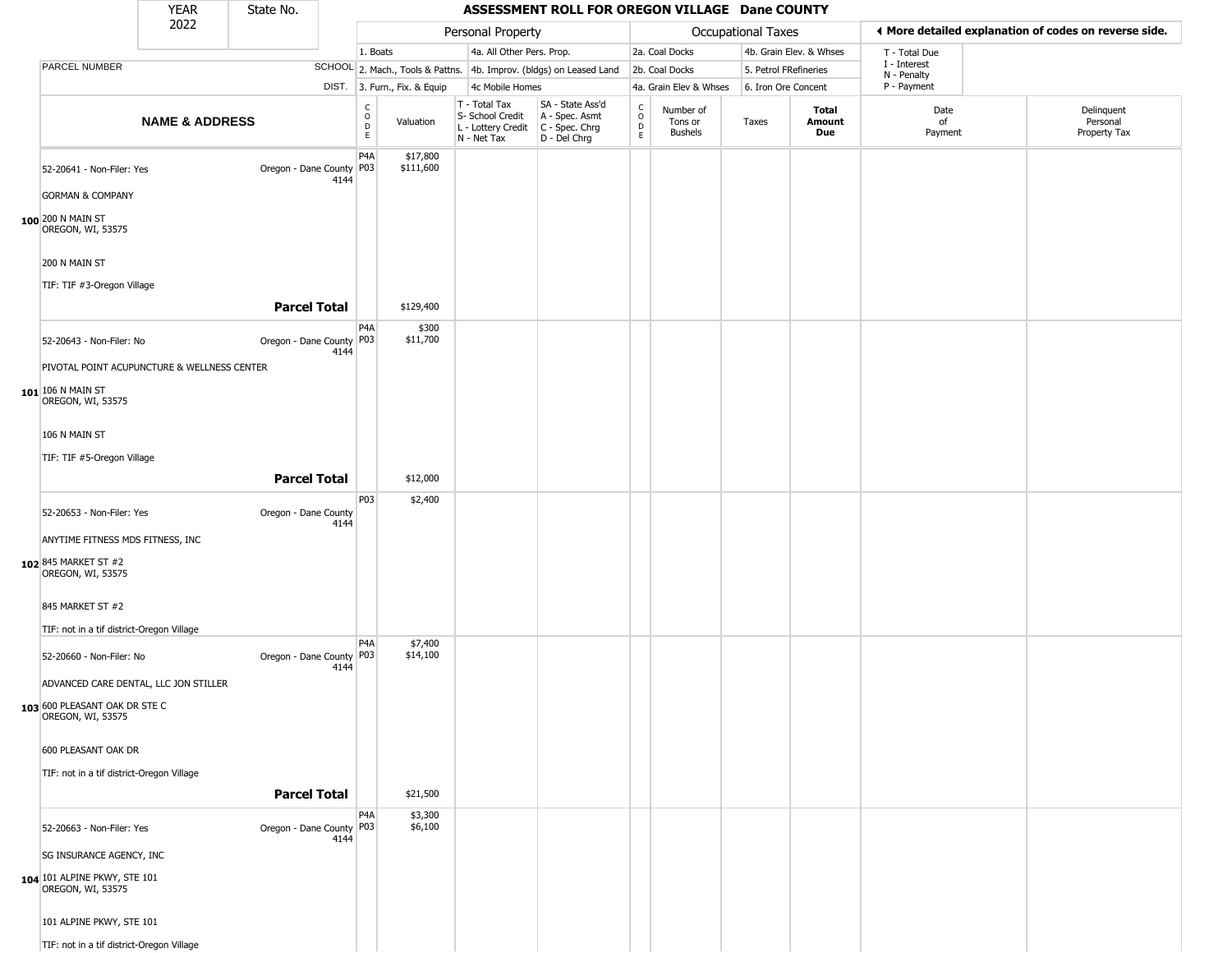|                                                            | <b>YEAR</b>               | State No.                  |      |                                                                    |                              |                                                                        | ASSESSMENT ROLL FOR OREGON VILLAGE Dane COUNTY                         |                                                |                                 |                    |                               |                             |                                                       |
|------------------------------------------------------------|---------------------------|----------------------------|------|--------------------------------------------------------------------|------------------------------|------------------------------------------------------------------------|------------------------------------------------------------------------|------------------------------------------------|---------------------------------|--------------------|-------------------------------|-----------------------------|-------------------------------------------------------|
|                                                            | 2022                      |                            |      |                                                                    |                              | Personal Property                                                      |                                                                        |                                                |                                 | Occupational Taxes |                               |                             | ♦ More detailed explanation of codes on reverse side. |
|                                                            |                           |                            |      | 1. Boats                                                           |                              | 4a. All Other Pers. Prop.                                              |                                                                        |                                                | 2a. Coal Docks                  |                    | 4b. Grain Elev. & Whses       | T - Total Due               |                                                       |
| PARCEL NUMBER                                              |                           |                            |      |                                                                    |                              |                                                                        | SCHOOL 2. Mach., Tools & Pattns. 4b. Improv. (bldgs) on Leased Land    |                                                | 2b. Coal Docks                  |                    | 5. Petrol FRefineries         | I - Interest<br>N - Penalty |                                                       |
|                                                            |                           |                            |      |                                                                    | DIST. 3. Furn., Fix. & Equip | 4c Mobile Homes                                                        |                                                                        |                                                | 4a. Grain Elev & Whses          |                    | 6. Iron Ore Concent           | P - Payment                 |                                                       |
|                                                            | <b>NAME &amp; ADDRESS</b> |                            |      | $\begin{smallmatrix} C \\ 0 \\ D \end{smallmatrix}$<br>$\mathsf E$ | Valuation                    | T - Total Tax<br>S- School Credit<br>L - Lottery Credit<br>N - Net Tax | SA - State Ass'd<br>A - Spec. Asmt<br>$C - Spec. Chrg$<br>D - Del Chrg | $\frac{c}{0}$<br>$\overline{D}$<br>$\mathsf E$ | Number of<br>Tons or<br>Bushels | Taxes              | Total<br><b>Amount</b><br>Due | Date<br>of<br>Payment       | Delinquent<br>Personal<br>Property Tax                |
|                                                            |                           | <b>Parcel Total</b>        |      |                                                                    | \$9,400                      |                                                                        |                                                                        |                                                |                                 |                    |                               |                             |                                                       |
| 52-20668 - Non-Filer: No<br>CONNER, JAMES APARTMENT        |                           | Oregon - Dane County P03   | 4144 | P <sub>4</sub> A                                                   | \$0<br>\$1,300               |                                                                        |                                                                        |                                                |                                 |                    |                               |                             |                                                       |
| $105$ 933 S MAIN ST<br>OREGON, WI, 53575                   |                           |                            |      |                                                                    |                              |                                                                        |                                                                        |                                                |                                 |                    |                               |                             |                                                       |
| 197 WALNUT ST<br>TIF: not in a tif district-Oregon Village |                           |                            |      |                                                                    |                              |                                                                        |                                                                        |                                                |                                 |                    |                               |                             |                                                       |
|                                                            |                           | <b>Parcel Total</b>        |      |                                                                    | \$1,300                      |                                                                        |                                                                        |                                                |                                 |                    |                               |                             |                                                       |
| 52-20670 - Non-Filer: Yes<br>HAMM CHIROPRACTIC, SC         |                           | Oregon - Dane County   P03 | 4144 | P <sub>4</sub> A                                                   | \$200<br>\$21,100            |                                                                        |                                                                        |                                                |                                 |                    |                               |                             |                                                       |
| 106 120 N MAIN ST<br>OREGON, WI, 53575                     |                           |                            |      |                                                                    |                              |                                                                        |                                                                        |                                                |                                 |                    |                               |                             |                                                       |
| 120 N MAIN ST<br>TIF: TIF #5-Oregon Village                |                           |                            |      |                                                                    |                              |                                                                        |                                                                        |                                                |                                 |                    |                               |                             |                                                       |
|                                                            |                           | <b>Parcel Total</b>        |      |                                                                    | \$21,300                     |                                                                        |                                                                        |                                                |                                 |                    |                               |                             |                                                       |
| 52-20675 - Non-Filer: Yes<br>OREGON TAX & ACCOUNTING       |                           | Oregon - Dane County       | 4144 | P03                                                                | \$300                        |                                                                        |                                                                        |                                                |                                 |                    |                               |                             |                                                       |
| 107 120 JANESVILLE ST STE 1<br>OREGON, WI, 53575           |                           |                            |      |                                                                    |                              |                                                                        |                                                                        |                                                |                                 |                    |                               |                             |                                                       |
| 120 JANESVILLE ST                                          |                           |                            |      |                                                                    |                              |                                                                        |                                                                        |                                                |                                 |                    |                               |                             |                                                       |
| TIF: TIF #3-Oregon Village                                 |                           |                            |      | P <sub>4</sub> A                                                   | \$100                        |                                                                        |                                                                        |                                                |                                 |                    |                               |                             |                                                       |
| 52-20679 - Non-Filer: Yes                                  |                           | Oregon - Dane County   P03 | 4144 |                                                                    | \$500                        |                                                                        |                                                                        |                                                |                                 |                    |                               |                             |                                                       |
| <b>EXPRESS AUTOMOTIVE</b>                                  |                           |                            |      |                                                                    |                              |                                                                        |                                                                        |                                                |                                 |                    |                               |                             |                                                       |
| 108 687 N BURR OAK AVE<br>OREGON, WI, 53575                |                           |                            |      |                                                                    |                              |                                                                        |                                                                        |                                                |                                 |                    |                               |                             |                                                       |
| 687 N BURR OAK AVE                                         |                           |                            |      |                                                                    |                              |                                                                        |                                                                        |                                                |                                 |                    |                               |                             |                                                       |
| TIF: not in a tif district-Oregon Village                  |                           |                            |      |                                                                    |                              |                                                                        |                                                                        |                                                |                                 |                    |                               |                             |                                                       |
|                                                            |                           | <b>Parcel Total</b>        |      |                                                                    | \$600                        |                                                                        |                                                                        |                                                |                                 |                    |                               |                             |                                                       |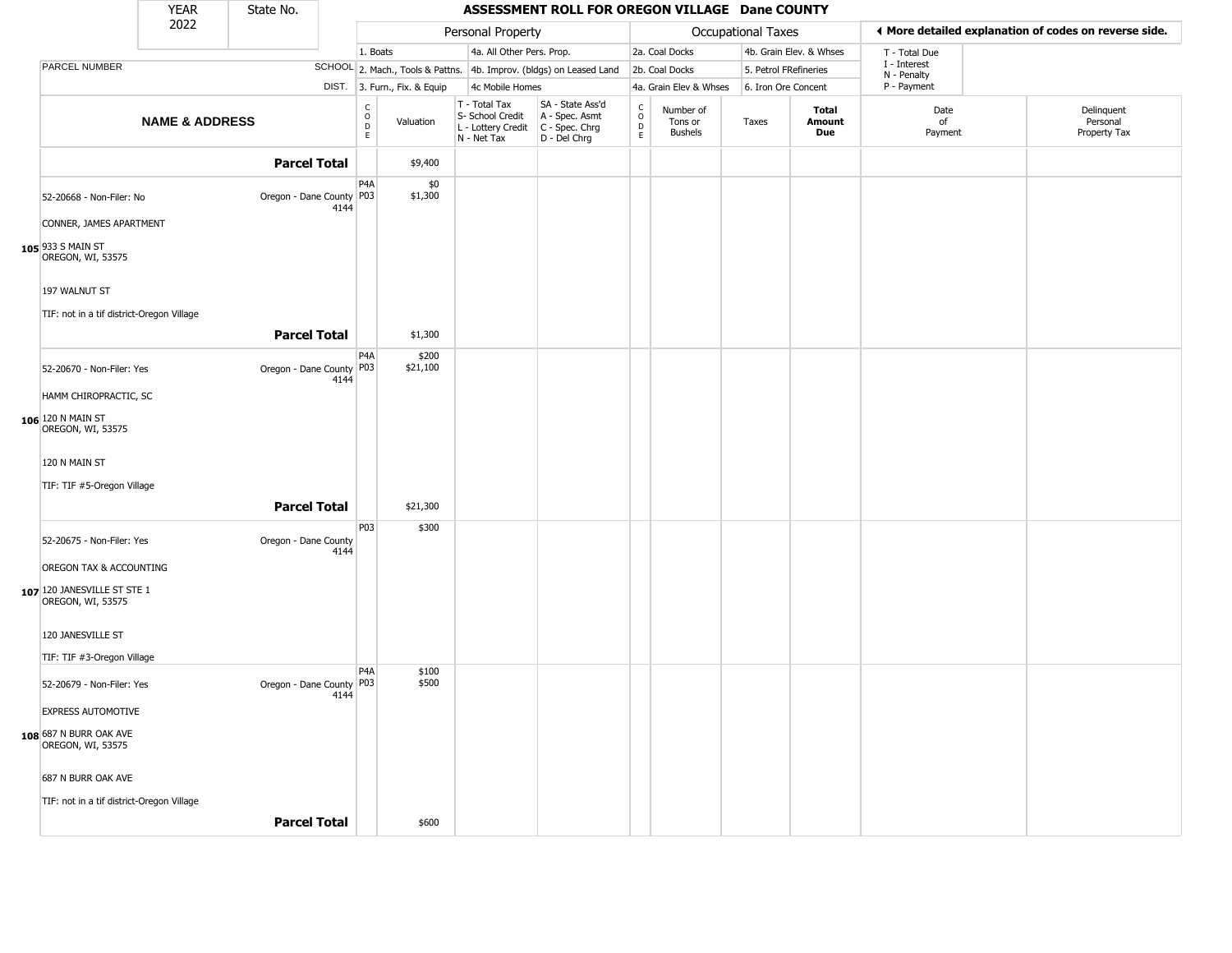|                                                                                | YEAR                      | State No.                  |          |                                             |                              |                                                                                       | ASSESSMENT ROLL FOR OREGON VILLAGE Dane COUNTY                      |                            |                                        |                           |                         |                             |                                                       |
|--------------------------------------------------------------------------------|---------------------------|----------------------------|----------|---------------------------------------------|------------------------------|---------------------------------------------------------------------------------------|---------------------------------------------------------------------|----------------------------|----------------------------------------|---------------------------|-------------------------|-----------------------------|-------------------------------------------------------|
|                                                                                | 2022                      |                            |          |                                             |                              | Personal Property                                                                     |                                                                     |                            |                                        | <b>Occupational Taxes</b> |                         |                             | ♦ More detailed explanation of codes on reverse side. |
|                                                                                |                           |                            |          | 1. Boats                                    |                              | 4a. All Other Pers. Prop.                                                             |                                                                     |                            | 2a. Coal Docks                         |                           | 4b. Grain Elev. & Whses | T - Total Due               |                                                       |
| PARCEL NUMBER                                                                  |                           |                            |          |                                             |                              |                                                                                       | SCHOOL 2. Mach., Tools & Pattns. 4b. Improv. (bldgs) on Leased Land |                            | 2b. Coal Docks                         | 5. Petrol FRefineries     |                         | I - Interest<br>N - Penalty |                                                       |
|                                                                                |                           |                            |          |                                             | DIST. 3. Furn., Fix. & Equip | 4c Mobile Homes                                                                       |                                                                     |                            | 4a. Grain Elev & Whses                 | 6. Iron Ore Concent       |                         | P - Payment                 |                                                       |
|                                                                                | <b>NAME &amp; ADDRESS</b> |                            |          | $\int_{0}^{c}$<br>$\mathsf{D}_{\mathsf{E}}$ | Valuation                    | T - Total Tax<br>S- School Credit<br>L - Lottery Credit C - Spec. Chrg<br>N - Net Tax | SA - State Ass'd<br>A - Spec. Asmt<br>D - Del Chrg                  | C<br>$\mathsf O$<br>D<br>E | Number of<br>Tons or<br><b>Bushels</b> | Taxes                     | Total<br>Amount<br>Due  | Date<br>of<br>Payment       | Delinquent<br>Personal<br>Property Tax                |
| 52-20680 - Non-Filer: No                                                       |                           | Oregon - Dane County P03   | 4144     | P4A                                         | \$600<br>\$1,500             |                                                                                       |                                                                     |                            |                                        |                           |                         |                             |                                                       |
| ABELL INSURANCE AGENCY                                                         |                           |                            |          |                                             |                              |                                                                                       |                                                                     |                            |                                        |                           |                         |                             |                                                       |
| $109$ 120 JANESVILLE ST<br>OREGON, WI, 53575                                   |                           |                            |          |                                             |                              |                                                                                       |                                                                     |                            |                                        |                           |                         |                             |                                                       |
| 120 JANESVILLE ST                                                              |                           |                            |          |                                             |                              |                                                                                       |                                                                     |                            |                                        |                           |                         |                             |                                                       |
| TIF: TIF #3-Oregon Village                                                     |                           | <b>Parcel Total</b>        |          |                                             | \$2,100                      |                                                                                       |                                                                     |                            |                                        |                           |                         |                             |                                                       |
| 52-20688 - Non-Filer: No                                                       |                           | Oregon - Dane County P03   | 4144     | P4A                                         | \$300<br>\$15,600            |                                                                                       |                                                                     |                            |                                        |                           |                         |                             |                                                       |
| OREGON FAMILY DENTISTRY TAMMY MANDARINO, DDS                                   |                           |                            |          |                                             |                              |                                                                                       |                                                                     |                            |                                        |                           |                         |                             |                                                       |
| 110 696 JANESVILLE ST<br>OREGON, WI, 53575                                     |                           |                            |          |                                             |                              |                                                                                       |                                                                     |                            |                                        |                           |                         |                             |                                                       |
| 696 JANESVILLE ST                                                              |                           |                            |          |                                             |                              |                                                                                       |                                                                     |                            |                                        |                           |                         |                             |                                                       |
| TIF: not in a tif district-Oregon Village                                      |                           |                            |          |                                             |                              |                                                                                       |                                                                     |                            |                                        |                           |                         |                             |                                                       |
|                                                                                |                           | <b>Parcel Total</b>        |          |                                             | \$15,900                     |                                                                                       |                                                                     |                            |                                        |                           |                         |                             |                                                       |
| 52-20692 - Non-Filer: No                                                       |                           | Oregon - Dane County   P03 | 4144     | P <sub>4</sub> A                            | \$500<br>\$57,100            |                                                                                       |                                                                     |                            |                                        |                           |                         |                             |                                                       |
| MURPHY FAMILY DENTAL KYLE MURPHY<br>111 102 JANESVILLE ST<br>OREGON, WI, 53575 |                           |                            |          |                                             |                              |                                                                                       |                                                                     |                            |                                        |                           |                         |                             |                                                       |
| 102 JANESVILLE ST                                                              |                           |                            |          |                                             |                              |                                                                                       |                                                                     |                            |                                        |                           |                         |                             |                                                       |
| TIF: TIF #5-Oregon Village                                                     |                           | <b>Parcel Total</b>        |          |                                             | \$57,600                     |                                                                                       |                                                                     |                            |                                        |                           |                         |                             |                                                       |
| 52-20693 - Non-Filer: Yes                                                      |                           | Oregon - Dane County       | 4144     | P03                                         | \$8,900                      |                                                                                       |                                                                     |                            |                                        |                           |                         |                             |                                                       |
| <b>FANTASTIC SAM'S</b>                                                         |                           |                            |          |                                             |                              |                                                                                       |                                                                     |                            |                                        |                           |                         |                             |                                                       |
| 112 954 JANESVILLE ST<br>Oregon, WI, 53575                                     |                           |                            |          |                                             |                              |                                                                                       |                                                                     |                            |                                        |                           |                         |                             |                                                       |
| 954 JANESVILLE ST                                                              |                           |                            |          |                                             |                              |                                                                                       |                                                                     |                            |                                        |                           |                         |                             |                                                       |
| TIF: TIF #4-Oregon Village                                                     |                           |                            |          | Stat                                        | \$0                          |                                                                                       |                                                                     |                            |                                        |                           |                         |                             |                                                       |
| 52-50158 - Non-Filer: No                                                       |                           | Oregon - Dane County e     | 4144 Ass | ess                                         |                              |                                                                                       |                                                                     |                            |                                        |                           |                         |                             |                                                       |
| <b>SEVILLE CORP</b>                                                            |                           |                            |          | ed                                          |                              |                                                                                       |                                                                     |                            |                                        |                           |                         |                             |                                                       |
| 113 4815 TRIANGLE ST<br>MCFARLAND, WI, 53558                                   |                           |                            |          |                                             |                              |                                                                                       |                                                                     |                            |                                        |                           |                         |                             |                                                       |
| 885 MARKET ST                                                                  |                           |                            |          |                                             |                              |                                                                                       |                                                                     |                            |                                        |                           |                         |                             |                                                       |
| TIF: TIF #2 (deleted)-Oregon Village                                           |                           |                            |          |                                             |                              |                                                                                       |                                                                     |                            |                                        |                           |                         |                             |                                                       |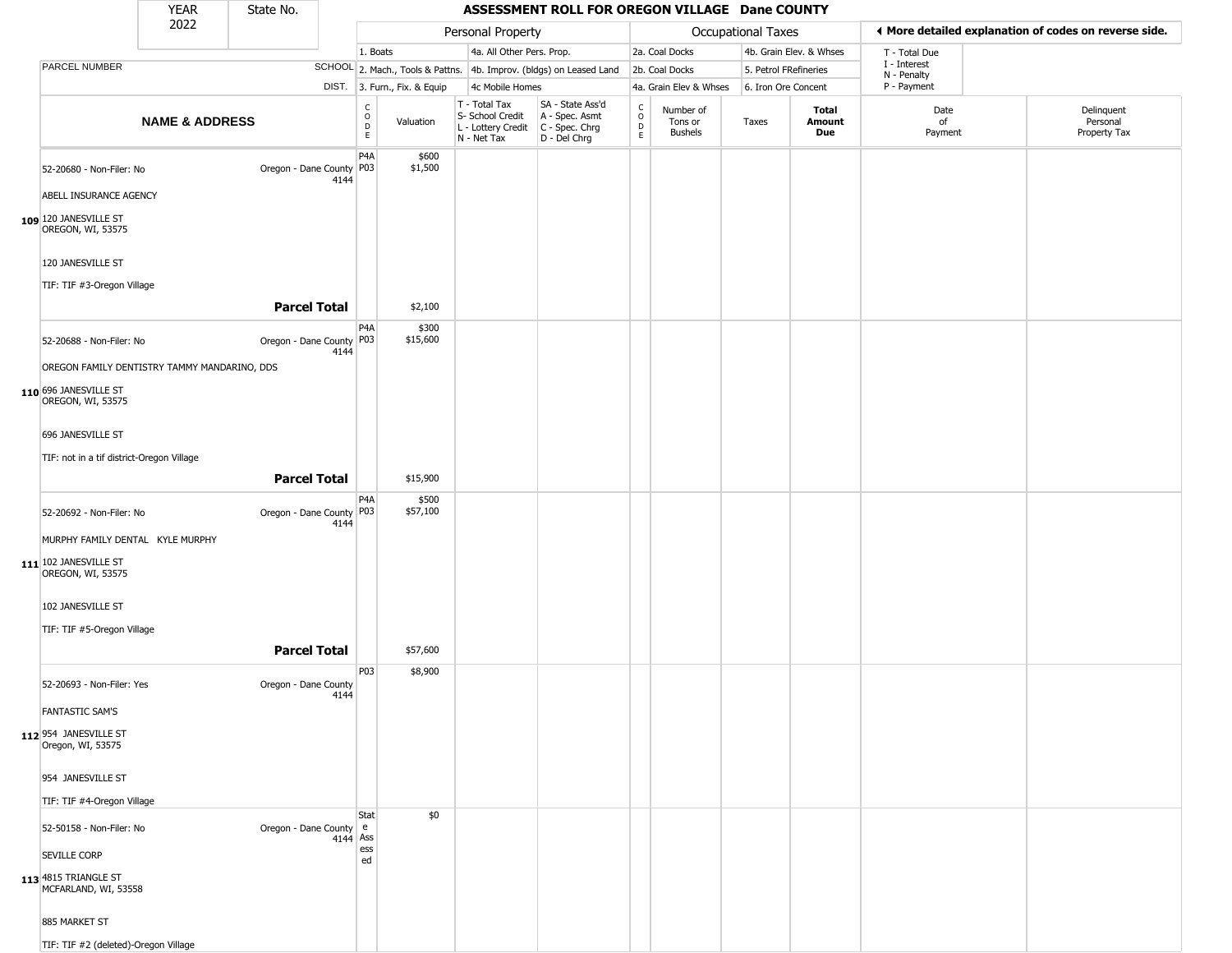|                                                                                          | <b>YEAR</b>               | State No.                  |      |                                                 |                              |                                                                                       | ASSESSMENT ROLL FOR OREGON VILLAGE Dane COUNTY                      |                                   |                                 |                       |                         |                             |                                                       |
|------------------------------------------------------------------------------------------|---------------------------|----------------------------|------|-------------------------------------------------|------------------------------|---------------------------------------------------------------------------------------|---------------------------------------------------------------------|-----------------------------------|---------------------------------|-----------------------|-------------------------|-----------------------------|-------------------------------------------------------|
|                                                                                          | 2022                      |                            |      |                                                 |                              | Personal Property                                                                     |                                                                     |                                   |                                 | Occupational Taxes    |                         |                             | ◀ More detailed explanation of codes on reverse side. |
|                                                                                          |                           |                            |      | 1. Boats                                        |                              | 4a. All Other Pers. Prop.                                                             |                                                                     |                                   | 2a. Coal Docks                  |                       | 4b. Grain Elev. & Whses | T - Total Due               |                                                       |
| PARCEL NUMBER                                                                            |                           |                            |      |                                                 |                              |                                                                                       | SCHOOL 2. Mach., Tools & Pattns. 4b. Improv. (bldgs) on Leased Land |                                   | 2b. Coal Docks                  | 5. Petrol FRefineries |                         | I - Interest<br>N - Penalty |                                                       |
|                                                                                          |                           |                            |      |                                                 | DIST. 3. Furn., Fix. & Equip | 4c Mobile Homes                                                                       |                                                                     |                                   | 4a. Grain Elev & Whses          | 6. Iron Ore Concent   |                         | P - Payment                 |                                                       |
|                                                                                          | <b>NAME &amp; ADDRESS</b> |                            |      | $\begin{array}{c} C \\ O \\ D \\ E \end{array}$ | Valuation                    | T - Total Tax<br>S- School Credit<br>L - Lottery Credit C - Spec. Chrg<br>N - Net Tax | SA - State Ass'd<br>A - Spec. Asmt<br>D - Del Chrg                  | $\frac{c}{0}$<br>$\mathsf D$<br>E | Number of<br>Tons or<br>Bushels | Taxes                 | Total<br>Amount<br>Due  | Date<br>of<br>Payment       | Delinquent<br>Personal<br>Property Tax                |
| 52-50161 - Non-Filer: Yes                                                                |                           | Oregon - Dane County   P03 | 4144 | P <sub>4</sub> A                                | \$700<br>\$29,200            |                                                                                       |                                                                     |                                   |                                 |                       |                         |                             |                                                       |
| JOURNEY ABOVE CHILD CARE                                                                 |                           |                            |      |                                                 |                              |                                                                                       |                                                                     |                                   |                                 |                       |                         |                             |                                                       |
| 114 767 JEFFERSON ST<br>Oregon, WI, 53575                                                |                           |                            |      |                                                 |                              |                                                                                       |                                                                     |                                   |                                 |                       |                         |                             |                                                       |
| 767 JEFFERSON ST                                                                         |                           |                            |      |                                                 |                              |                                                                                       |                                                                     |                                   |                                 |                       |                         |                             |                                                       |
| TIF: not in a tif district-Oregon Village                                                |                           | <b>Parcel Total</b>        |      |                                                 | \$29,900                     |                                                                                       |                                                                     |                                   |                                 |                       |                         |                             |                                                       |
| 52-50164 - Non-Filer: No                                                                 |                           | Oregon - Dane County   P4A | 4144 | P03                                             | \$1,600<br>\$2,200           |                                                                                       |                                                                     |                                   |                                 |                       |                         |                             |                                                       |
| EDWARD D JONES & CO, LP DBA TAX REPORTING #52956                                         |                           |                            |      |                                                 |                              |                                                                                       |                                                                     |                                   |                                 |                       |                         |                             |                                                       |
| 115 PO BOX 66528<br>ST LOUIS, MO, 63166                                                  |                           |                            |      |                                                 |                              |                                                                                       |                                                                     |                                   |                                 |                       |                         |                             |                                                       |
| 990 JANESVILLE ST, UNIT 2                                                                |                           |                            |      |                                                 |                              |                                                                                       |                                                                     |                                   |                                 |                       |                         |                             |                                                       |
| TIF: not in a tif district-Oregon Village                                                |                           |                            |      |                                                 |                              |                                                                                       |                                                                     |                                   |                                 |                       |                         |                             |                                                       |
|                                                                                          |                           | <b>Parcel Total</b>        |      |                                                 | \$3,800                      |                                                                                       |                                                                     |                                   |                                 |                       |                         |                             |                                                       |
| 52-50169 - Non-Filer: No                                                                 |                           | Oregon - Dane County P03   | 4144 | P4A                                             | \$1,000<br>\$1,900           |                                                                                       |                                                                     |                                   |                                 |                       |                         |                             |                                                       |
| LAROCCA PIZZERIA, LLC                                                                    |                           |                            |      |                                                 |                              |                                                                                       |                                                                     |                                   |                                 |                       |                         |                             |                                                       |
| 116 971 JANESVILLE ST<br>OREGON, WI, 53575                                               |                           |                            |      |                                                 |                              |                                                                                       |                                                                     |                                   |                                 |                       |                         |                             |                                                       |
| 971 JANESVILLE ST                                                                        |                           |                            |      |                                                 |                              |                                                                                       |                                                                     |                                   |                                 |                       |                         |                             |                                                       |
| TIF: TIF #4-Oregon Village                                                               |                           |                            |      |                                                 |                              |                                                                                       |                                                                     |                                   |                                 |                       |                         |                             |                                                       |
|                                                                                          |                           | <b>Parcel Total</b>        |      |                                                 | \$2,900                      |                                                                                       |                                                                     |                                   |                                 |                       |                         |                             |                                                       |
| 52-50170 - Non-Filer: Yes                                                                |                           | Oregon - Dane County       | 4144 | P03                                             | \$13,000                     |                                                                                       |                                                                     |                                   |                                 |                       |                         |                             |                                                       |
| LIL BUDDY'S POPCORN                                                                      |                           |                            |      |                                                 |                              |                                                                                       |                                                                     |                                   |                                 |                       |                         |                             |                                                       |
| 117 201 JANESVILLE ST<br>OREGON, WI, 53575                                               |                           |                            |      |                                                 |                              |                                                                                       |                                                                     |                                   |                                 |                       |                         |                             |                                                       |
| 201 JANESVILLE ST                                                                        |                           |                            |      |                                                 |                              |                                                                                       |                                                                     |                                   |                                 |                       |                         |                             |                                                       |
| TIF: TIF #5-Oregon Village                                                               |                           |                            |      |                                                 |                              |                                                                                       |                                                                     |                                   |                                 |                       |                         |                             |                                                       |
| 52-50173 - Non-Filer: No                                                                 |                           | Oregon - Dane County       | 4144 | P <sub>4</sub> A                                | \$8,900                      |                                                                                       |                                                                     |                                   |                                 |                       |                         |                             |                                                       |
| ADAMS OUTDOOR ADVERTISING ATTN: JASON SAARI<br>118 102 E BADGER RD<br>MADISON, WI, 53713 |                           |                            |      |                                                 |                              |                                                                                       |                                                                     |                                   |                                 |                       |                         |                             |                                                       |
| <b>SIGNS</b>                                                                             |                           |                            |      |                                                 |                              |                                                                                       |                                                                     |                                   |                                 |                       |                         |                             |                                                       |
| TIF: not in a tif district-Oregon Village                                                |                           |                            |      |                                                 |                              |                                                                                       |                                                                     |                                   |                                 |                       |                         |                             |                                                       |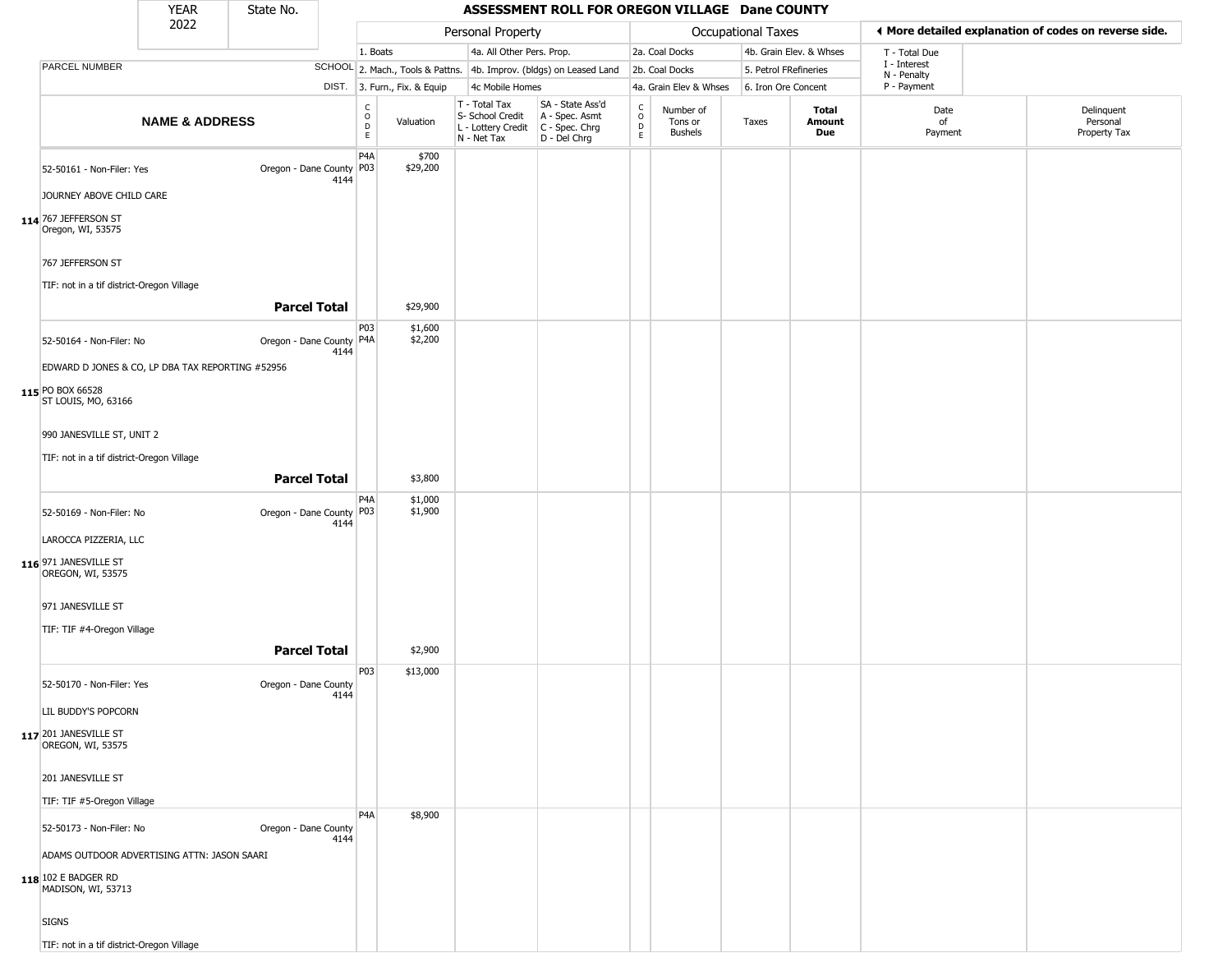|                                                                                                                                       | <b>YEAR</b>                                                  | State No.                  |      |                                    |                              |                                                                        | ASSESSMENT ROLL FOR OREGON VILLAGE Dane COUNTY                       |                                |                                        |                       |                         |                            |                                                       |
|---------------------------------------------------------------------------------------------------------------------------------------|--------------------------------------------------------------|----------------------------|------|------------------------------------|------------------------------|------------------------------------------------------------------------|----------------------------------------------------------------------|--------------------------------|----------------------------------------|-----------------------|-------------------------|----------------------------|-------------------------------------------------------|
|                                                                                                                                       | 2022                                                         |                            |      |                                    |                              | Personal Property                                                      |                                                                      |                                |                                        | Occupational Taxes    |                         |                            | ◀ More detailed explanation of codes on reverse side. |
|                                                                                                                                       |                                                              |                            |      | 1. Boats                           |                              | 4a. All Other Pers. Prop.                                              |                                                                      |                                | 2a. Coal Docks                         |                       | 4b. Grain Elev. & Whses | T - Total Due              |                                                       |
| PARCEL NUMBER                                                                                                                         |                                                              |                            |      |                                    |                              |                                                                        | SCHOOL 2. Mach., Tools & Pattns. 4b. Improv. (bldgs) on Leased Land  |                                | 2b. Coal Docks                         | 5. Petrol FRefineries |                         | I - Interest               |                                                       |
|                                                                                                                                       |                                                              |                            |      |                                    | DIST. 3. Furn., Fix. & Equip | 4c Mobile Homes                                                        |                                                                      |                                | 4a. Grain Elev & Whses                 | 6. Iron Ore Concent   |                         | N - Penalty<br>P - Payment |                                                       |
|                                                                                                                                       | <b>NAME &amp; ADDRESS</b>                                    |                            |      | $\int_{0}^{c}$<br>$\mathsf D$<br>E | Valuation                    | T - Total Tax<br>S- School Credit<br>L - Lottery Credit<br>N - Net Tax | SA - State Ass'd<br>A - Spec. Asmt<br>C - Spec. Chrg<br>D - Del Chrg | $\rm ^c_o$<br>$\mathsf D$<br>E | Number of<br>Tons or<br><b>Bushels</b> | Taxes                 | Total<br>Amount<br>Due  | Date<br>of<br>Payment      | Delinquent<br>Personal<br>Property Tax                |
| 52-50174 - Non-Filer: No<br>JTAP, LLC JON STILLER<br>119 600 PLEASANT OAK DR, STE C<br>OREGON, WI, 53575                              |                                                              | Oregon - Dane County       | 4144 | P03                                | \$16,600                     |                                                                        |                                                                      |                                |                                        |                       |                         |                            |                                                       |
| 600 PLEASANT OAK DR<br>TIF: not in a tif district-Oregon Village<br>52-50177 - Non-Filer: No                                          |                                                              | Oregon - Dane County       | 4144 | P03                                | \$1,000                      |                                                                        |                                                                      |                                |                                        |                       |                         |                            |                                                       |
| RICOH USA, INC<br>120 PO BOX 3850<br>MANCHESTER, NH, 3105<br>VARIOUS<br>TIF: not in a tif district-Oregon Village                     |                                                              |                            |      |                                    |                              |                                                                        |                                                                      |                                |                                        |                       |                         |                            |                                                       |
| 52-50179 - Non-Filer: No<br>121 ONE H&R BLOCK WAY<br>KANSAS CITY, MO, 64105<br>1015 N MAIN ST<br>TIF: TIF #2 (deleted)-Oregon Village | HRB TAX GROUP, INC #47228 H&R BLOCK EASTERN ENTERPRISES, INC | Oregon - Dane County   P03 | 4144 | P <sub>4</sub> A                   | \$1,400<br>\$6,700           |                                                                        |                                                                      |                                |                                        |                       |                         |                            |                                                       |
|                                                                                                                                       |                                                              | <b>Parcel Total</b>        |      |                                    | \$8,100                      |                                                                        |                                                                      |                                |                                        |                       |                         |                            |                                                       |
| 52-50180 - Non-Filer: No<br>MAX CREEK OUTDOORS, INC<br>122 1042 PARK ST<br>OREGON, WI, 53575                                          |                                                              | Oregon - Dane County   P03 | 4144 | P <sub>4</sub> A                   | \$11,900<br>\$24,600         |                                                                        |                                                                      |                                |                                        |                       |                         |                            |                                                       |
| 1042 PARK ST<br>TIF: TIF #4-Oregon Village                                                                                            |                                                              | <b>Parcel Total</b>        |      |                                    | \$36,500                     |                                                                        |                                                                      |                                |                                        |                       |                         |                            |                                                       |
| 52-50191 - Non-Filer: No<br><b>SVCS LLC</b><br>123 PO BOX 1029<br>DUBLIN, PA, 18917<br>127 JEFFERSON ST                               | STANLEY CONVERGENT SECURITY SOLUTIONS C/O MILLENNIUM TAX     | Oregon - Dane County       | 4144 | <b>P03</b>                         | \$1,000                      |                                                                        |                                                                      |                                |                                        |                       |                         |                            |                                                       |
| TIF: TIF #5-Oregon Village                                                                                                            |                                                              |                            |      |                                    |                              |                                                                        |                                                                      |                                |                                        |                       |                         |                            |                                                       |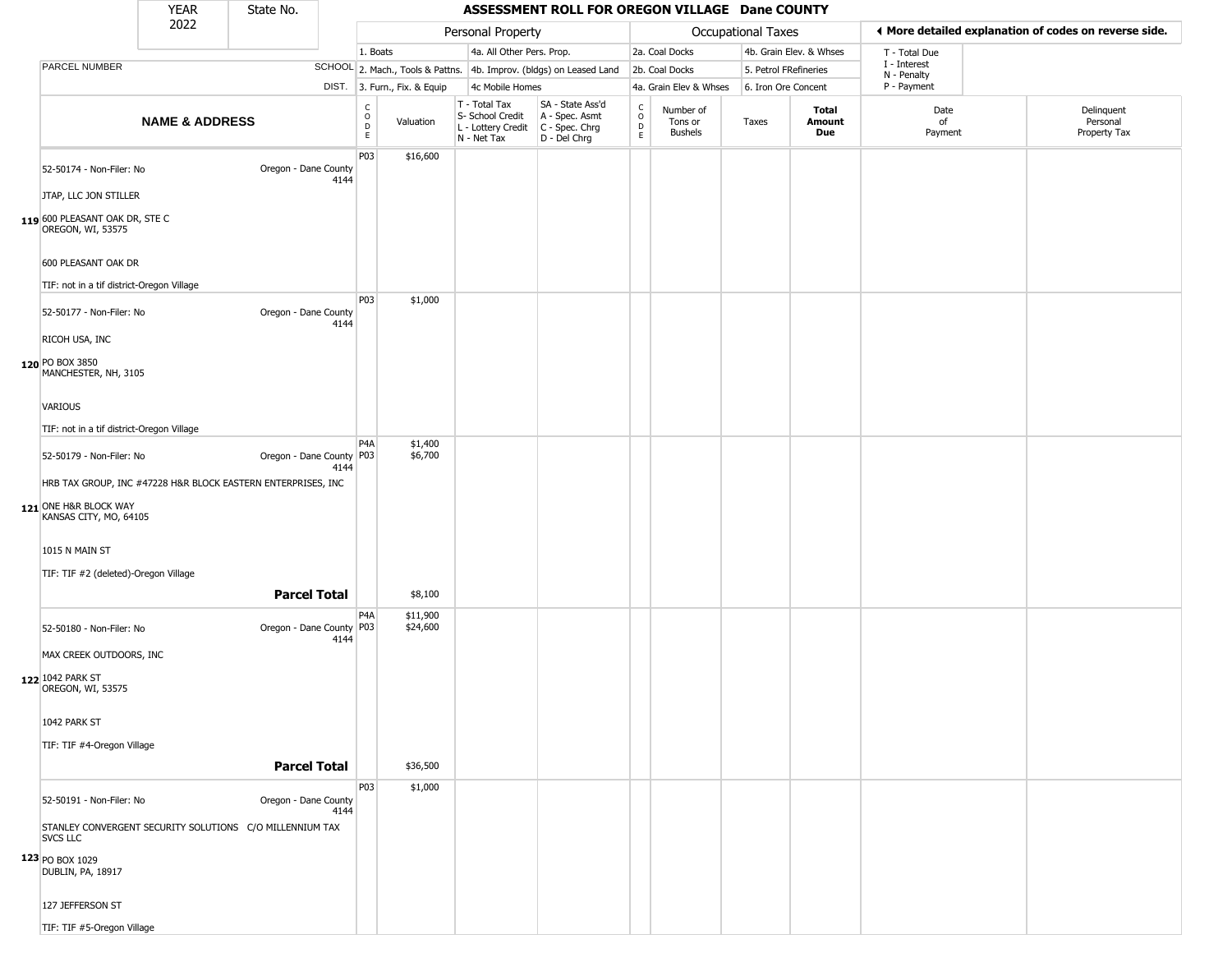|                                                                      | <b>YEAR</b>               | State No.                  |      |                                      |                              |                                                                        | ASSESSMENT ROLL FOR OREGON VILLAGE Dane COUNTY                         |                                    |                                        |                       |                         |                             |                                                       |
|----------------------------------------------------------------------|---------------------------|----------------------------|------|--------------------------------------|------------------------------|------------------------------------------------------------------------|------------------------------------------------------------------------|------------------------------------|----------------------------------------|-----------------------|-------------------------|-----------------------------|-------------------------------------------------------|
|                                                                      | 2022                      |                            |      |                                      |                              | Personal Property                                                      |                                                                        |                                    |                                        | Occupational Taxes    |                         |                             | ◀ More detailed explanation of codes on reverse side. |
|                                                                      |                           |                            |      | 1. Boats                             |                              | 4a. All Other Pers. Prop.                                              |                                                                        |                                    | 2a. Coal Docks                         |                       | 4b. Grain Elev. & Whses | T - Total Due               |                                                       |
| PARCEL NUMBER                                                        |                           |                            |      |                                      |                              |                                                                        | SCHOOL 2. Mach., Tools & Pattns. 4b. Improv. (bldgs) on Leased Land    |                                    | 2b. Coal Docks                         | 5. Petrol FRefineries |                         | I - Interest<br>N - Penalty |                                                       |
|                                                                      |                           |                            |      |                                      | DIST. 3. Furn., Fix. & Equip | 4c Mobile Homes                                                        |                                                                        |                                    | 4a. Grain Elev & Whses                 | 6. Iron Ore Concent   |                         | P - Payment                 |                                                       |
|                                                                      | <b>NAME &amp; ADDRESS</b> |                            |      | C<br>$\mathsf O$<br>D<br>$\mathsf E$ | Valuation                    | T - Total Tax<br>S- School Credit<br>L - Lottery Credit<br>N - Net Tax | SA - State Ass'd<br>A - Spec. Asmt<br>$C - Spec. Chrg$<br>D - Del Chrg | $\frac{c}{0}$<br>$\mathsf{D}$<br>E | Number of<br>Tons or<br><b>Bushels</b> | Taxes                 | Total<br>Amount<br>Due  | Date<br>of<br>Payment       | Delinquent<br>Personal<br>Property Tax                |
| 52-50195 - Non-Filer: Yes<br>CAVE ENTERPRISES OPERATIONS BURGER KING |                           | Oregon - Dane County       | 4144 | P03                                  | \$104,900                    |                                                                        |                                                                        |                                    |                                        |                       |                         |                             |                                                       |
| 124 1624 W 18TH ST<br>CHICAGO, IL, 60608                             |                           |                            |      |                                      |                              |                                                                        |                                                                        |                                    |                                        |                       |                         |                             |                                                       |
| 810 N MAIN ST                                                        |                           |                            |      |                                      |                              |                                                                        |                                                                        |                                    |                                        |                       |                         |                             |                                                       |
| TIF: TIF #5-Oregon Village                                           |                           |                            |      | P03                                  | \$10,800                     |                                                                        |                                                                        |                                    |                                        |                       |                         |                             |                                                       |
| 52-50196 - Non-Filer: Yes                                            |                           | Oregon - Dane County       | 4144 |                                      |                              |                                                                        |                                                                        |                                    |                                        |                       |                         |                             |                                                       |
| OREGON PROPERTY INVESTMENT LLC                                       |                           |                            |      |                                      |                              |                                                                        |                                                                        |                                    |                                        |                       |                         |                             |                                                       |
| 125 801 BROAD ST, STE 200<br>CHATTANOOGA, TN, 37402                  |                           |                            |      |                                      |                              |                                                                        |                                                                        |                                    |                                        |                       |                         |                             |                                                       |
| 354 N MAIN ST                                                        |                           |                            |      |                                      |                              |                                                                        |                                                                        |                                    |                                        |                       |                         |                             |                                                       |
| TIF: TIF #5-Oregon Village                                           |                           |                            |      |                                      |                              |                                                                        |                                                                        |                                    |                                        |                       |                         |                             |                                                       |
| 52-50197 - Non-Filer: No                                             |                           | Oregon - Dane County P03   | 4144 | P <sub>4</sub> A                     | \$1,700<br>\$5,300           |                                                                        |                                                                        |                                    |                                        |                       |                         |                             |                                                       |
| VERHELST CPA, SC                                                     |                           |                            |      |                                      |                              |                                                                        |                                                                        |                                    |                                        |                       |                         |                             |                                                       |
| 126 602 PLEASANT OAK DR STE F<br>OREGON, WI, 53575                   |                           |                            |      |                                      |                              |                                                                        |                                                                        |                                    |                                        |                       |                         |                             |                                                       |
| 602 PLEASANT OAK DR STE F                                            |                           |                            |      |                                      |                              |                                                                        |                                                                        |                                    |                                        |                       |                         |                             |                                                       |
| TIF: not in a tif district-Oregon Village                            |                           |                            |      |                                      |                              |                                                                        |                                                                        |                                    |                                        |                       |                         |                             |                                                       |
|                                                                      |                           | <b>Parcel Total</b>        |      |                                      | \$7,000                      |                                                                        |                                                                        |                                    |                                        |                       |                         |                             |                                                       |
| 52-50198 - Non-Filer: No                                             |                           | Oregon - Dane County       | 4144 | P03                                  | \$148,200                    |                                                                        |                                                                        |                                    |                                        |                       |                         |                             |                                                       |
| STATE BANK OF CROSS PLAINS                                           |                           |                            |      |                                      |                              |                                                                        |                                                                        |                                    |                                        |                       |                         |                             |                                                       |
| 127 1205 MAIN ST<br>CROSS PLAINS, WI, 53528                          |                           |                            |      |                                      |                              |                                                                        |                                                                        |                                    |                                        |                       |                         |                             |                                                       |
| 883 N MAIN ST                                                        |                           |                            |      |                                      |                              |                                                                        |                                                                        |                                    |                                        |                       |                         |                             |                                                       |
| TIF: not in a tif district-Oregon Village                            |                           |                            |      | P <sub>4</sub> A                     | \$0                          |                                                                        |                                                                        |                                    |                                        |                       |                         |                             |                                                       |
| 52-50200 - Non-Filer: No                                             |                           | Oregon - Dane County   P03 | 4144 |                                      | \$400                        |                                                                        |                                                                        |                                    |                                        |                       |                         |                             |                                                       |
| THE LAW CENTER, SC                                                   |                           |                            |      |                                      |                              |                                                                        |                                                                        |                                    |                                        |                       |                         |                             |                                                       |
| 128 433 W WASHINGTON AVE STE 300<br>MADISON, WI, 53703               |                           |                            |      |                                      |                              |                                                                        |                                                                        |                                    |                                        |                       |                         |                             |                                                       |
| 602 PLEASANT OAK DR                                                  |                           |                            |      |                                      |                              |                                                                        |                                                                        |                                    |                                        |                       |                         |                             |                                                       |
| TIF: not in a tif district-Oregon Village                            |                           |                            |      |                                      |                              |                                                                        |                                                                        |                                    |                                        |                       |                         |                             |                                                       |
|                                                                      |                           | <b>Parcel Total</b>        |      |                                      | \$400                        |                                                                        |                                                                        |                                    |                                        |                       |                         |                             |                                                       |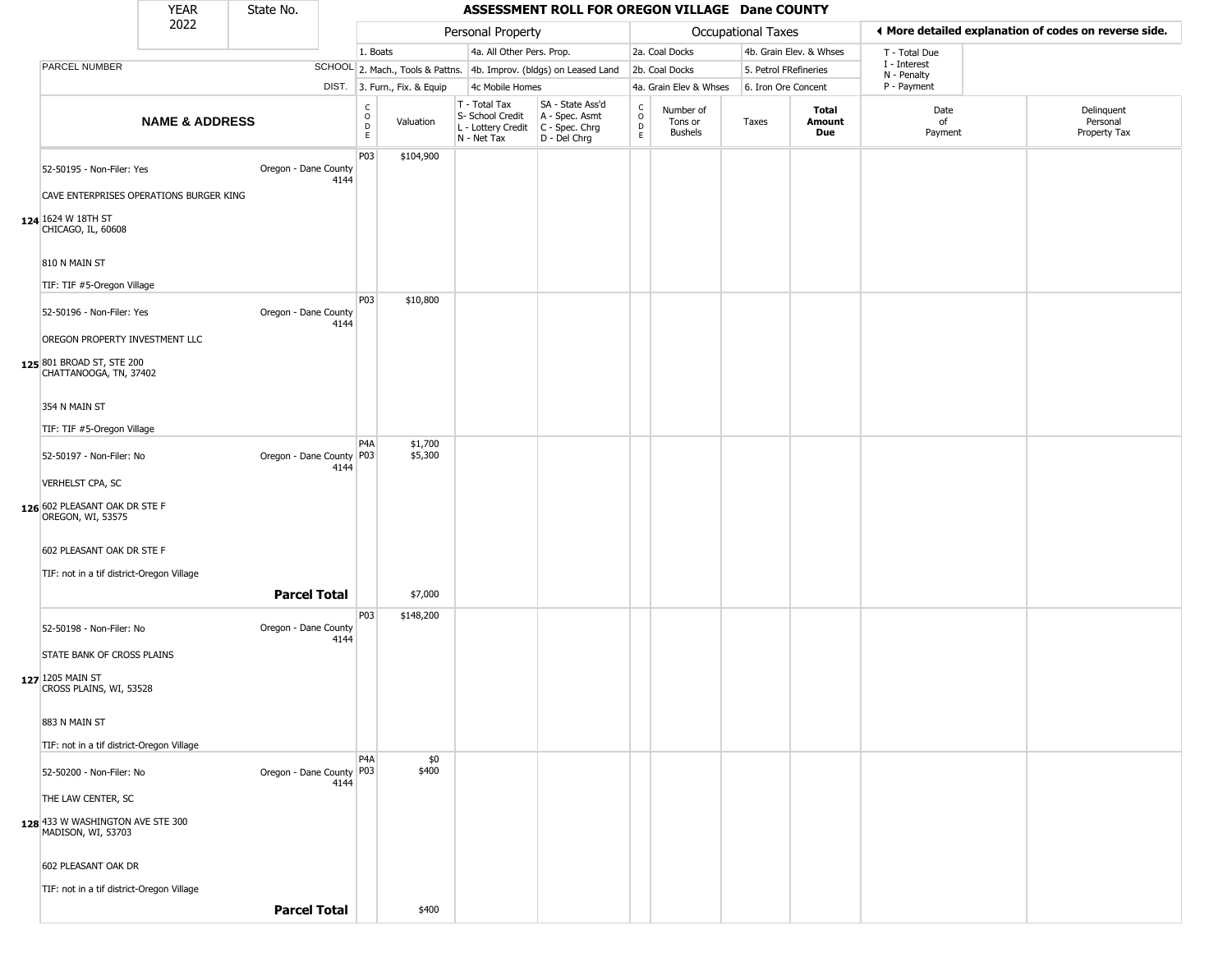|                                                  | YEAR                      | State No.                  |      |                                                 |                              |                                                                                       | ASSESSMENT ROLL FOR OREGON VILLAGE Dane COUNTY                      |                                   |                                 |                       |                         |                             |                                                       |
|--------------------------------------------------|---------------------------|----------------------------|------|-------------------------------------------------|------------------------------|---------------------------------------------------------------------------------------|---------------------------------------------------------------------|-----------------------------------|---------------------------------|-----------------------|-------------------------|-----------------------------|-------------------------------------------------------|
|                                                  | 2022                      |                            |      |                                                 |                              | Personal Property                                                                     |                                                                     |                                   |                                 | Occupational Taxes    |                         |                             | ◀ More detailed explanation of codes on reverse side. |
|                                                  |                           |                            |      | 1. Boats                                        |                              | 4a. All Other Pers. Prop.                                                             |                                                                     |                                   | 2a. Coal Docks                  |                       | 4b. Grain Elev. & Whses | T - Total Due               |                                                       |
| PARCEL NUMBER                                    |                           |                            |      |                                                 |                              |                                                                                       | SCHOOL 2. Mach., Tools & Pattns. 4b. Improv. (bldgs) on Leased Land |                                   | 2b. Coal Docks                  | 5. Petrol FRefineries |                         | I - Interest<br>N - Penalty |                                                       |
|                                                  |                           |                            |      |                                                 | DIST. 3. Furn., Fix. & Equip | 4c Mobile Homes                                                                       |                                                                     |                                   | 4a. Grain Elev & Whses          | 6. Iron Ore Concent   |                         | P - Payment                 |                                                       |
|                                                  | <b>NAME &amp; ADDRESS</b> |                            |      | $\begin{array}{c} C \\ O \\ D \\ E \end{array}$ | Valuation                    | T - Total Tax<br>S- School Credit<br>L - Lottery Credit C - Spec. Chrg<br>N - Net Tax | SA - State Ass'd<br>A - Spec. Asmt<br>D - Del Chrg                  | $\frac{c}{0}$<br>$\mathsf D$<br>E | Number of<br>Tons or<br>Bushels | Taxes                 | Total<br>Amount<br>Due  | Date<br>of<br>Payment       | Delinquent<br>Personal<br>Property Tax                |
| 52-50202 - Non-Filer: No                         |                           | Oregon - Dane County   P03 |      | P <sub>4</sub> A                                | \$800<br>\$22,100            |                                                                                       |                                                                     |                                   |                                 |                       |                         |                             |                                                       |
| BERGEY JEWELRY LLC JILL HOFF                     |                           |                            | 4144 |                                                 |                              |                                                                                       |                                                                     |                                   |                                 |                       |                         |                             |                                                       |
| 129 111 S MAIN ST<br>OREGON, WI, 53575           |                           |                            |      |                                                 |                              |                                                                                       |                                                                     |                                   |                                 |                       |                         |                             |                                                       |
| 111 S MAIN ST                                    |                           |                            |      |                                                 |                              |                                                                                       |                                                                     |                                   |                                 |                       |                         |                             |                                                       |
| TIF: TIF #5-Oregon Village                       |                           | <b>Parcel Total</b>        |      |                                                 | \$22,900                     |                                                                                       |                                                                     |                                   |                                 |                       |                         |                             |                                                       |
|                                                  |                           |                            |      | P03                                             | \$1,500                      |                                                                                       |                                                                     |                                   |                                 |                       |                         |                             |                                                       |
| 52-50204 - Non-Filer: Yes                        |                           | Oregon - Dane County       | 4144 |                                                 |                              |                                                                                       |                                                                     |                                   |                                 |                       |                         |                             |                                                       |
| A LEAP ABOVE DANCE                               |                           |                            |      |                                                 |                              |                                                                                       |                                                                     |                                   |                                 |                       |                         |                             |                                                       |
| 130 742 MARKET ST<br>OREGON, WI, 53575           |                           |                            |      |                                                 |                              |                                                                                       |                                                                     |                                   |                                 |                       |                         |                             |                                                       |
| 742 MARKET ST                                    |                           |                            |      |                                                 |                              |                                                                                       |                                                                     |                                   |                                 |                       |                         |                             |                                                       |
| TIF: not in a tif district-Oregon Village        |                           |                            |      |                                                 |                              |                                                                                       |                                                                     |                                   |                                 |                       |                         |                             |                                                       |
| 52-50207 - Non-Filer: No                         |                           | Oregon - Dane County   P03 | 4144 | P <sub>4</sub> A                                | \$600<br>\$1,800             |                                                                                       |                                                                     |                                   |                                 |                       |                         |                             |                                                       |
| E KNOBECK-ANDERSON ACCOUNTING, LLC               |                           |                            |      |                                                 |                              |                                                                                       |                                                                     |                                   |                                 |                       |                         |                             |                                                       |
| 131 978 PARK ST, STE B<br>OREGON, WI, 53575      |                           |                            |      |                                                 |                              |                                                                                       |                                                                     |                                   |                                 |                       |                         |                             |                                                       |
| 978 PARK ST, STE B                               |                           |                            |      |                                                 |                              |                                                                                       |                                                                     |                                   |                                 |                       |                         |                             |                                                       |
| TIF: TIF #4-Oregon Village                       |                           |                            |      |                                                 |                              |                                                                                       |                                                                     |                                   |                                 |                       |                         |                             |                                                       |
|                                                  |                           | <b>Parcel Total</b>        |      |                                                 | \$2,400                      |                                                                                       |                                                                     |                                   |                                 |                       |                         |                             |                                                       |
| 52-50210 - Non-Filer: Yes                        |                           | Oregon - Dane County   P03 | 4144 | P4A                                             | \$100<br>\$7,900             |                                                                                       |                                                                     |                                   |                                 |                       |                         |                             |                                                       |
| ALLURE SALON CONCEPTS                            |                           |                            |      |                                                 |                              |                                                                                       |                                                                     |                                   |                                 |                       |                         |                             |                                                       |
| 132 850 JANESVILLE ST STE B<br>OREGON, WI, 53575 |                           |                            |      |                                                 |                              |                                                                                       |                                                                     |                                   |                                 |                       |                         |                             |                                                       |
| 850 JANESVILLE ST STE B                          |                           |                            |      |                                                 |                              |                                                                                       |                                                                     |                                   |                                 |                       |                         |                             |                                                       |
| TIF: TIF #4-Oregon Village                       |                           |                            |      |                                                 |                              |                                                                                       |                                                                     |                                   |                                 |                       |                         |                             |                                                       |
|                                                  |                           | <b>Parcel Total</b>        |      |                                                 | \$8,000                      |                                                                                       |                                                                     |                                   |                                 |                       |                         |                             |                                                       |
| 52-50211 - Non-Filer: Yes                        |                           | Oregon - Dane County       |      | <b>P03</b>                                      | \$3,200                      |                                                                                       |                                                                     |                                   |                                 |                       |                         |                             |                                                       |
| <b>KARATE AMERICA</b>                            |                           |                            | 4144 |                                                 |                              |                                                                                       |                                                                     |                                   |                                 |                       |                         |                             |                                                       |
| 133 852 JANESVILLE ST<br>OREGON, WI, 53575       |                           |                            |      |                                                 |                              |                                                                                       |                                                                     |                                   |                                 |                       |                         |                             |                                                       |
| 852 JANESVILLE ST                                |                           |                            |      |                                                 |                              |                                                                                       |                                                                     |                                   |                                 |                       |                         |                             |                                                       |
| TIF: TIF #4-Oregon Village                       |                           |                            |      |                                                 |                              |                                                                                       |                                                                     |                                   |                                 |                       |                         |                             |                                                       |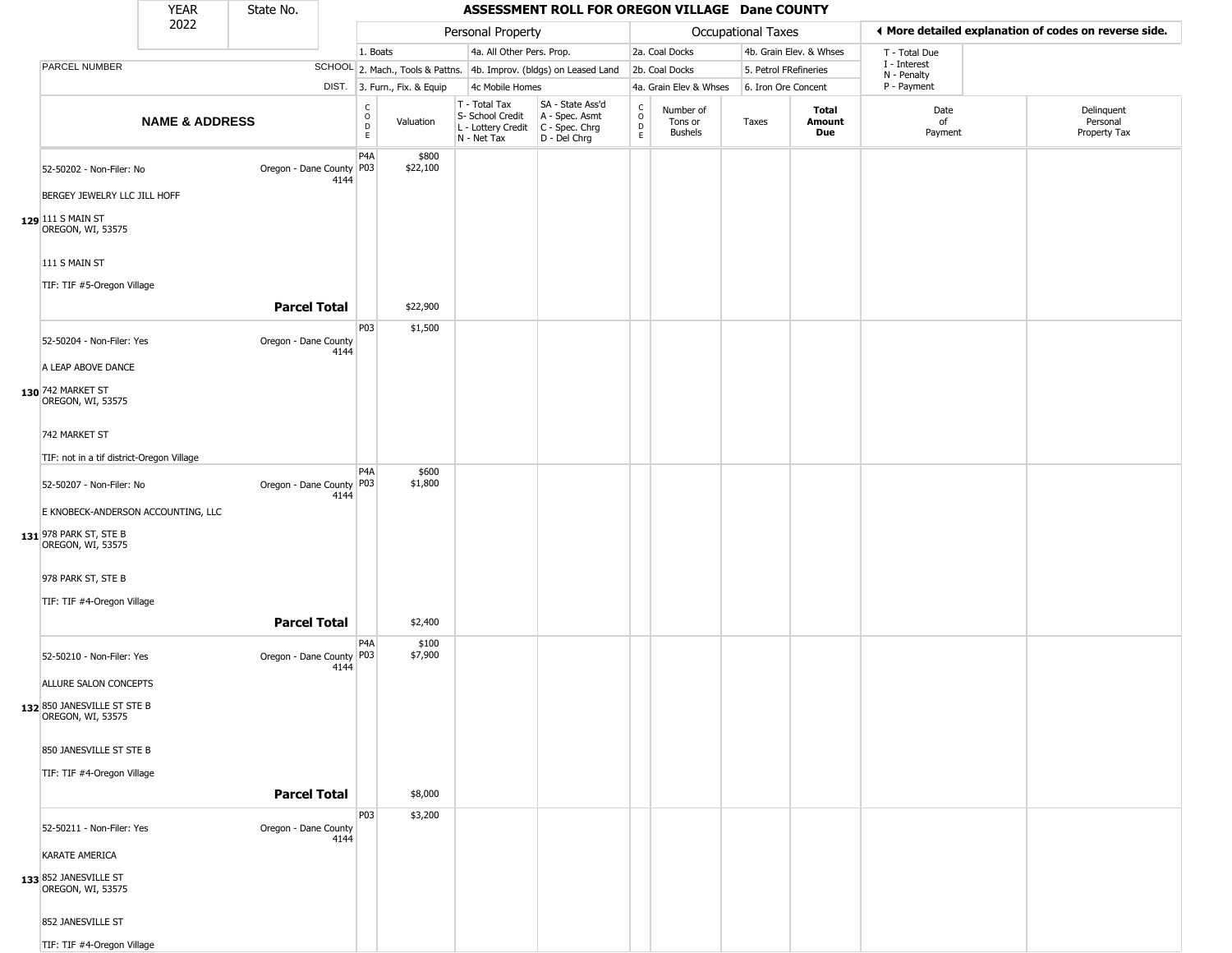|                                                                                 | <b>YEAR</b>               | State No.                |                         |                              |                                                                                         | ASSESSMENT ROLL FOR OREGON VILLAGE Dane COUNTY       |                  |                                        |                           |                         |                             |                                                        |
|---------------------------------------------------------------------------------|---------------------------|--------------------------|-------------------------|------------------------------|-----------------------------------------------------------------------------------------|------------------------------------------------------|------------------|----------------------------------------|---------------------------|-------------------------|-----------------------------|--------------------------------------------------------|
|                                                                                 | 2022                      |                          |                         |                              | Personal Property                                                                       |                                                      |                  |                                        | <b>Occupational Taxes</b> |                         |                             | If More detailed explanation of codes on reverse side. |
|                                                                                 |                           |                          |                         | 1. Boats                     | 4a. All Other Pers. Prop.                                                               |                                                      |                  | 2a. Coal Docks                         |                           | 4b. Grain Elev. & Whses | T - Total Due               |                                                        |
| PARCEL NUMBER                                                                   |                           |                          |                         |                              | SCHOOL 2. Mach., Tools & Pattns. 4b. Improv. (bldgs) on Leased Land                     |                                                      |                  | 2b. Coal Docks                         | 5. Petrol FRefineries     |                         | I - Interest<br>N - Penalty |                                                        |
|                                                                                 |                           |                          |                         | DIST. 3. Furn., Fix. & Equip | 4c Mobile Homes                                                                         |                                                      |                  | 4a. Grain Elev & Whses                 | 6. Iron Ore Concent       |                         | P - Payment                 |                                                        |
|                                                                                 | <b>NAME &amp; ADDRESS</b> |                          | C<br>$\circ$<br>D<br>E. | Valuation                    | T - Total Tax<br>S- School Credit<br>L - Lottery Credit   C - Spec. Chrg<br>N - Net Tax | SA - State Ass'd<br>A - Spec. Asmt<br>$D - Del Chrg$ | C<br>D<br>D<br>E | Number of<br>Tons or<br><b>Bushels</b> | Taxes                     | Total<br>Amount<br>Due  | Date<br>of<br>Payment       | Delinquent<br>Personal<br>Property Tax                 |
| 52-50219 - Non-Filer: Yes<br>Varesi Service & Repair Steve Varesi               |                           | Oregon - Dane County P03 | P4A<br>4144             | \$500<br>\$2,200             |                                                                                         |                                                      |                  |                                        |                           |                         |                             |                                                        |
| 134 291 Market Street<br>Oregon, WI, 53575                                      |                           |                          |                         |                              |                                                                                         |                                                      |                  |                                        |                           |                         |                             |                                                        |
| 291 Market Street<br>TIF: TIF #5-Oregon Village                                 |                           |                          |                         |                              |                                                                                         |                                                      |                  |                                        |                           |                         |                             |                                                        |
|                                                                                 |                           | <b>Parcel Total</b>      |                         | \$2,700                      |                                                                                         |                                                      |                  |                                        |                           |                         |                             |                                                        |
| 52-50221 - Non-Filer: Yes                                                       |                           | Oregon - Dane County P03 | P4A<br>4144             | \$6,100<br>\$15,500          |                                                                                         |                                                      |                  |                                        |                           |                         |                             |                                                        |
| Sharkus Hometown Dentistry<br>135 787 N MAIN ST, STE 106<br>Oregon, WI, 53575   |                           |                          |                         |                              |                                                                                         |                                                      |                  |                                        |                           |                         |                             |                                                        |
| 787 N MAIN ST STE 106                                                           |                           |                          |                         |                              |                                                                                         |                                                      |                  |                                        |                           |                         |                             |                                                        |
| TIF: TIF #5-Oregon Village                                                      |                           | <b>Parcel Total</b>      |                         | \$21,600                     |                                                                                         |                                                      |                  |                                        |                           |                         |                             |                                                        |
| 52-50226 - Non-Filer: No                                                        |                           | Oregon - Dane County     | P03<br>4144             | \$1,800                      |                                                                                         |                                                      |                  |                                        |                           |                         |                             |                                                        |
| THE AMERICAN BOTTLING COMPANY<br>136 PO BOX 1925<br>FRISCO, TX, 75034           |                           |                          |                         |                              |                                                                                         |                                                      |                  |                                        |                           |                         |                             |                                                        |
| <b>VARIOUS</b><br>TIF: TIF #5-Oregon Village                                    |                           |                          |                         |                              |                                                                                         |                                                      |                  |                                        |                           |                         |                             |                                                        |
| 52-50229 - Non-Filer: Yes                                                       |                           | Oregon - Dane County     | P03<br>4144             | \$200                        |                                                                                         |                                                      |                  |                                        |                           |                         |                             |                                                        |
| SOUTHERN WI VENTURES, LLC DBA COUSINS<br>137 PO BOX 128<br>REEDSBURG, WI, 53959 |                           |                          |                         |                              |                                                                                         |                                                      |                  |                                        |                           |                         |                             |                                                        |
| 990 JANESVILLE ST #3<br>TIF: TIF #4-Oregon Village                              |                           |                          |                         |                              |                                                                                         |                                                      |                  |                                        |                           |                         |                             |                                                        |
| 52-50230 - Non-Filer: No                                                        |                           | Oregon - Dane County P03 | P4A<br>4144             | \$11,200<br>\$638,700        |                                                                                         |                                                      |                  |                                        |                           |                         |                             |                                                        |
| ONE COMMUNITY BANK                                                              |                           |                          |                         |                              |                                                                                         |                                                      |                  |                                        |                           |                         |                             |                                                        |
| 138 733 N MAIN ST<br>OREGON, WI, 53575                                          |                           |                          |                         |                              |                                                                                         |                                                      |                  |                                        |                           |                         |                             |                                                        |
| 733 N MAIN<br>TIF: not in a tif district-Oregon Village                         |                           |                          |                         |                              |                                                                                         |                                                      |                  |                                        |                           |                         |                             |                                                        |
|                                                                                 |                           | <b>Parcel Total</b>      |                         | \$649,900                    |                                                                                         |                                                      |                  |                                        |                           |                         |                             |                                                        |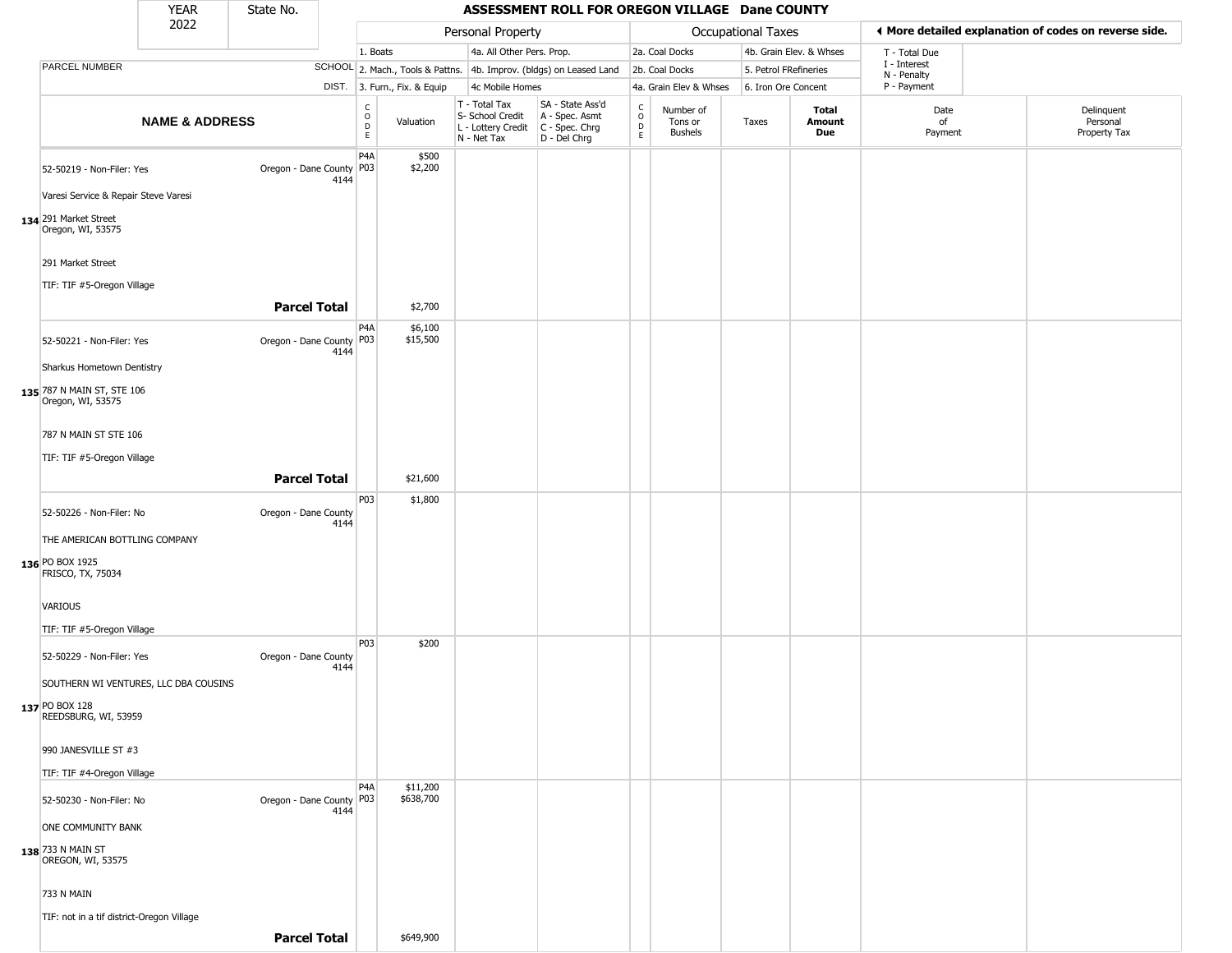|                                                                              | <b>YEAR</b>               | State No.                  |      |                               |                              |                                                                                         | ASSESSMENT ROLL FOR OREGON VILLAGE Dane COUNTY                      |                                |                                        |                       |                         |                             |                                                       |
|------------------------------------------------------------------------------|---------------------------|----------------------------|------|-------------------------------|------------------------------|-----------------------------------------------------------------------------------------|---------------------------------------------------------------------|--------------------------------|----------------------------------------|-----------------------|-------------------------|-----------------------------|-------------------------------------------------------|
|                                                                              | 2022                      |                            |      |                               |                              | Personal Property                                                                       |                                                                     |                                |                                        | Occupational Taxes    |                         |                             | ♦ More detailed explanation of codes on reverse side. |
|                                                                              |                           |                            |      | 1. Boats                      |                              | 4a. All Other Pers. Prop.                                                               |                                                                     |                                | 2a. Coal Docks                         |                       | 4b. Grain Elev. & Whses | T - Total Due               |                                                       |
| PARCEL NUMBER                                                                |                           |                            |      |                               |                              |                                                                                         | SCHOOL 2. Mach., Tools & Pattns. 4b. Improv. (bldgs) on Leased Land |                                | 2b. Coal Docks                         | 5. Petrol FRefineries |                         | I - Interest<br>N - Penalty |                                                       |
|                                                                              |                           |                            |      |                               | DIST. 3. Furn., Fix. & Equip | 4c Mobile Homes                                                                         |                                                                     |                                | 4a. Grain Elev & Whses                 | 6. Iron Ore Concent   |                         | P - Payment                 |                                                       |
|                                                                              | <b>NAME &amp; ADDRESS</b> |                            |      | c<br>$\circ$<br>$\frac{D}{E}$ | Valuation                    | T - Total Tax<br>S- School Credit<br>L - Lottery Credit   C - Spec. Chrg<br>N - Net Tax | SA - State Ass'd<br>A - Spec. Asmt<br>D - Del Chrg                  | $\rm _o^C$<br>D<br>$\mathsf E$ | Number of<br>Tons or<br><b>Bushels</b> | Taxes                 | Total<br>Amount<br>Due  | Date<br>of<br>Payment       | Delinquent<br>Personal<br>Property Tax                |
| 52-50235 - Non-Filer: Yes                                                    |                           | Oregon - Dane County       | 4144 | P03                           | \$2,400                      |                                                                                         |                                                                     |                                |                                        |                       |                         |                             |                                                       |
| <b>GRAYHAWK LEASING, LLC</b>                                                 |                           |                            |      |                               |                              |                                                                                         |                                                                     |                                |                                        |                       |                         |                             |                                                       |
| 139 1412 MAIN ST, STE 1500<br>DALLAS, TX, 75202                              |                           |                            |      |                               |                              |                                                                                         |                                                                     |                                |                                        |                       |                         |                             |                                                       |
| VARIOUS<br>TIF: not in a tif district-Oregon Village                         |                           |                            |      |                               |                              |                                                                                         |                                                                     |                                |                                        |                       |                         |                             |                                                       |
| 52-50239 - Non-Filer: Yes                                                    |                           | Oregon - Dane County   P03 | 4144 | P <sub>4</sub> A              | \$200<br>\$1,300             |                                                                                         |                                                                     |                                |                                        |                       |                         |                             |                                                       |
| SANTULLI SCHUDDA LAW OFFICES<br>140 165 W NETHERWOOD ST<br>Oregon, WI, 53575 |                           |                            |      |                               |                              |                                                                                         |                                                                     |                                |                                        |                       |                         |                             |                                                       |
| 165 W NETHERWOOD ST                                                          |                           |                            |      |                               |                              |                                                                                         |                                                                     |                                |                                        |                       |                         |                             |                                                       |
| TIF: not in a tif district-Oregon Village                                    |                           |                            |      |                               |                              |                                                                                         |                                                                     |                                |                                        |                       |                         |                             |                                                       |
|                                                                              |                           | <b>Parcel Total</b>        |      | P03                           | \$1,500<br>\$800             |                                                                                         |                                                                     |                                |                                        |                       |                         |                             |                                                       |
| 52-50240 - Non-Filer: Yes                                                    |                           | Oregon - Dane County       | 4144 |                               |                              |                                                                                         |                                                                     |                                |                                        |                       |                         |                             |                                                       |
| 4 SIGHT CUSTOM HOMES, LLC                                                    |                           |                            |      |                               |                              |                                                                                         |                                                                     |                                |                                        |                       |                         |                             |                                                       |
| 141 PO BOX 101<br>Oregon, WI, 53575                                          |                           |                            |      |                               |                              |                                                                                         |                                                                     |                                |                                        |                       |                         |                             |                                                       |
| 165 W NETHERWOOD ST<br>TIF: not in a tif district-Oregon Village             |                           |                            |      |                               |                              |                                                                                         |                                                                     |                                |                                        |                       |                         |                             |                                                       |
| 52-50241 - Non-Filer: Yes                                                    |                           | Oregon - Dane County   P4A | 4144 | <b>P03</b>                    | \$1,100<br>\$1,500           |                                                                                         |                                                                     |                                |                                        |                       |                         |                             |                                                       |
| MIRACLE IN MASSAGE<br>142 1015 N MAIN ST                                     |                           |                            |      |                               |                              |                                                                                         |                                                                     |                                |                                        |                       |                         |                             |                                                       |
| Oregon, WI, 53575<br>1015 N MAIN ST                                          |                           |                            |      |                               |                              |                                                                                         |                                                                     |                                |                                        |                       |                         |                             |                                                       |
| TIF: TIF #2 (deleted)-Oregon Village                                         |                           |                            |      |                               |                              |                                                                                         |                                                                     |                                |                                        |                       |                         |                             |                                                       |
|                                                                              |                           | <b>Parcel Total</b>        |      |                               | \$2,600                      |                                                                                         |                                                                     |                                |                                        |                       |                         |                             |                                                       |
| 52-50242 - Non-Filer: No                                                     |                           | Oregon - Dane County P03   | 4144 | P <sub>4</sub> A              | \$0<br>\$300                 |                                                                                         |                                                                     |                                |                                        |                       |                         |                             |                                                       |
| FACE IT SKIN FITNESS                                                         |                           |                            |      |                               |                              |                                                                                         |                                                                     |                                |                                        |                       |                         |                             |                                                       |
| 143 129 VILLAGE VIEW COURT<br>Oregon, WI, 53575                              |                           |                            |      |                               |                              |                                                                                         |                                                                     |                                |                                        |                       |                         |                             |                                                       |
| 129 VILLAGE VIEW COURT                                                       |                           |                            |      |                               |                              |                                                                                         |                                                                     |                                |                                        |                       |                         |                             |                                                       |
| TIF: not in a tif district-Oregon Village                                    |                           | <b>Parcel Total</b>        |      |                               | \$300                        |                                                                                         |                                                                     |                                |                                        |                       |                         |                             |                                                       |
|                                                                              |                           |                            |      |                               |                              |                                                                                         |                                                                     |                                |                                        |                       |                         |                             |                                                       |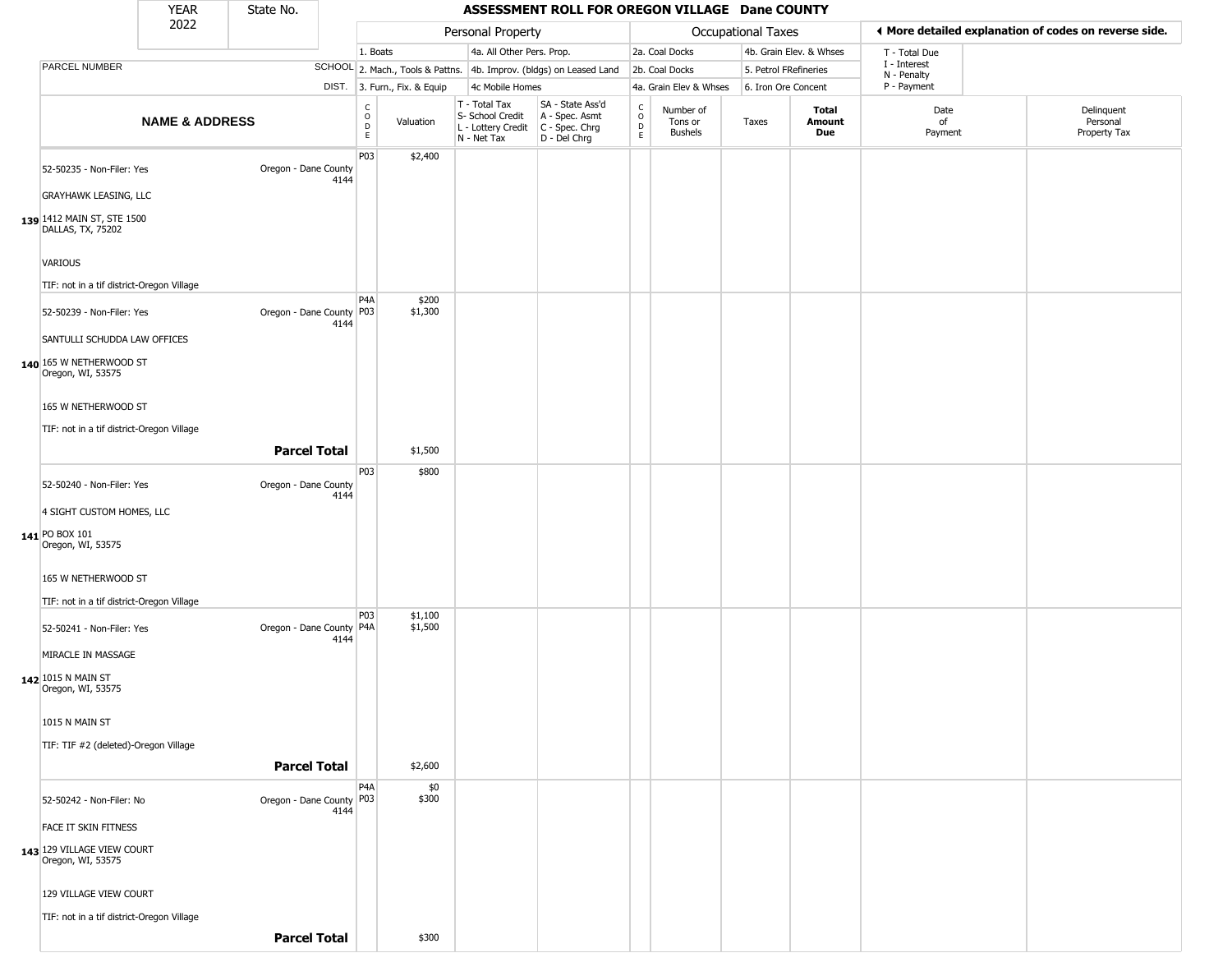|                                                                                                          | <b>YEAR</b>               | State No.            |      |                        |                              |                                                                        | ASSESSMENT ROLL FOR OREGON VILLAGE Dane COUNTY                         |                                   |                                        |                       |                         |                             |                                                       |
|----------------------------------------------------------------------------------------------------------|---------------------------|----------------------|------|------------------------|------------------------------|------------------------------------------------------------------------|------------------------------------------------------------------------|-----------------------------------|----------------------------------------|-----------------------|-------------------------|-----------------------------|-------------------------------------------------------|
|                                                                                                          | 2022                      |                      |      |                        |                              | Personal Property                                                      |                                                                        |                                   |                                        | Occupational Taxes    |                         |                             | ◀ More detailed explanation of codes on reverse side. |
|                                                                                                          |                           |                      |      | 1. Boats               |                              | 4a. All Other Pers. Prop.                                              |                                                                        |                                   | 2a. Coal Docks                         |                       | 4b. Grain Elev. & Whses | T - Total Due               |                                                       |
| PARCEL NUMBER                                                                                            |                           |                      |      |                        |                              |                                                                        | SCHOOL 2. Mach., Tools & Pattns. 4b. Improv. (bldgs) on Leased Land    |                                   | 2b. Coal Docks                         | 5. Petrol FRefineries |                         | I - Interest<br>N - Penalty |                                                       |
|                                                                                                          |                           |                      |      |                        | DIST. 3. Furn., Fix. & Equip | 4c Mobile Homes                                                        |                                                                        |                                   | 4a. Grain Elev & Whses                 | 6. Iron Ore Concent   |                         | P - Payment                 |                                                       |
|                                                                                                          | <b>NAME &amp; ADDRESS</b> |                      |      | C<br>$\circ$<br>D<br>E | Valuation                    | T - Total Tax<br>S- School Credit<br>L - Lottery Credit<br>N - Net Tax | SA - State Ass'd<br>A - Spec. Asmt<br>$C - Spec. Chrg$<br>D - Del Chrg | C<br>$\circ$<br>$\mathsf{D}$<br>E | Number of<br>Tons or<br><b>Bushels</b> | Taxes                 | Total<br>Amount<br>Due  | Date<br>of<br>Payment       | Delinquent<br>Personal<br>Property Tax                |
| 52-50243 - Non-Filer: Yes<br>HELMER CONSTRUCTION<br>144 151 W GROVE ST<br>Oregon, WI, 53575              |                           | Oregon - Dane County | 4144 | P03                    | \$9,400                      |                                                                        |                                                                        |                                   |                                        |                       |                         |                             |                                                       |
| 121 MARKET ST<br>TIF: TIF #3-Oregon Village                                                              |                           |                      |      |                        |                              |                                                                        |                                                                        |                                   |                                        |                       |                         |                             |                                                       |
| 52-50244 - Non-Filer: Yes<br>SWARTZMILLER ASSOCIATES<br>145 990 JANESVILLE ST<br>Oregon, WI, 53575       |                           | Oregon - Dane County | 4144 | P03                    | \$8,000                      |                                                                        |                                                                        |                                   |                                        |                       |                         |                             |                                                       |
| 990 JANESVILLE ST<br>TIF: TIF #4-Oregon Village                                                          |                           |                      |      |                        |                              |                                                                        |                                                                        |                                   |                                        |                       |                         |                             |                                                       |
| 52-50247 - Non-Filer: Yes<br>MICHELLE ALLEN PHOTOGRAPHY<br>146 875 MERRI HILL DR<br>Oregon, WI, 53575    |                           | Oregon - Dane County | 4144 | P03                    | \$3,000                      |                                                                        |                                                                        |                                   |                                        |                       |                         |                             |                                                       |
| 875 MERRI HILL DR<br>TIF: not in a tif district-Oregon Village                                           |                           |                      |      | P03                    |                              |                                                                        |                                                                        |                                   |                                        |                       |                         |                             |                                                       |
| 52-50249 - Non-Filer: Yes<br>ZIGGY BBQ SMOKE HOUSE<br>147 135 S MAIN ST                                  |                           | Oregon - Dane County | 4144 |                        | \$20,000                     |                                                                        |                                                                        |                                   |                                        |                       |                         |                             |                                                       |
| Oregon, WI, 53575<br>135 S MAIN ST                                                                       |                           |                      |      |                        |                              |                                                                        |                                                                        |                                   |                                        |                       |                         |                             |                                                       |
| TIF: TIF #5-Oregon Village                                                                               |                           |                      |      |                        |                              |                                                                        |                                                                        |                                   |                                        |                       |                         |                             |                                                       |
| 52-50250 - Non-Filer: Yes<br>CHRISTOPHER & SARA REESE AMERICAN FAMILY INS AGENTS                         |                           | Oregon - Dane County | 4144 | P03                    | \$3,500                      |                                                                        |                                                                        |                                   |                                        |                       |                         |                             |                                                       |
| 148 850 JANESVILLE ST<br>OREGON, WI, 53575<br>850 JANESVILLE ST UNIT A & C<br>TIF: TIF #4-Oregon Village |                           |                      |      |                        |                              |                                                                        |                                                                        |                                   |                                        |                       |                         |                             |                                                       |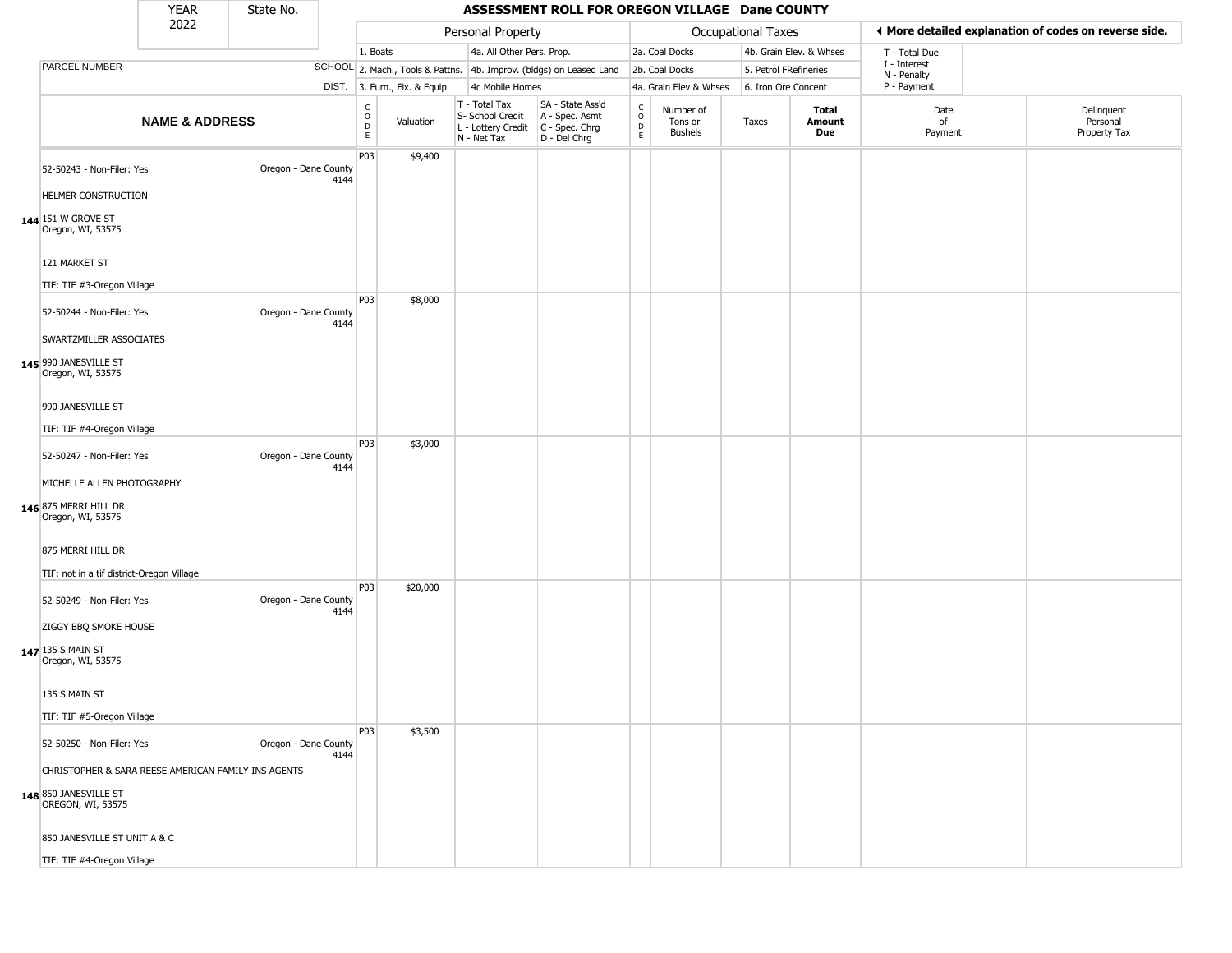|                                                                                                                               | <b>YEAR</b>               | State No.            |      |                                                              |                              |                                                                        | ASSESSMENT ROLL FOR OREGON VILLAGE Dane COUNTY                         |                                                   |                                        |                       |                               |                             |                                                       |
|-------------------------------------------------------------------------------------------------------------------------------|---------------------------|----------------------|------|--------------------------------------------------------------|------------------------------|------------------------------------------------------------------------|------------------------------------------------------------------------|---------------------------------------------------|----------------------------------------|-----------------------|-------------------------------|-----------------------------|-------------------------------------------------------|
|                                                                                                                               | 2022                      |                      |      |                                                              |                              | Personal Property                                                      |                                                                        |                                                   |                                        | Occupational Taxes    |                               |                             | ◀ More detailed explanation of codes on reverse side. |
|                                                                                                                               |                           |                      |      | 1. Boats                                                     |                              | 4a. All Other Pers. Prop.                                              |                                                                        |                                                   | 2a. Coal Docks                         |                       | 4b. Grain Elev. & Whses       | T - Total Due               |                                                       |
| PARCEL NUMBER                                                                                                                 |                           |                      |      |                                                              |                              |                                                                        | SCHOOL 2. Mach., Tools & Pattns. 4b. Improv. (bldgs) on Leased Land    |                                                   | 2b. Coal Docks                         | 5. Petrol FRefineries |                               | I - Interest<br>N - Penalty |                                                       |
|                                                                                                                               |                           |                      |      |                                                              | DIST. 3. Furn., Fix. & Equip | 4c Mobile Homes                                                        |                                                                        |                                                   | 4a. Grain Elev & Whses                 | 6. Iron Ore Concent   |                               | P - Payment                 |                                                       |
|                                                                                                                               | <b>NAME &amp; ADDRESS</b> |                      |      | $\mathsf{C}$<br>$\begin{array}{c}\n0 \\ D \\ E\n\end{array}$ | Valuation                    | T - Total Tax<br>S- School Credit<br>L - Lottery Credit<br>N - Net Tax | SA - State Ass'd<br>A - Spec. Asmt<br>$C - Spec. Chrg$<br>D - Del Chrg | C<br>$\begin{array}{c}\n0 \\ D \\ E\n\end{array}$ | Number of<br>Tons or<br><b>Bushels</b> | Taxes                 | <b>Total</b><br>Amount<br>Due | Date<br>of<br>Payment       | Delinquent<br>Personal<br>Property Tax                |
| 52-50251 - Non-Filer: Yes<br>MAHEN'S LIQUOR MAHEN NAMASIVAYAM<br>149 910 DARIEN DR<br>MADISON, WI, 53717                      |                           | Oregon - Dane County | 4144 | P03                                                          | \$12,200                     |                                                                        |                                                                        |                                                   |                                        |                       |                               |                             |                                                       |
| 905 N MAIN ST<br>TIF: TIF #5-Oregon Village                                                                                   |                           |                      |      |                                                              |                              |                                                                        |                                                                        |                                                   |                                        |                       |                               |                             |                                                       |
| 52-50254 - Non-Filer: No<br>GREATAMERICA FINANCIAL SERVICES CORP<br>150 625 1ST STREET SE, STE 800<br>CEDAR RAPIDS, IA, 52401 |                           | Oregon - Dane County | 4144 | P03                                                          | \$25,100                     |                                                                        |                                                                        |                                                   |                                        |                       |                               |                             |                                                       |
| 200 N MAIN ST<br>TIF: TIF #3-Oregon Village                                                                                   |                           |                      |      |                                                              |                              |                                                                        |                                                                        |                                                   |                                        |                       |                               |                             |                                                       |
| 52-50256 - Non-Filer: No<br>GREAT LAKES COCA-COLA DISTRIBUTION, LLC<br>151 6250 N RIVER RD, STE 9000<br>ROSEMONT, IL, 60018   |                           | Oregon - Dane County | 4144 | P03                                                          | \$6,200                      |                                                                        |                                                                        |                                                   |                                        |                       |                               |                             |                                                       |
| VARIOUS<br>TIF: not in a tif district-Oregon Village                                                                          |                           |                      |      |                                                              |                              |                                                                        |                                                                        |                                                   |                                        |                       |                               |                             |                                                       |
| 52-50257 - Non-Filer: No<br>S&D COFFEE, INC DBA S&D COFFE INC                                                                 |                           | Oregon - Dane County | 4144 | <b>P03</b>                                                   | \$2,200                      |                                                                        |                                                                        |                                                   |                                        |                       |                               |                             |                                                       |
| 152 2500 WESTFIELD DRIVE BLDG 1 STE 202G<br>ELGIN, IL, 60124                                                                  |                           |                      |      |                                                              |                              |                                                                        |                                                                        |                                                   |                                        |                       |                               |                             |                                                       |
| VARIOUS                                                                                                                       |                           |                      |      |                                                              |                              |                                                                        |                                                                        |                                                   |                                        |                       |                               |                             |                                                       |
| TIF: TIF #4-Oregon Village                                                                                                    |                           |                      |      | P <sub>03</sub>                                              | \$10,700                     |                                                                        |                                                                        |                                                   |                                        |                       |                               |                             |                                                       |
| 52-50269 - Non-Filer: Yes                                                                                                     |                           | Oregon - Dane County | 4144 |                                                              |                              |                                                                        |                                                                        |                                                   |                                        |                       |                               |                             |                                                       |
| PROPERTY LOSS SPECIALIST<br>153 978 PARK ST, STE C<br>Oregon, WI, 53575                                                       |                           |                      |      |                                                              |                              |                                                                        |                                                                        |                                                   |                                        |                       |                               |                             |                                                       |
| 978 PARK ST, STE C                                                                                                            |                           |                      |      |                                                              |                              |                                                                        |                                                                        |                                                   |                                        |                       |                               |                             |                                                       |
| TIF: TIF #4-Oregon Village                                                                                                    |                           |                      |      |                                                              |                              |                                                                        |                                                                        |                                                   |                                        |                       |                               |                             |                                                       |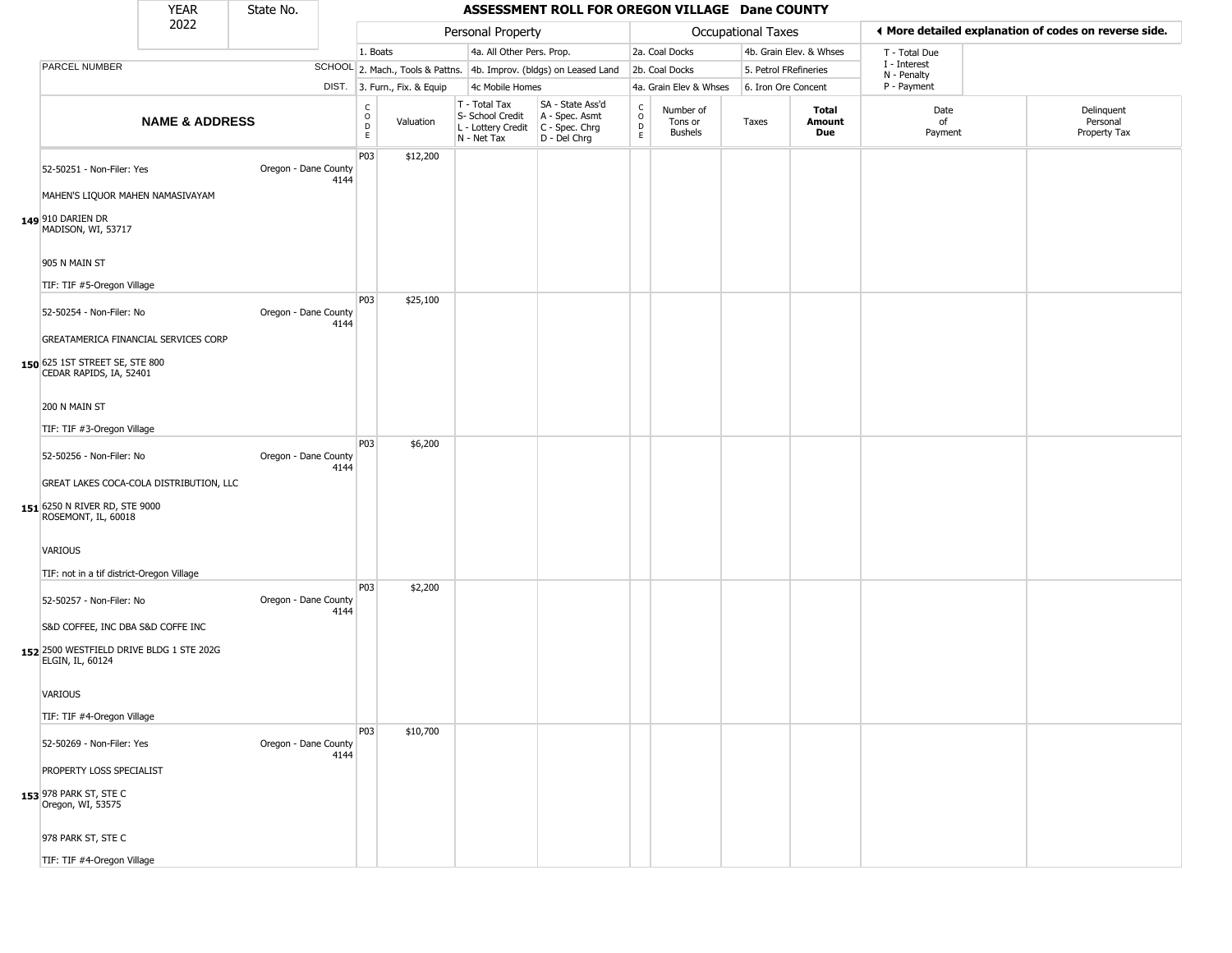|                                                                          | <b>YEAR</b>               | State No.                |      |                         |                              |                                                                        | ASSESSMENT ROLL FOR OREGON VILLAGE Dane COUNTY                       |                                                |                                        |                           |                         |                             |                                                       |
|--------------------------------------------------------------------------|---------------------------|--------------------------|------|-------------------------|------------------------------|------------------------------------------------------------------------|----------------------------------------------------------------------|------------------------------------------------|----------------------------------------|---------------------------|-------------------------|-----------------------------|-------------------------------------------------------|
|                                                                          | 2022                      |                          |      |                         |                              | Personal Property                                                      |                                                                      |                                                |                                        | <b>Occupational Taxes</b> |                         |                             | ◀ More detailed explanation of codes on reverse side. |
|                                                                          |                           |                          |      | 1. Boats                |                              | 4a. All Other Pers. Prop.                                              |                                                                      |                                                | 2a. Coal Docks                         |                           | 4b. Grain Elev. & Whses | T - Total Due               |                                                       |
| PARCEL NUMBER                                                            |                           |                          |      |                         |                              |                                                                        | SCHOOL 2. Mach., Tools & Pattns. 4b. Improv. (bldgs) on Leased Land  |                                                | 2b. Coal Docks                         | 5. Petrol FRefineries     |                         | I - Interest<br>N - Penalty |                                                       |
|                                                                          |                           |                          |      |                         | DIST. 3. Furn., Fix. & Equip | 4c Mobile Homes                                                        |                                                                      |                                                | 4a. Grain Elev & Whses                 | 6. Iron Ore Concent       |                         | P - Payment                 |                                                       |
|                                                                          | <b>NAME &amp; ADDRESS</b> |                          |      | С<br>$\circ$<br>D<br>E. | Valuation                    | T - Total Tax<br>S- School Credit<br>L - Lottery Credit<br>N - Net Tax | SA - State Ass'd<br>A - Spec. Asmt<br>C - Spec. Chrg<br>D - Del Chrg | $\begin{matrix} 0 \\ 0 \\ D \end{matrix}$<br>E | Number of<br>Tons or<br><b>Bushels</b> | Taxes                     | Total<br>Amount<br>Due  | Date<br>of<br>Payment       | Delinquent<br>Personal<br>Property Tax                |
| 52-50270 - Non-Filer: No<br>PRINCIPIUM DBA INFINITY MARTIAL ARTS-OREGON  |                           | Oregon - Dane County P03 | 4144 | P4A                     | \$1,800<br>\$3,600           |                                                                        |                                                                      |                                                |                                        |                           |                         |                             |                                                       |
| 154 787 N MAIN ST<br>Oregon, WI, 53575<br>787 N MAIN ST                  |                           |                          |      |                         |                              |                                                                        |                                                                      |                                                |                                        |                           |                         |                             |                                                       |
| TIF: TIF #5-Oregon Village                                               |                           | <b>Parcel Total</b>      |      |                         | \$5,400                      |                                                                        |                                                                      |                                                |                                        |                           |                         |                             |                                                       |
|                                                                          |                           |                          |      | P <sub>4</sub> A        | \$100                        |                                                                        |                                                                      |                                                |                                        |                           |                         |                             |                                                       |
| 52-50271 - Non-Filer: Yes                                                |                           | Oregon - Dane County P03 | 4144 |                         | \$11,200                     |                                                                        |                                                                      |                                                |                                        |                           |                         |                             |                                                       |
| OREGON FROZEN YOGURT - FROYO                                             |                           |                          |      |                         |                              |                                                                        |                                                                      |                                                |                                        |                           |                         |                             |                                                       |
| 155 856 JANESVILLE ST<br>Oregon, WI, 53575                               |                           |                          |      |                         |                              |                                                                        |                                                                      |                                                |                                        |                           |                         |                             |                                                       |
| 856 JANESVILLE ST                                                        |                           |                          |      |                         |                              |                                                                        |                                                                      |                                                |                                        |                           |                         |                             |                                                       |
| TIF: TIF #4-Oregon Village                                               |                           |                          |      |                         |                              |                                                                        |                                                                      |                                                |                                        |                           |                         |                             |                                                       |
|                                                                          |                           | <b>Parcel Total</b>      |      |                         | \$11,300                     |                                                                        |                                                                      |                                                |                                        |                           |                         |                             |                                                       |
| 52-50272 - Non-Filer: Yes                                                |                           | Oregon - Dane County     | 4144 | P03                     | \$20,000                     |                                                                        |                                                                      |                                                |                                        |                           |                         |                             |                                                       |
| HEADQUARTERS BAR & RESTAURANT<br>156 101 CONCORD DR<br>Oregon, WI, 53575 |                           |                          |      |                         |                              |                                                                        |                                                                      |                                                |                                        |                           |                         |                             |                                                       |
| 101 CONCORD DR                                                           |                           |                          |      |                         |                              |                                                                        |                                                                      |                                                |                                        |                           |                         |                             |                                                       |
| TIF: TIF #4-Oregon Village                                               |                           |                          |      | P03                     | \$9,400                      |                                                                        |                                                                      |                                                |                                        |                           |                         |                             |                                                       |
| 52-50273 - Non-Filer: Yes<br>SONNY'S KITCHEN JERRY AND BONNIE THIEL      |                           | Oregon - Dane County     | 4144 |                         |                              |                                                                        |                                                                      |                                                |                                        |                           |                         |                             |                                                       |
| 157 PO BOX 73<br>Oregon, WI, 53575                                       |                           |                          |      |                         |                              |                                                                        |                                                                      |                                                |                                        |                           |                         |                             |                                                       |
| 101 S MAIN ST-LEASING TO TENANT                                          |                           |                          |      |                         |                              |                                                                        |                                                                      |                                                |                                        |                           |                         |                             |                                                       |
| TIF: TIF #5-Oregon Village                                               |                           |                          |      |                         |                              |                                                                        |                                                                      |                                                |                                        |                           |                         |                             |                                                       |
| 52-50274 - Non-Filer: Yes                                                |                           | Oregon - Dane County     | 4144 | P03                     | \$13,300                     |                                                                        |                                                                      |                                                |                                        |                           |                         |                             |                                                       |
| MOONSTAR RESTAURANT<br>158 768 N MAIN ST<br>Oregon, WI, 53575            |                           |                          |      |                         |                              |                                                                        |                                                                      |                                                |                                        |                           |                         |                             |                                                       |
| 768 N MAIN ST                                                            |                           |                          |      |                         |                              |                                                                        |                                                                      |                                                |                                        |                           |                         |                             |                                                       |
| TIF: TIF #5-Oregon Village                                               |                           |                          |      |                         |                              |                                                                        |                                                                      |                                                |                                        |                           |                         |                             |                                                       |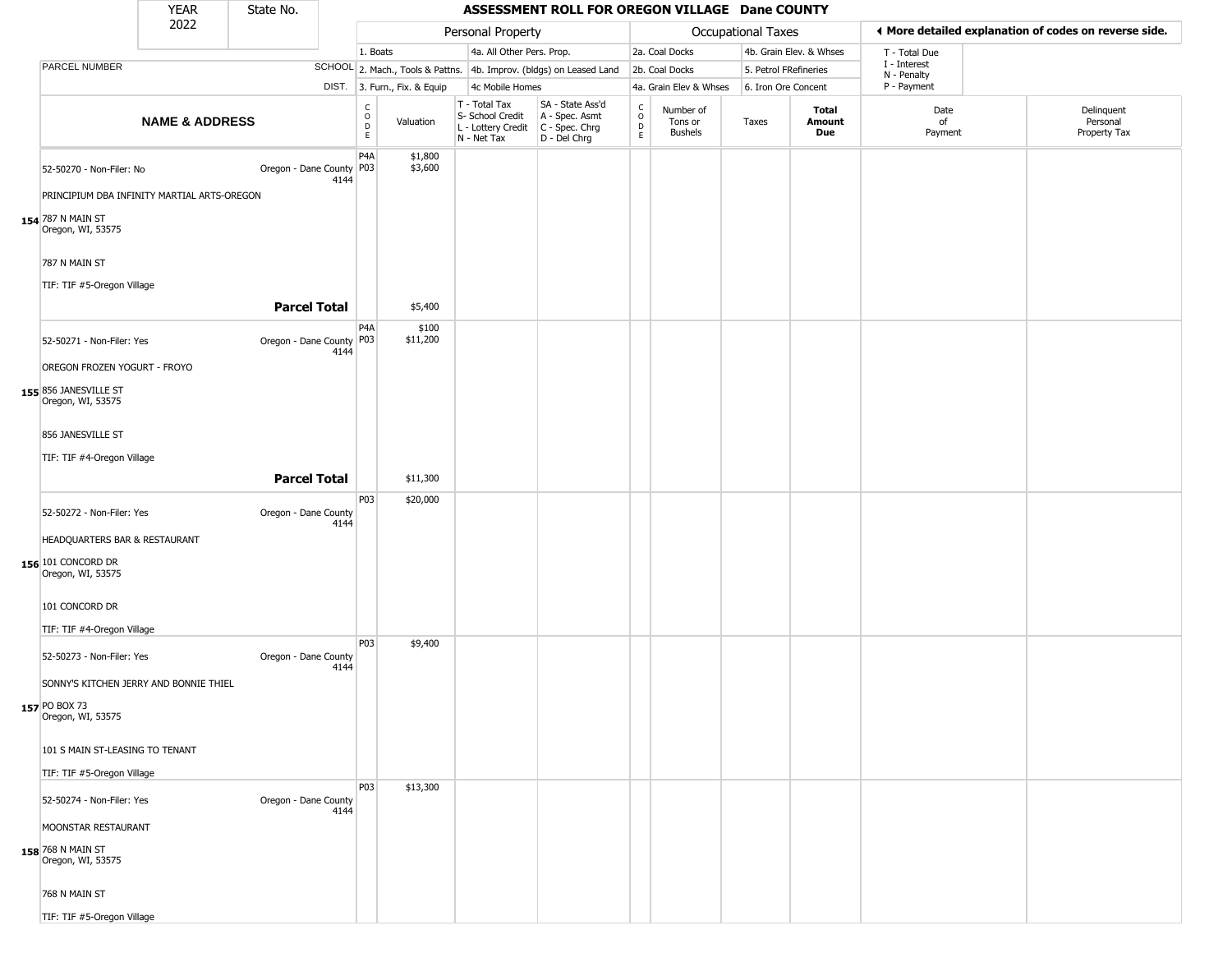|                                                        | <b>YEAR</b>               | State No.                |      |                         |                              |                                                                        | ASSESSMENT ROLL FOR OREGON VILLAGE Dane COUNTY                       |                                        |                                        |                       |                         |                             |                                                       |
|--------------------------------------------------------|---------------------------|--------------------------|------|-------------------------|------------------------------|------------------------------------------------------------------------|----------------------------------------------------------------------|----------------------------------------|----------------------------------------|-----------------------|-------------------------|-----------------------------|-------------------------------------------------------|
|                                                        | 2022                      |                          |      |                         |                              | Personal Property                                                      |                                                                      |                                        |                                        | Occupational Taxes    |                         |                             | ◀ More detailed explanation of codes on reverse side. |
|                                                        |                           |                          |      | 1. Boats                |                              | 4a. All Other Pers. Prop.                                              |                                                                      |                                        | 2a. Coal Docks                         |                       | 4b. Grain Elev. & Whses | T - Total Due               |                                                       |
| PARCEL NUMBER                                          |                           |                          |      |                         |                              |                                                                        | SCHOOL 2. Mach., Tools & Pattns. 4b. Improv. (bldgs) on Leased Land  |                                        | 2b. Coal Docks                         | 5. Petrol FRefineries |                         | I - Interest<br>N - Penalty |                                                       |
|                                                        |                           |                          |      |                         | DIST. 3. Furn., Fix. & Equip | 4c Mobile Homes                                                        |                                                                      |                                        | 4a. Grain Elev & Whses                 | 6. Iron Ore Concent   |                         | P - Payment                 |                                                       |
|                                                        | <b>NAME &amp; ADDRESS</b> |                          |      | $\frac{c}{0}$<br>D<br>E | Valuation                    | T - Total Tax<br>S- School Credit<br>L - Lottery Credit<br>N - Net Tax | SA - State Ass'd<br>A - Spec. Asmt<br>C - Spec. Chrg<br>D - Del Chrg | $_{\rm o}^{\rm c}$<br>$\mathsf D$<br>E | Number of<br>Tons or<br><b>Bushels</b> | Taxes                 | Total<br>Amount<br>Due  | Date<br>of<br>Payment       | Delinquent<br>Personal<br>Property Tax                |
| 52-50276 - Non-Filer: No                               |                           | Oregon - Dane County     | 4144 | <b>P03</b>              | \$900                        |                                                                        |                                                                      |                                        |                                        |                       |                         |                             |                                                       |
| QUADIENT LEASING USA, INC FKA MAILFINANCE, INC         |                           |                          |      |                         |                              |                                                                        |                                                                      |                                        |                                        |                       |                         |                             |                                                       |
| 159 478 WHEELERS FARMS RD<br>MILFORD, CT, 6461         |                           |                          |      |                         |                              |                                                                        |                                                                      |                                        |                                        |                       |                         |                             |                                                       |
| 281 W NETHERWOOD ST                                    |                           |                          |      |                         |                              |                                                                        |                                                                      |                                        |                                        |                       |                         |                             |                                                       |
| TIF: TIF #5-Oregon Village                             |                           |                          |      | <b>P03</b>              | \$800                        |                                                                        |                                                                      |                                        |                                        |                       |                         |                             |                                                       |
| 52-50277 - Non-Filer: Yes                              |                           | Oregon - Dane County     | 4144 |                         |                              |                                                                        |                                                                      |                                        |                                        |                       |                         |                             |                                                       |
| THE HILLMAN GROUP, INC                                 |                           |                          |      |                         |                              |                                                                        |                                                                      |                                        |                                        |                       |                         |                             |                                                       |
| 160 8990 S KYRENE RD<br>TEMPE, AZ, 85284               |                           |                          |      |                         |                              |                                                                        |                                                                      |                                        |                                        |                       |                         |                             |                                                       |
| 131 E RICHARDS RD                                      |                           |                          |      |                         |                              |                                                                        |                                                                      |                                        |                                        |                       |                         |                             |                                                       |
| TIF: TIF #5-Oregon Village                             |                           |                          |      |                         |                              |                                                                        |                                                                      |                                        |                                        |                       |                         |                             |                                                       |
| 52-50278 - Non-Filer: No                               |                           | Oregon - Dane County     | 4144 | <b>P03</b>              | \$1,400                      |                                                                        |                                                                      |                                        |                                        |                       |                         |                             |                                                       |
| SMUCKER FOODSERVICE, INC                               |                           |                          |      |                         |                              |                                                                        |                                                                      |                                        |                                        |                       |                         |                             |                                                       |
| 161 PO BOX 3576<br>CHICAGO, IL, 60654                  |                           |                          |      |                         |                              |                                                                        |                                                                      |                                        |                                        |                       |                         |                             |                                                       |
| 354 N MAIN ST                                          |                           |                          |      |                         |                              |                                                                        |                                                                      |                                        |                                        |                       |                         |                             |                                                       |
| TIF: TIF #5-Oregon Village                             |                           |                          |      |                         |                              |                                                                        |                                                                      |                                        |                                        |                       |                         |                             |                                                       |
| 52-50279 - Non-Filer: No                               |                           | Oregon - Dane County     | 4144 | <b>P03</b>              | \$17,500                     |                                                                        |                                                                      |                                        |                                        |                       |                         |                             |                                                       |
| GREATAMERICA FINANCIAL SERVICES, CORP                  |                           |                          |      |                         |                              |                                                                        |                                                                      |                                        |                                        |                       |                         |                             |                                                       |
| 162 625 1ST ST SE, STE 800<br>CEDAR RAPIDS, IA, 52401  |                           |                          |      |                         |                              |                                                                        |                                                                      |                                        |                                        |                       |                         |                             |                                                       |
| VARIOUS                                                |                           |                          |      |                         |                              |                                                                        |                                                                      |                                        |                                        |                       |                         |                             |                                                       |
| TIF: TIF #5-Oregon Village                             |                           |                          |      |                         |                              |                                                                        |                                                                      |                                        |                                        |                       |                         |                             |                                                       |
| 52-50282 - Non-Filer: No                               |                           | Oregon - Dane County P03 | 4144 | P <sub>4</sub> A        | \$100<br>\$6,100             |                                                                        |                                                                      |                                        |                                        |                       |                         |                             |                                                       |
| DAHLEN SYSTEMS, INC                                    |                           |                          |      |                         |                              |                                                                        |                                                                      |                                        |                                        |                       |                         |                             |                                                       |
| 163 101 S ALPINE PARKWAY, STE 203<br>Oregon, WI, 53575 |                           |                          |      |                         |                              |                                                                        |                                                                      |                                        |                                        |                       |                         |                             |                                                       |
| 101 S ALPINE PARKWAY, STE 203                          |                           |                          |      |                         |                              |                                                                        |                                                                      |                                        |                                        |                       |                         |                             |                                                       |
| TIF: not in a tif district-Oregon Village              |                           |                          |      |                         |                              |                                                                        |                                                                      |                                        |                                        |                       |                         |                             |                                                       |
|                                                        |                           | <b>Parcel Total</b>      |      |                         | \$6,200                      |                                                                        |                                                                      |                                        |                                        |                       |                         |                             |                                                       |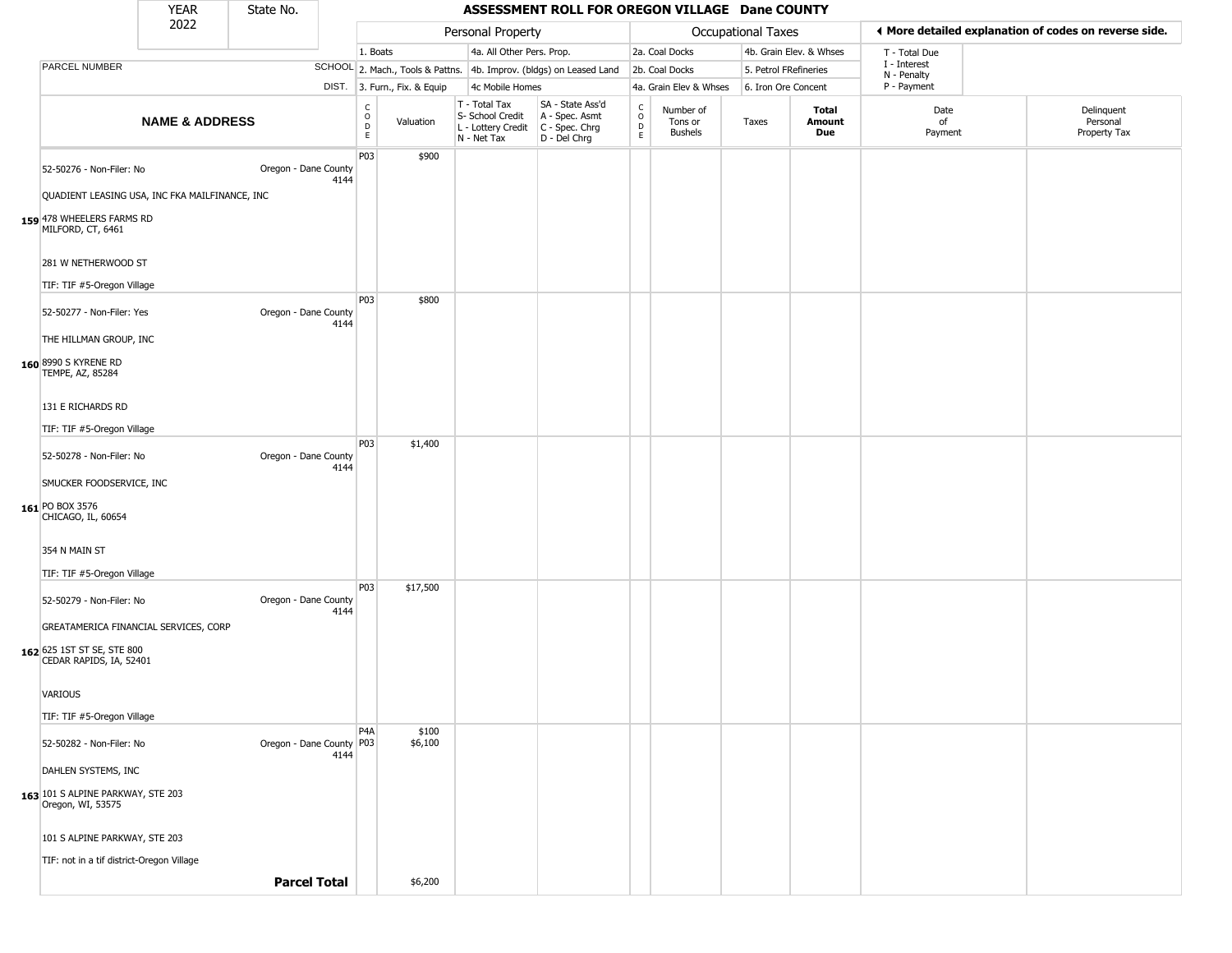|                                                                                                        | <b>YEAR</b>               | State No.                |      |                                                          |                              |                                                                        | ASSESSMENT ROLL FOR OREGON VILLAGE Dane COUNTY                       |                                                 |                                        |                       |                         |                             |                                                       |
|--------------------------------------------------------------------------------------------------------|---------------------------|--------------------------|------|----------------------------------------------------------|------------------------------|------------------------------------------------------------------------|----------------------------------------------------------------------|-------------------------------------------------|----------------------------------------|-----------------------|-------------------------|-----------------------------|-------------------------------------------------------|
|                                                                                                        | 2022                      |                          |      |                                                          |                              | Personal Property                                                      |                                                                      |                                                 |                                        | Occupational Taxes    |                         |                             | ◀ More detailed explanation of codes on reverse side. |
|                                                                                                        |                           |                          |      | 1. Boats                                                 |                              | 4a. All Other Pers. Prop.                                              |                                                                      |                                                 | 2a. Coal Docks                         |                       | 4b. Grain Elev. & Whses | T - Total Due               |                                                       |
| PARCEL NUMBER                                                                                          |                           |                          |      |                                                          |                              |                                                                        | SCHOOL 2. Mach., Tools & Pattns. 4b. Improv. (bldgs) on Leased Land  |                                                 | 2b. Coal Docks                         | 5. Petrol FRefineries |                         | I - Interest<br>N - Penalty |                                                       |
|                                                                                                        |                           |                          |      |                                                          | DIST. 3. Furn., Fix. & Equip | 4c Mobile Homes                                                        |                                                                      |                                                 | 4a. Grain Elev & Whses                 | 6. Iron Ore Concent   |                         | P - Payment                 |                                                       |
|                                                                                                        | <b>NAME &amp; ADDRESS</b> |                          |      | $\begin{matrix} 0 \\ 0 \\ D \end{matrix}$<br>$\mathsf E$ | Valuation                    | T - Total Tax<br>S- School Credit<br>L - Lottery Credit<br>N - Net Tax | SA - State Ass'd<br>A - Spec. Asmt<br>C - Spec. Chrg<br>D - Del Chrg | $\begin{array}{c} C \\ O \\ D \\ E \end{array}$ | Number of<br>Tons or<br><b>Bushels</b> | Taxes                 | Total<br>Amount<br>Due  | Date<br>of<br>Payment       | Delinquent<br>Personal<br>Property Tax                |
| 52-50283 - Non-Filer: Yes<br>SONNY'S KITCHEN<br>164 101 S MAIN ST<br>Oregon, WI, 53575                 |                           | Oregon - Dane County     | 4144 | P03                                                      | \$200                        |                                                                        |                                                                      |                                                 |                                        |                       |                         |                             |                                                       |
| 101 S MAIN ST<br>TIF: TIF #5-Oregon Village                                                            |                           |                          |      | P4A                                                      | \$66,200                     |                                                                        |                                                                      |                                                 |                                        |                       |                         |                             |                                                       |
| 52-50284 - Non-Filer: No<br>ATC PONDEROSA K, LLC WI<br>165 PO BOX 723597                               |                           | Oregon - Dane County     | 4144 |                                                          |                              |                                                                        |                                                                      |                                                 |                                        |                       |                         |                             |                                                       |
| ATLANTA, GA, 31139<br>215 NETHERWOOD ST-TOWER<br>TIF: TIF #5-Oregon Village                            |                           |                          |      |                                                          |                              |                                                                        |                                                                      |                                                 |                                        |                       |                         |                             |                                                       |
| 52-50285 - Non-Filer: Yes<br>PEN COMMUNICATIONS, LLC<br>166 116 BRAUN ROAD<br>OREGON, WI, 51401-2103   |                           | Oregon - Dane County P03 | 4144 | P4A                                                      | \$2,300<br>\$8,500           |                                                                        |                                                                      |                                                 |                                        |                       |                         |                             |                                                       |
| 116 BRAUN RD<br>TIF: TIF #5-Oregon Village                                                             |                           | <b>Parcel Total</b>      |      |                                                          | \$10,800                     |                                                                        |                                                                      |                                                 |                                        |                       |                         |                             |                                                       |
| 52-50286 - Non-Filer: No<br>CUTLER FINANCIAL GROUP, INC<br>167 116 JANESVILLE ST<br>Oregon, WI, 53575  |                           | Oregon - Dane County P03 | 4144 | P4A                                                      | \$300<br>\$1,800             |                                                                        |                                                                      |                                                 |                                        |                       |                         |                             |                                                       |
| 116 JANESVILLE ST<br>TIF: TIF #5-Oregon Village                                                        |                           | <b>Parcel Total</b>      |      |                                                          | \$2,100                      |                                                                        |                                                                      |                                                 |                                        |                       |                         |                             |                                                       |
| 52-50287 - Non-Filer: Yes<br><b>WILLE TRUCK SERVICE</b><br>168 748 CUSICK PARKWAY<br>Oregon, WI, 53575 |                           | Oregon - Dane County     | 4144 | P03                                                      | \$2,600                      |                                                                        |                                                                      |                                                 |                                        |                       |                         |                             |                                                       |
| 748 CUSICK PARKWAY<br>TIF: TIF #2 (deleted)-Oregon Village                                             |                           |                          |      |                                                          |                              |                                                                        |                                                                      |                                                 |                                        |                       |                         |                             |                                                       |

TIF: TIF #2 (deleted)-Oregon Village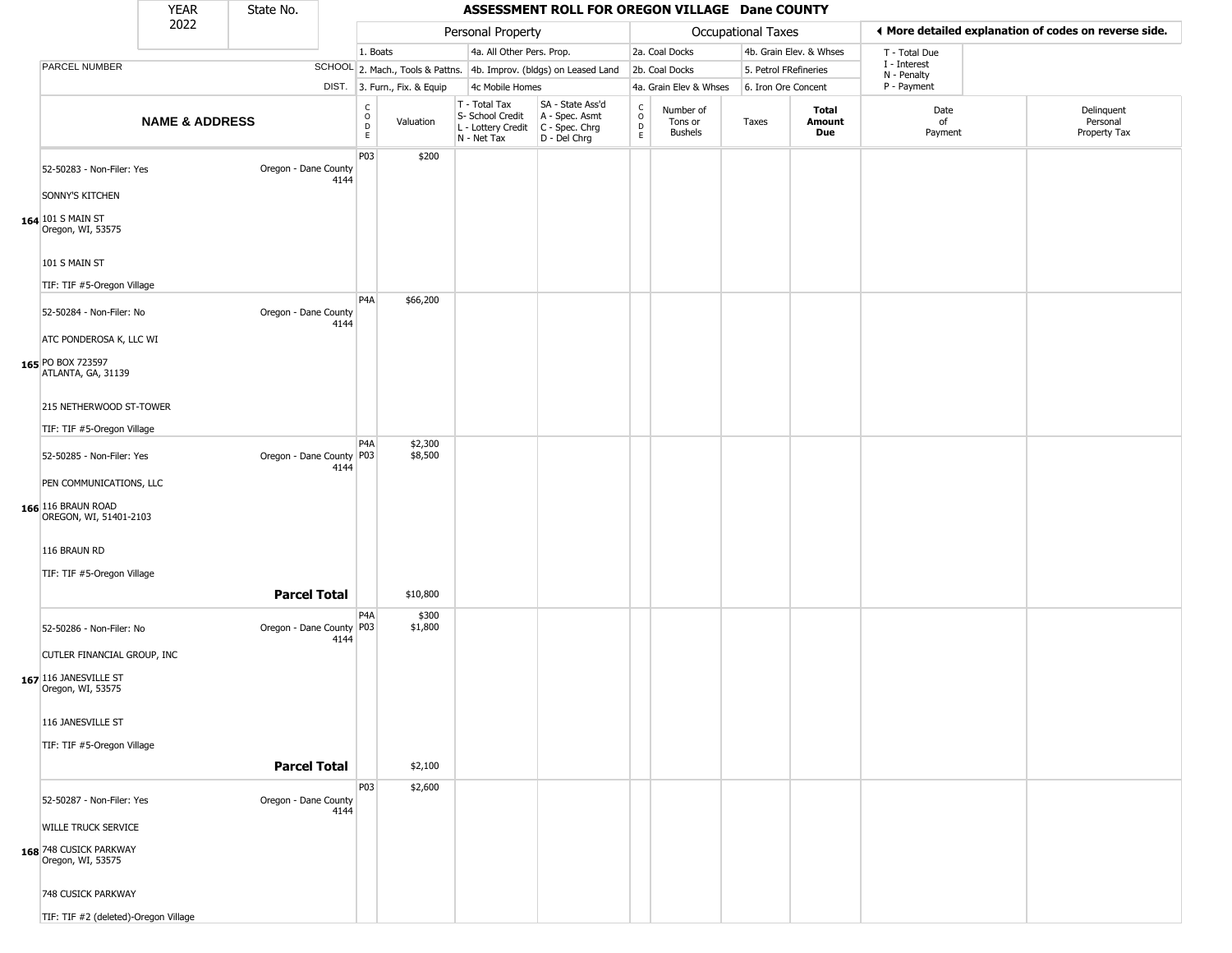|                                                            | <b>YEAR</b>               | State No.                |      |                              |                              |                                                                        | ASSESSMENT ROLL FOR OREGON VILLAGE Dane COUNTY                       |                                                 |                                        |       |                               |                             |                                                       |
|------------------------------------------------------------|---------------------------|--------------------------|------|------------------------------|------------------------------|------------------------------------------------------------------------|----------------------------------------------------------------------|-------------------------------------------------|----------------------------------------|-------|-------------------------------|-----------------------------|-------------------------------------------------------|
|                                                            | 2022                      |                          |      |                              |                              | Personal Property                                                      |                                                                      |                                                 | Occupational Taxes                     |       |                               |                             | ◀ More detailed explanation of codes on reverse side. |
|                                                            |                           |                          |      | 1. Boats                     |                              | 4a. All Other Pers. Prop.                                              |                                                                      |                                                 | 2a. Coal Docks                         |       | 4b. Grain Elev. & Whses       | T - Total Due               |                                                       |
| PARCEL NUMBER                                              |                           |                          |      |                              |                              |                                                                        | SCHOOL 2. Mach., Tools & Pattns. 4b. Improv. (bldgs) on Leased Land  |                                                 | 2b. Coal Docks                         |       | 5. Petrol FRefineries         | I - Interest<br>N - Penalty |                                                       |
|                                                            |                           |                          |      |                              | DIST. 3. Furn., Fix. & Equip | 4c Mobile Homes                                                        |                                                                      |                                                 | 4a. Grain Elev & Whses                 |       | 6. Iron Ore Concent           | P - Payment                 |                                                       |
|                                                            | <b>NAME &amp; ADDRESS</b> |                          |      | $_{\rm o}^{\rm c}$<br>D<br>E | Valuation                    | T - Total Tax<br>S- School Credit<br>L - Lottery Credit<br>N - Net Tax | SA - State Ass'd<br>A - Spec. Asmt<br>C - Spec. Chrg<br>D - Del Chrg | $\begin{array}{c} C \\ O \\ D \\ E \end{array}$ | Number of<br>Tons or<br><b>Bushels</b> | Taxes | <b>Total</b><br>Amount<br>Due | Date<br>of<br>Payment       | Delinquent<br>Personal<br>Property Tax                |
| 52-50288 - Non-Filer: Yes                                  |                           | Oregon - Dane County     | 4144 | P03                          | \$81,100                     |                                                                        |                                                                      |                                                 |                                        |       |                               |                             |                                                       |
| SLEEP INN HOTEL OREGON HOTEL, LLC                          |                           |                          |      |                              |                              |                                                                        |                                                                      |                                                 |                                        |       |                               |                             |                                                       |
| 169 230 HORIZON DR, STE 102B<br>VERONA, WI, 53593          |                           |                          |      |                              |                              |                                                                        |                                                                      |                                                 |                                        |       |                               |                             |                                                       |
| 1120 PARK ST                                               |                           |                          |      |                              |                              |                                                                        |                                                                      |                                                 |                                        |       |                               |                             |                                                       |
| TIF: TIF #4-Oregon Village                                 |                           |                          |      |                              |                              |                                                                        |                                                                      |                                                 |                                        |       |                               |                             |                                                       |
| 52-50290 - Non-Filer: No                                   |                           | Oregon - Dane County P03 | 4144 | P <sub>4</sub> A             | \$4,600<br>\$7,000           |                                                                        |                                                                      |                                                 |                                        |       |                               |                             |                                                       |
| OMNI TECHNOLOGIES, LLC                                     |                           |                          |      |                              |                              |                                                                        |                                                                      |                                                 |                                        |       |                               |                             |                                                       |
| 170 900 OREGON CENTER DR<br>Oregon, WI, 53575              |                           |                          |      |                              |                              |                                                                        |                                                                      |                                                 |                                        |       |                               |                             |                                                       |
| 900 OREGON CENTER DR                                       |                           |                          |      |                              |                              |                                                                        |                                                                      |                                                 |                                        |       |                               |                             |                                                       |
| TIF: not in a tif district-Oregon Village                  |                           |                          |      |                              |                              |                                                                        |                                                                      |                                                 |                                        |       |                               |                             |                                                       |
|                                                            |                           | <b>Parcel Total</b>      |      |                              | \$11,600                     |                                                                        |                                                                      |                                                 |                                        |       |                               |                             |                                                       |
|                                                            |                           |                          |      | P03                          | \$900                        |                                                                        |                                                                      |                                                 |                                        |       |                               |                             |                                                       |
| 52-50291 - Non-Filer: No                                   |                           | Oregon - Dane County     | 4144 |                              |                              |                                                                        |                                                                      |                                                 |                                        |       |                               |                             |                                                       |
| WABASHA LEASING, LLC                                       |                           |                          |      |                              |                              |                                                                        |                                                                      |                                                 |                                        |       |                               |                             |                                                       |
| 171 PO BOX 80615<br>INDIANAPOLIS, IN, 46280                |                           |                          |      |                              |                              |                                                                        |                                                                      |                                                 |                                        |       |                               |                             |                                                       |
| 1029 N MAIN ST                                             |                           |                          |      |                              |                              |                                                                        |                                                                      |                                                 |                                        |       |                               |                             |                                                       |
| TIF: TIF #2 (deleted)-Oregon Village                       |                           |                          |      |                              |                              |                                                                        |                                                                      |                                                 |                                        |       |                               |                             |                                                       |
| 52-50292 - Non-Filer: No                                   |                           | Oregon - Dane County     | 4144 | P <sub>4</sub> A             | \$4,300                      |                                                                        |                                                                      |                                                 |                                        |       |                               |                             |                                                       |
| DS SERVICES OF AMERICA, INC DBA: PRIMO WATER NORTH AMERCIA |                           |                          |      |                              |                              |                                                                        |                                                                      |                                                 |                                        |       |                               |                             |                                                       |
| 172 4221 W BOY SCOUT BLVD, SUITE 400<br>TAMPA, FL, 33607   |                           |                          |      |                              |                              |                                                                        |                                                                      |                                                 |                                        |       |                               |                             |                                                       |
| <b>VARIOUS</b>                                             |                           |                          |      |                              |                              |                                                                        |                                                                      |                                                 |                                        |       |                               |                             |                                                       |
| TIF: not in a tif district-Oregon Village                  |                           |                          |      |                              |                              |                                                                        |                                                                      |                                                 |                                        |       |                               |                             |                                                       |
| 52-50294 - Non-Filer: Yes                                  |                           | Oregon - Dane County     | 4144 | <b>P03</b>                   | \$8,500                      |                                                                        |                                                                      |                                                 |                                        |       |                               |                             |                                                       |
| URBAN RETREAT HAIR & NAIL SALON                            |                           |                          |      |                              |                              |                                                                        |                                                                      |                                                 |                                        |       |                               |                             |                                                       |
| 173 911 N MAIN ST<br>Oregon, WI, 53575                     |                           |                          |      |                              |                              |                                                                        |                                                                      |                                                 |                                        |       |                               |                             |                                                       |
| 911 N MAIN ST                                              |                           |                          |      |                              |                              |                                                                        |                                                                      |                                                 |                                        |       |                               |                             |                                                       |
| TIF: TIF #5-Oregon Village                                 |                           |                          |      |                              |                              |                                                                        |                                                                      |                                                 |                                        |       |                               |                             |                                                       |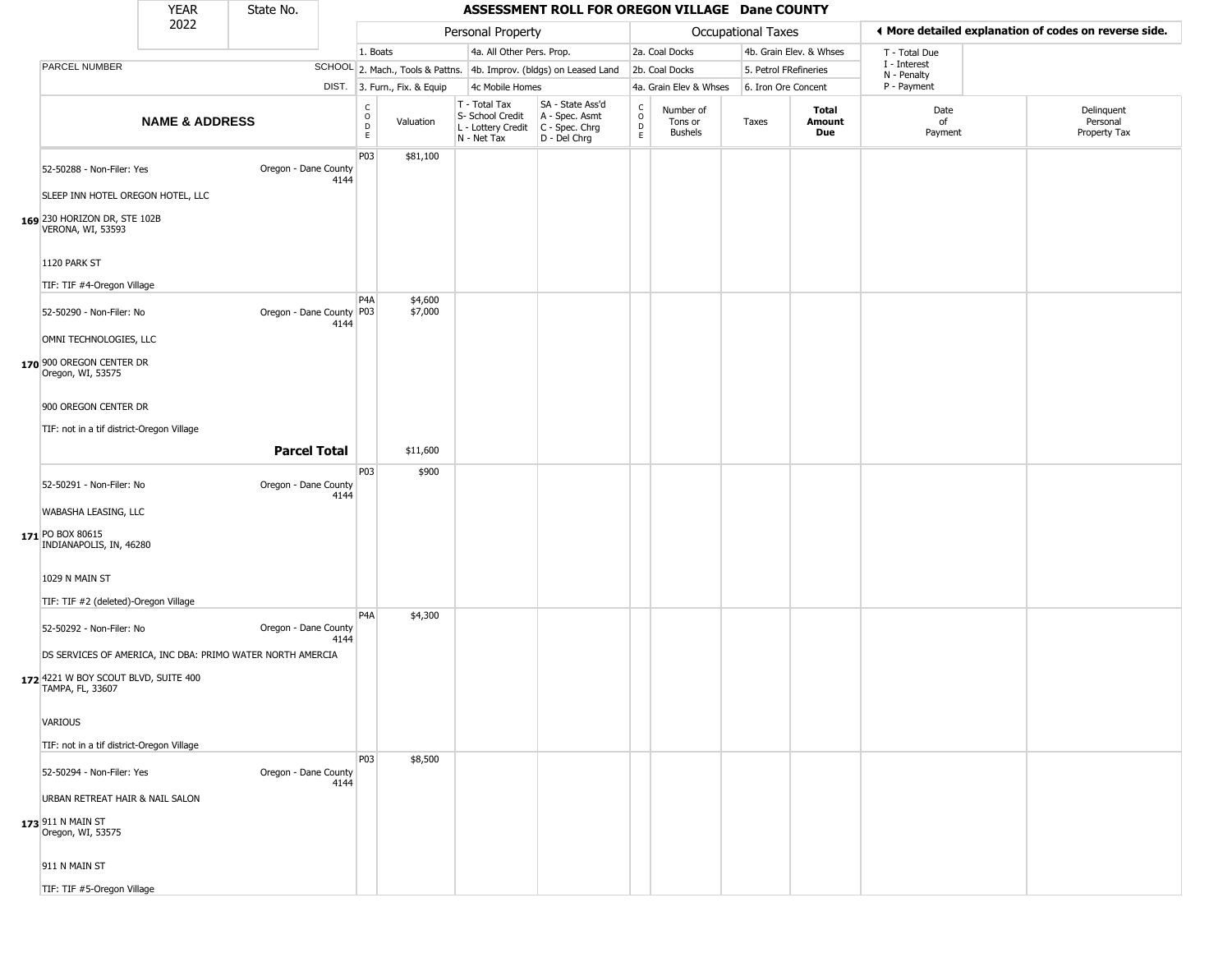|                                                                  | <b>YEAR</b>               | State No.                |      |                              |                              |                                                                        | ASSESSMENT ROLL FOR OREGON VILLAGE Dane COUNTY                       |                                   |                                        |                       |                         |                             |                                                       |
|------------------------------------------------------------------|---------------------------|--------------------------|------|------------------------------|------------------------------|------------------------------------------------------------------------|----------------------------------------------------------------------|-----------------------------------|----------------------------------------|-----------------------|-------------------------|-----------------------------|-------------------------------------------------------|
|                                                                  | 2022                      |                          |      |                              |                              | Personal Property                                                      |                                                                      |                                   |                                        | Occupational Taxes    |                         |                             | ◀ More detailed explanation of codes on reverse side. |
|                                                                  |                           |                          |      | 1. Boats                     |                              | 4a. All Other Pers. Prop.                                              |                                                                      |                                   | 2a. Coal Docks                         |                       | 4b. Grain Elev. & Whses | T - Total Due               |                                                       |
| PARCEL NUMBER                                                    |                           |                          |      |                              |                              |                                                                        | SCHOOL 2. Mach., Tools & Pattns. 4b. Improv. (bldgs) on Leased Land  |                                   | 2b. Coal Docks                         | 5. Petrol FRefineries |                         | I - Interest<br>N - Penalty |                                                       |
|                                                                  |                           |                          |      |                              | DIST. 3. Furn., Fix. & Equip | 4c Mobile Homes                                                        |                                                                      |                                   | 4a. Grain Elev & Whses                 | 6. Iron Ore Concent   |                         | P - Payment                 |                                                       |
|                                                                  | <b>NAME &amp; ADDRESS</b> |                          |      | $_{\rm o}^{\rm c}$<br>D<br>E | Valuation                    | T - Total Tax<br>S- School Credit<br>L - Lottery Credit<br>N - Net Tax | SA - State Ass'd<br>A - Spec. Asmt<br>C - Spec. Chrg<br>D - Del Chrg | $\mathsf{C}$<br>$\circ$<br>D<br>E | Number of<br>Tons or<br><b>Bushels</b> | Taxes                 | Total<br>Amount<br>Due  | Date<br>of<br>Payment       | Delinquent<br>Personal<br>Property Tax                |
| 52-50295 - Non-Filer: No<br>REDBOX AUTOMATED RETAIL, LLC         |                           | Oregon - Dane County     | 4144 | P <sub>4</sub> A             | \$300                        |                                                                        |                                                                      |                                   |                                        |                       |                         |                             |                                                       |
| 174 PO BOX 72210<br>PHOENIX, AZ, 85050                           |                           |                          |      |                              |                              |                                                                        |                                                                      |                                   |                                        |                       |                         |                             |                                                       |
| 916 JANESVILLE ST                                                |                           |                          |      |                              |                              |                                                                        |                                                                      |                                   |                                        |                       |                         |                             |                                                       |
| TIF: TIF #4-Oregon Village                                       |                           |                          |      |                              |                              |                                                                        |                                                                      |                                   |                                        |                       |                         |                             |                                                       |
| 52-50296 - Non-Filer: No                                         |                           | Oregon - Dane County P03 | 4144 | P <sub>4</sub> A             | \$1,000<br>\$3,400           |                                                                        |                                                                      |                                   |                                        |                       |                         |                             |                                                       |
| EDWARD D JONES & CO, LP BRANCH 64843                             |                           |                          |      |                              |                              |                                                                        |                                                                      |                                   |                                        |                       |                         |                             |                                                       |
| 175 PO BOX 66528<br>ST LOUIS, MO, 63166                          |                           |                          |      |                              |                              |                                                                        |                                                                      |                                   |                                        |                       |                         |                             |                                                       |
| 600 PLEASANT OAK DR                                              |                           |                          |      |                              |                              |                                                                        |                                                                      |                                   |                                        |                       |                         |                             |                                                       |
| TIF: not in a tif district-Oregon Village                        |                           |                          |      |                              |                              |                                                                        |                                                                      |                                   |                                        |                       |                         |                             |                                                       |
|                                                                  |                           | <b>Parcel Total</b>      |      |                              | \$4,400                      |                                                                        |                                                                      |                                   |                                        |                       |                         |                             |                                                       |
| 52-50297 - Non-Filer: Yes                                        |                           | Oregon - Dane County     |      | P03                          | \$18,200                     |                                                                        |                                                                      |                                   |                                        |                       |                         |                             |                                                       |
| I2 FITNESS                                                       |                           |                          | 4144 |                              |                              |                                                                        |                                                                      |                                   |                                        |                       |                         |                             |                                                       |
| 176 280 W NETHERWOOD RD<br>Oregon, WI, 53575                     |                           |                          |      |                              |                              |                                                                        |                                                                      |                                   |                                        |                       |                         |                             |                                                       |
| 280 W NETHERWOOD RD<br>TIF: not in a tif district-Oregon Village |                           |                          |      |                              |                              |                                                                        |                                                                      |                                   |                                        |                       |                         |                             |                                                       |
|                                                                  |                           |                          |      | P <sub>4</sub> A             | \$100                        |                                                                        |                                                                      |                                   |                                        |                       |                         |                             |                                                       |
| 52-50300 - Non-Filer: No                                         |                           | Oregon - Dane County P03 | 4144 |                              | \$4,400                      |                                                                        |                                                                      |                                   |                                        |                       |                         |                             |                                                       |
| ABSOLUTE INTERIORS<br>177 PO BOX 95                              |                           |                          |      |                              |                              |                                                                        |                                                                      |                                   |                                        |                       |                         |                             |                                                       |
| Oregon, WI, 53575                                                |                           |                          |      |                              |                              |                                                                        |                                                                      |                                   |                                        |                       |                         |                             |                                                       |
| 126 BRAUN RD                                                     |                           |                          |      |                              |                              |                                                                        |                                                                      |                                   |                                        |                       |                         |                             |                                                       |
| TIF: TIF #5-Oregon Village                                       |                           |                          |      |                              |                              |                                                                        |                                                                      |                                   |                                        |                       |                         |                             |                                                       |
|                                                                  |                           | <b>Parcel Total</b>      |      |                              | \$4,500                      |                                                                        |                                                                      |                                   |                                        |                       |                         |                             |                                                       |
| 52-50301 - Non-Filer: Yes                                        |                           | Oregon - Dane County     |      | P03                          | \$6,100                      |                                                                        |                                                                      |                                   |                                        |                       |                         |                             |                                                       |
| WISHING TREE STUDIO                                              |                           |                          | 4144 |                              |                              |                                                                        |                                                                      |                                   |                                        |                       |                         |                             |                                                       |
| 178 121 N MAIN ST<br>Oregon, WI, 53575                           |                           |                          |      |                              |                              |                                                                        |                                                                      |                                   |                                        |                       |                         |                             |                                                       |
| 121 N MAIN ST                                                    |                           |                          |      |                              |                              |                                                                        |                                                                      |                                   |                                        |                       |                         |                             |                                                       |
| TIF: TIF #3-Oregon Village                                       |                           |                          |      |                              |                              |                                                                        |                                                                      |                                   |                                        |                       |                         |                             |                                                       |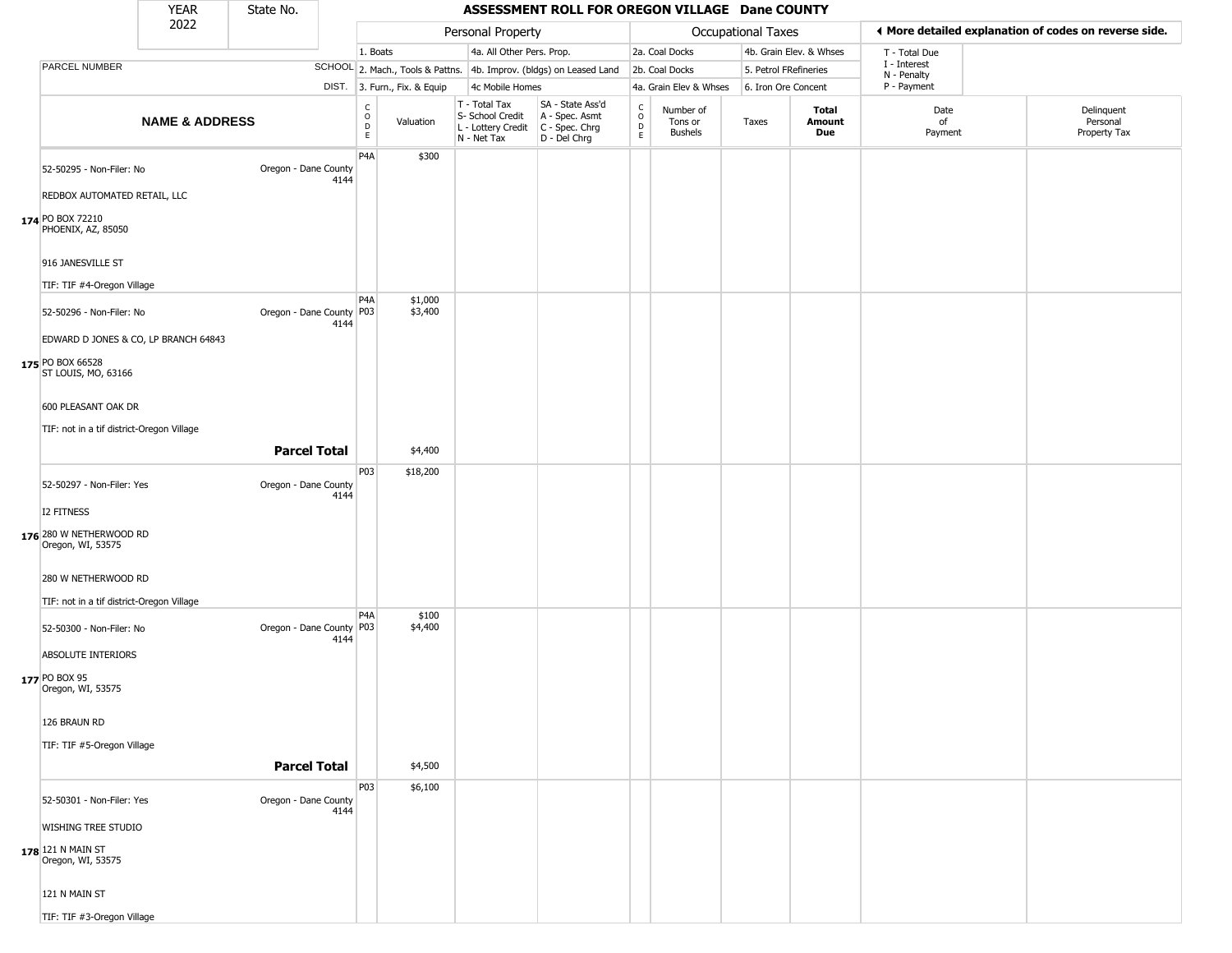|                                                                                  | <b>YEAR</b>               | State No.            |      |                                   | ASSESSMENT ROLL FOR OREGON VILLAGE Dane COUNTY |                                                                        |                                                                        |                         |                                        |                       |                         |                             |                                                       |  |
|----------------------------------------------------------------------------------|---------------------------|----------------------|------|-----------------------------------|------------------------------------------------|------------------------------------------------------------------------|------------------------------------------------------------------------|-------------------------|----------------------------------------|-----------------------|-------------------------|-----------------------------|-------------------------------------------------------|--|
|                                                                                  | 2022                      |                      |      |                                   |                                                | Personal Property                                                      |                                                                        |                         |                                        | Occupational Taxes    |                         |                             | ◀ More detailed explanation of codes on reverse side. |  |
|                                                                                  |                           |                      |      | 1. Boats                          |                                                | 4a. All Other Pers. Prop.                                              |                                                                        |                         | 2a. Coal Docks                         |                       | 4b. Grain Elev. & Whses | T - Total Due               |                                                       |  |
| PARCEL NUMBER                                                                    |                           |                      |      |                                   |                                                |                                                                        | SCHOOL 2. Mach., Tools & Pattns. 4b. Improv. (bldgs) on Leased Land    |                         | 2b. Coal Docks                         | 5. Petrol FRefineries |                         | I - Interest<br>N - Penalty |                                                       |  |
|                                                                                  |                           |                      |      |                                   | DIST. 3. Furn., Fix. & Equip                   | 4c Mobile Homes                                                        |                                                                        |                         | 4a. Grain Elev & Whses                 | 6. Iron Ore Concent   |                         | P - Payment                 |                                                       |  |
|                                                                                  | <b>NAME &amp; ADDRESS</b> |                      |      | $\frac{c}{0}$<br>$\mathsf D$<br>E | Valuation                                      | T - Total Tax<br>S- School Credit<br>L - Lottery Credit<br>N - Net Tax | SA - State Ass'd<br>A - Spec. Asmt<br>$C - Spec. Chrg$<br>D - Del Chrg | $\frac{C}{O}$<br>D<br>E | Number of<br>Tons or<br><b>Bushels</b> | Taxes                 | Total<br>Amount<br>Due  | Date<br>of<br>Payment       | Delinquent<br>Personal<br>Property Tax                |  |
| 52-50303 - Non-Filer: No<br>DATA SALES CO, INC                                   |                           | Oregon - Dane County | 4144 | P03                               | \$1,400                                        |                                                                        |                                                                        |                         |                                        |                       |                         |                             |                                                       |  |
| 179 3450 W BURNSVILLE PKWY<br>BURNSVILLE, MN, 55337<br>VARIOUS                   |                           |                      |      |                                   |                                                |                                                                        |                                                                        |                         |                                        |                       |                         |                             |                                                       |  |
|                                                                                  |                           |                      |      |                                   |                                                |                                                                        |                                                                        |                         |                                        |                       |                         |                             |                                                       |  |
| TIF: not in a tif district-Oregon Village                                        |                           |                      |      |                                   |                                                |                                                                        |                                                                        |                         |                                        |                       |                         |                             |                                                       |  |
| 52-50304 - Non-Filer: No                                                         |                           | Oregon - Dane County | 4144 | <b>P03</b>                        | \$3,700                                        |                                                                        |                                                                        |                         |                                        |                       |                         |                             |                                                       |  |
| TIAA COMMERCIAL FINANCE, INC<br>180 630 N CENTRAL EXPY STE A<br>PLANO, TX, 75074 |                           |                      |      |                                   |                                                |                                                                        |                                                                        |                         |                                        |                       |                         |                             |                                                       |  |
| 550 N BURR OAK AVE                                                               |                           |                      |      |                                   |                                                |                                                                        |                                                                        |                         |                                        |                       |                         |                             |                                                       |  |
| TIF: not in a tif district-Oregon Village                                        |                           |                      |      |                                   |                                                |                                                                        |                                                                        |                         |                                        |                       |                         |                             |                                                       |  |
| 52-50305 - Non-Filer: No                                                         |                           | Oregon - Dane County | 4144 | P03                               | \$1,400                                        |                                                                        |                                                                        |                         |                                        |                       |                         |                             |                                                       |  |
| BANC OF AMERICA LEASING AND CAPITAL, LLC                                         |                           |                      |      |                                   |                                                |                                                                        |                                                                        |                         |                                        |                       |                         |                             |                                                       |  |
| 181 PO BOX 105578<br>ATLANTA, GA, 30348                                          |                           |                      |      |                                   |                                                |                                                                        |                                                                        |                         |                                        |                       |                         |                             |                                                       |  |
| 127 JEFFERSON ST                                                                 |                           |                      |      |                                   |                                                |                                                                        |                                                                        |                         |                                        |                       |                         |                             |                                                       |  |
| TIF: TIF #5-Oregon Village                                                       |                           |                      |      |                                   |                                                |                                                                        |                                                                        |                         |                                        |                       |                         |                             |                                                       |  |
| 52-50306 - Non-Filer: No                                                         |                           | Oregon - Dane County | 4144 | P03                               | \$14,500                                       |                                                                        |                                                                        |                         |                                        |                       |                         |                             |                                                       |  |
| HEARTLAND CREDIT UNION                                                           |                           |                      |      |                                   |                                                |                                                                        |                                                                        |                         |                                        |                       |                         |                             |                                                       |  |
| 182 744 N MAIN ST #2<br>OREGON, WI, 53575                                        |                           |                      |      |                                   |                                                |                                                                        |                                                                        |                         |                                        |                       |                         |                             |                                                       |  |
| 744 N MAIN ST #2                                                                 |                           |                      |      |                                   |                                                |                                                                        |                                                                        |                         |                                        |                       |                         |                             |                                                       |  |
| TIF: not in a tif district-Oregon Village                                        |                           |                      |      |                                   |                                                |                                                                        |                                                                        |                         |                                        |                       |                         |                             |                                                       |  |
| 52-50308 - Non-Filer: Yes                                                        |                           | Oregon - Dane County | 4144 | P03                               | \$5,500                                        |                                                                        |                                                                        |                         |                                        |                       |                         |                             |                                                       |  |
| TRUE BEAUTY BOUTIQUE                                                             |                           |                      |      |                                   |                                                |                                                                        |                                                                        |                         |                                        |                       |                         |                             |                                                       |  |
| 183 120 JANESVILLE ST<br>Oregon, WI, 53575                                       |                           |                      |      |                                   |                                                |                                                                        |                                                                        |                         |                                        |                       |                         |                             |                                                       |  |
| 120 JANESVILLE ST                                                                |                           |                      |      |                                   |                                                |                                                                        |                                                                        |                         |                                        |                       |                         |                             |                                                       |  |
| TIF: TIF #5-Oregon Village                                                       |                           |                      |      |                                   |                                                |                                                                        |                                                                        |                         |                                        |                       |                         |                             |                                                       |  |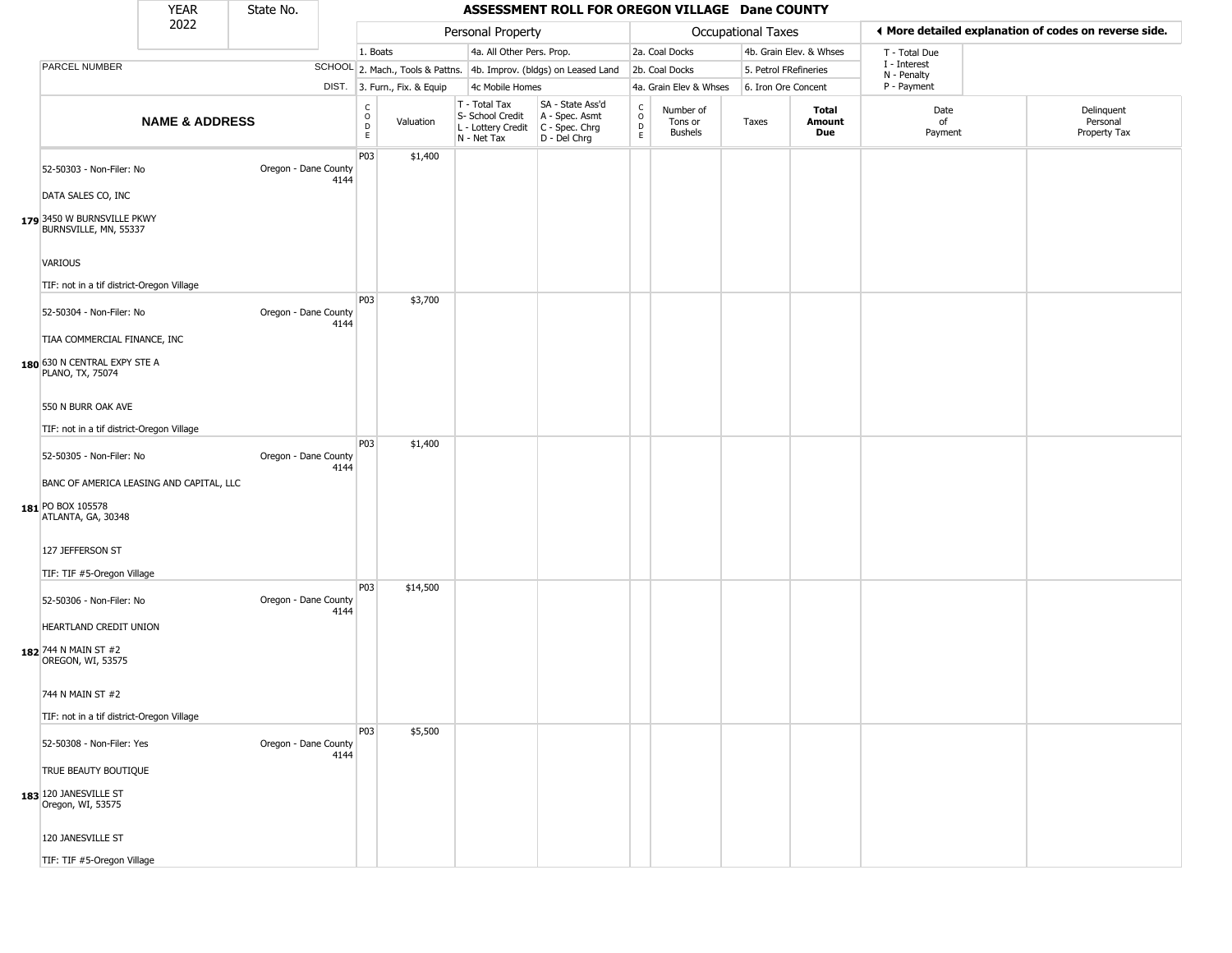|                                                                                           | <b>YEAR</b>               | State No.                |            |                                             |                              |                                                                        | ASSESSMENT ROLL FOR OREGON VILLAGE Dane COUNTY                         |                                   |                                        |                       |                         |                             |                                                       |
|-------------------------------------------------------------------------------------------|---------------------------|--------------------------|------------|---------------------------------------------|------------------------------|------------------------------------------------------------------------|------------------------------------------------------------------------|-----------------------------------|----------------------------------------|-----------------------|-------------------------|-----------------------------|-------------------------------------------------------|
|                                                                                           | 2022                      |                          |            |                                             |                              | Personal Property                                                      |                                                                        |                                   |                                        | Occupational Taxes    |                         |                             | ♦ More detailed explanation of codes on reverse side. |
|                                                                                           |                           |                          |            | 1. Boats                                    |                              | 4a. All Other Pers. Prop.                                              |                                                                        |                                   | 2a. Coal Docks                         |                       | 4b. Grain Elev. & Whses | T - Total Due               |                                                       |
| PARCEL NUMBER                                                                             |                           |                          |            |                                             |                              |                                                                        | SCHOOL 2. Mach., Tools & Pattns. 4b. Improv. (bldgs) on Leased Land    |                                   | 2b. Coal Docks                         | 5. Petrol FRefineries |                         | I - Interest<br>N - Penalty |                                                       |
|                                                                                           |                           |                          |            |                                             | DIST. 3. Furn., Fix. & Equip | 4c Mobile Homes                                                        |                                                                        |                                   | 4a. Grain Elev & Whses                 | 6. Iron Ore Concent   |                         | P - Payment                 |                                                       |
|                                                                                           | <b>NAME &amp; ADDRESS</b> |                          |            | $\frac{c}{0}$<br>$\mathsf D$<br>$\mathsf E$ | Valuation                    | T - Total Tax<br>S- School Credit<br>L - Lottery Credit<br>N - Net Tax | SA - State Ass'd<br>A - Spec. Asmt<br>$C - Spec. Chrg$<br>D - Del Chrg | C<br>$\circ$<br>$\mathsf{D}$<br>E | Number of<br>Tons or<br><b>Bushels</b> | Taxes                 | Total<br>Amount<br>Due  | Date<br>of<br>Payment       | Delinquent<br>Personal<br>Property Tax                |
| 52-50309 - Non-Filer: Yes                                                                 |                           | Oregon - Dane County     | 4144       | P03                                         | \$3,000                      |                                                                        |                                                                        |                                   |                                        |                       |                         |                             |                                                       |
| NEW AQUA LLC                                                                              |                           |                          |            |                                             |                              |                                                                        |                                                                        |                                   |                                        |                       |                         |                             |                                                       |
| 184 7785 E US HIGHWAY 36<br>AVON, IN, 46123                                               |                           |                          |            |                                             |                              |                                                                        |                                                                        |                                   |                                        |                       |                         |                             |                                                       |
| <b>VARIOUS</b>                                                                            |                           |                          |            |                                             |                              |                                                                        |                                                                        |                                   |                                        |                       |                         |                             |                                                       |
| TIF: not in a tif district-Oregon Village                                                 |                           |                          |            |                                             |                              |                                                                        |                                                                        |                                   |                                        |                       |                         |                             |                                                       |
| 52-50310 - Non-Filer: No                                                                  |                           | Oregon - Dane County     | 4144       | P03                                         | \$4,900                      |                                                                        |                                                                        |                                   |                                        |                       |                         |                             |                                                       |
| MANUFACTURER SERVICES GROUP WELLS FARGO<br>185 PO BOX 36200<br>BILLINGS, MT, 59107        |                           |                          |            |                                             |                              |                                                                        |                                                                        |                                   |                                        |                       |                         |                             |                                                       |
| 625 E NETHERWOOD RD                                                                       |                           |                          |            |                                             |                              |                                                                        |                                                                        |                                   |                                        |                       |                         |                             |                                                       |
| TIF: not in a tif district-Oregon Village                                                 |                           |                          |            |                                             |                              |                                                                        |                                                                        |                                   |                                        |                       |                         |                             |                                                       |
| 52-50311 - Non-Filer: No                                                                  |                           | Oregon - Dane County P03 | 4144       | P4A                                         | \$31,700<br>\$76,500         |                                                                        |                                                                        |                                   |                                        |                       |                         |                             |                                                       |
| WINE RESERVE STEPHEN DIETER<br>186 113 N MAIN ST<br>Oregon, WI, 53575                     |                           |                          |            |                                             |                              |                                                                        |                                                                        |                                   |                                        |                       |                         |                             |                                                       |
| 113 N MAIN ST                                                                             |                           |                          |            |                                             |                              |                                                                        |                                                                        |                                   |                                        |                       |                         |                             |                                                       |
| TIF: TIF #5-Oregon Village                                                                |                           | <b>Parcel Total</b>      |            |                                             | \$108,200                    |                                                                        |                                                                        |                                   |                                        |                       |                         |                             |                                                       |
|                                                                                           |                           |                          |            | Stat                                        | \$0                          |                                                                        |                                                                        |                                   |                                        |                       |                         |                             |                                                       |
| 52-50312 - Non-Filer: No                                                                  |                           | Oregon - Dane County e   | $4144$ Ass |                                             |                              |                                                                        |                                                                        |                                   |                                        |                       |                         |                             |                                                       |
| THYSSE PRINTING SERVICE INC<br>187 780 CUSICK PKWY<br>OREGON, WI, 53575-9103              |                           |                          |            | ess<br>ed                                   |                              |                                                                        |                                                                        |                                   |                                        |                       |                         |                             |                                                       |
| 780 CUSICK PKWY                                                                           |                           |                          |            |                                             |                              |                                                                        |                                                                        |                                   |                                        |                       |                         |                             |                                                       |
| TIF: TIF #5-Oregon Village                                                                |                           |                          |            |                                             |                              |                                                                        |                                                                        |                                   |                                        |                       |                         |                             |                                                       |
| 52-50313 - Non-Filer: No                                                                  |                           | Oregon - Dane County     | 4144       | P03                                         | \$7,700                      |                                                                        |                                                                        |                                   |                                        |                       |                         |                             |                                                       |
| GORDON FLESCH COMPANY, INC GFC LEASING<br>188 2675 RESEARCH PARK DR<br>MADISON, WI, 53711 |                           |                          |            |                                             |                              |                                                                        |                                                                        |                                   |                                        |                       |                         |                             |                                                       |
| VARIOUS                                                                                   |                           |                          |            |                                             |                              |                                                                        |                                                                        |                                   |                                        |                       |                         |                             |                                                       |
| TIF: TIF #5-Oregon Village                                                                |                           |                          |            |                                             |                              |                                                                        |                                                                        |                                   |                                        |                       |                         |                             |                                                       |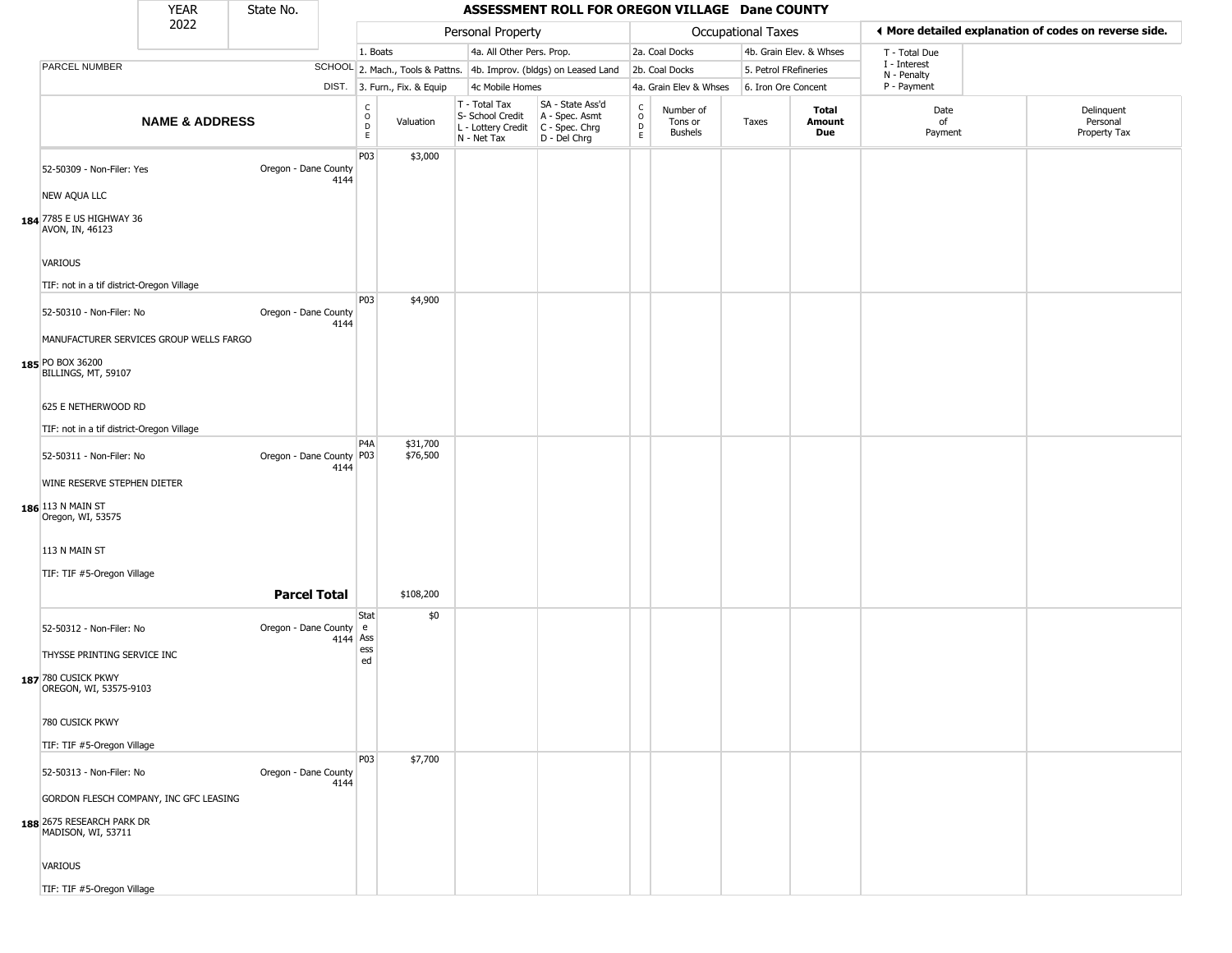|                                                                                                         | <b>YEAR</b>               | State No.                |      |                                          | ASSESSMENT ROLL FOR OREGON VILLAGE Dane COUNTY |                                                                        |                                                                      |                                   |                                        |                       |                         |                             |                                                       |
|---------------------------------------------------------------------------------------------------------|---------------------------|--------------------------|------|------------------------------------------|------------------------------------------------|------------------------------------------------------------------------|----------------------------------------------------------------------|-----------------------------------|----------------------------------------|-----------------------|-------------------------|-----------------------------|-------------------------------------------------------|
|                                                                                                         | 2022                      |                          |      |                                          |                                                | Personal Property                                                      |                                                                      |                                   |                                        | Occupational Taxes    |                         |                             | ◀ More detailed explanation of codes on reverse side. |
|                                                                                                         |                           |                          |      | 1. Boats                                 |                                                | 4a. All Other Pers. Prop.                                              |                                                                      |                                   | 2a. Coal Docks                         |                       | 4b. Grain Elev. & Whses | T - Total Due               |                                                       |
| PARCEL NUMBER                                                                                           |                           |                          |      |                                          |                                                |                                                                        | SCHOOL 2. Mach., Tools & Pattns. 4b. Improv. (bldgs) on Leased Land  |                                   | 2b. Coal Docks                         | 5. Petrol FRefineries |                         | I - Interest<br>N - Penalty |                                                       |
|                                                                                                         |                           |                          |      |                                          | DIST. 3. Furn., Fix. & Equip                   | 4c Mobile Homes                                                        |                                                                      |                                   | 4a. Grain Elev & Whses                 | 6. Iron Ore Concent   |                         | P - Payment                 |                                                       |
|                                                                                                         | <b>NAME &amp; ADDRESS</b> |                          |      | $\rm _o^C$<br>$\mathsf D$<br>$\mathsf E$ | Valuation                                      | T - Total Tax<br>S- School Credit<br>L - Lottery Credit<br>N - Net Tax | SA - State Ass'd<br>A - Spec. Asmt<br>C - Spec. Chrg<br>D - Del Chrg | $\rm_{o}^{c}$<br>$\mathsf D$<br>E | Number of<br>Tons or<br><b>Bushels</b> | Taxes                 | Total<br>Amount<br>Due  | Date<br>of<br>Payment       | Delinquent<br>Personal<br>Property Tax                |
| 52-50314 - Non-Filer: No                                                                                |                           | Oregon - Dane County     | 4144 |                                          | \$0                                            |                                                                        |                                                                      |                                   |                                        |                       |                         |                             |                                                       |
| AMERIGAS PROPANE LP<br>189 PO BOX 798<br>VALLEY FORGE, PA, 19482                                        |                           |                          |      |                                          |                                                |                                                                        |                                                                      |                                   |                                        |                       |                         |                             |                                                       |
| VARIOUS                                                                                                 |                           |                          |      |                                          |                                                |                                                                        |                                                                      |                                   |                                        |                       |                         |                             |                                                       |
| TIF: not in a tif district-Oregon Village<br>52-50315 - Non-Filer: No                                   |                           | Oregon - Dane County     | 4144 | P <sub>4</sub> A                         | \$100                                          |                                                                        |                                                                      |                                   |                                        |                       |                         |                             |                                                       |
| ARAMARK REFRESHMENT SERVICES LLC<br>190 PO BOX 5316<br>OAK BROOK, IL, 60522                             |                           |                          |      |                                          |                                                |                                                                        |                                                                      |                                   |                                        |                       |                         |                             |                                                       |
| 200 N MAIN ST<br>TIF: TIF #3-Oregon Village                                                             |                           |                          |      |                                          |                                                |                                                                        |                                                                      |                                   |                                        |                       |                         |                             |                                                       |
| 52-50316 - Non-Filer: No<br>LINDE LEASED EQUIPMENT TAX DEPT<br>191 10 RIVERVIEW DR<br>DANBURY, CT, 6810 |                           | Oregon - Dane County     | 4144 | P03                                      | \$8,900                                        |                                                                        |                                                                      |                                   |                                        |                       |                         |                             |                                                       |
| 736 JANESVILLE ST<br>TIF: not in a tif district-Oregon Village                                          |                           |                          |      |                                          |                                                |                                                                        |                                                                      |                                   |                                        |                       |                         |                             |                                                       |
| 52-50317 - Non-Filer: Yes<br>SPRINKMAN REALTY<br>192 125 N MAIN ST<br>OREGON, WI, 53575                 |                           | Oregon - Dane County     | 4144 | P03                                      | \$5,000                                        |                                                                        |                                                                      |                                   |                                        |                       |                         |                             |                                                       |
| 125 N MAIN ST<br>TIF: TIF #5-Oregon Village                                                             |                           |                          |      |                                          |                                                |                                                                        |                                                                      |                                   |                                        |                       |                         |                             |                                                       |
| 52-50318 - Non-Filer: Yes<br>JT Engineering                                                             |                           | Oregon - Dane County P03 | 4144 | P <sub>4</sub> A                         | \$5,000<br>\$35,000                            |                                                                        |                                                                      |                                   |                                        |                       |                         |                             |                                                       |
| 193 281 W Netherwood St<br>OREGON, WI, 53575                                                            |                           |                          |      |                                          |                                                |                                                                        |                                                                      |                                   |                                        |                       |                         |                             |                                                       |
| 281 W Netherwood St                                                                                     |                           |                          |      |                                          |                                                |                                                                        |                                                                      |                                   |                                        |                       |                         |                             |                                                       |
| TIF: TIF #5-Oregon Village                                                                              |                           | <b>Parcel Total</b>      |      |                                          | \$40,000                                       |                                                                        |                                                                      |                                   |                                        |                       |                         |                             |                                                       |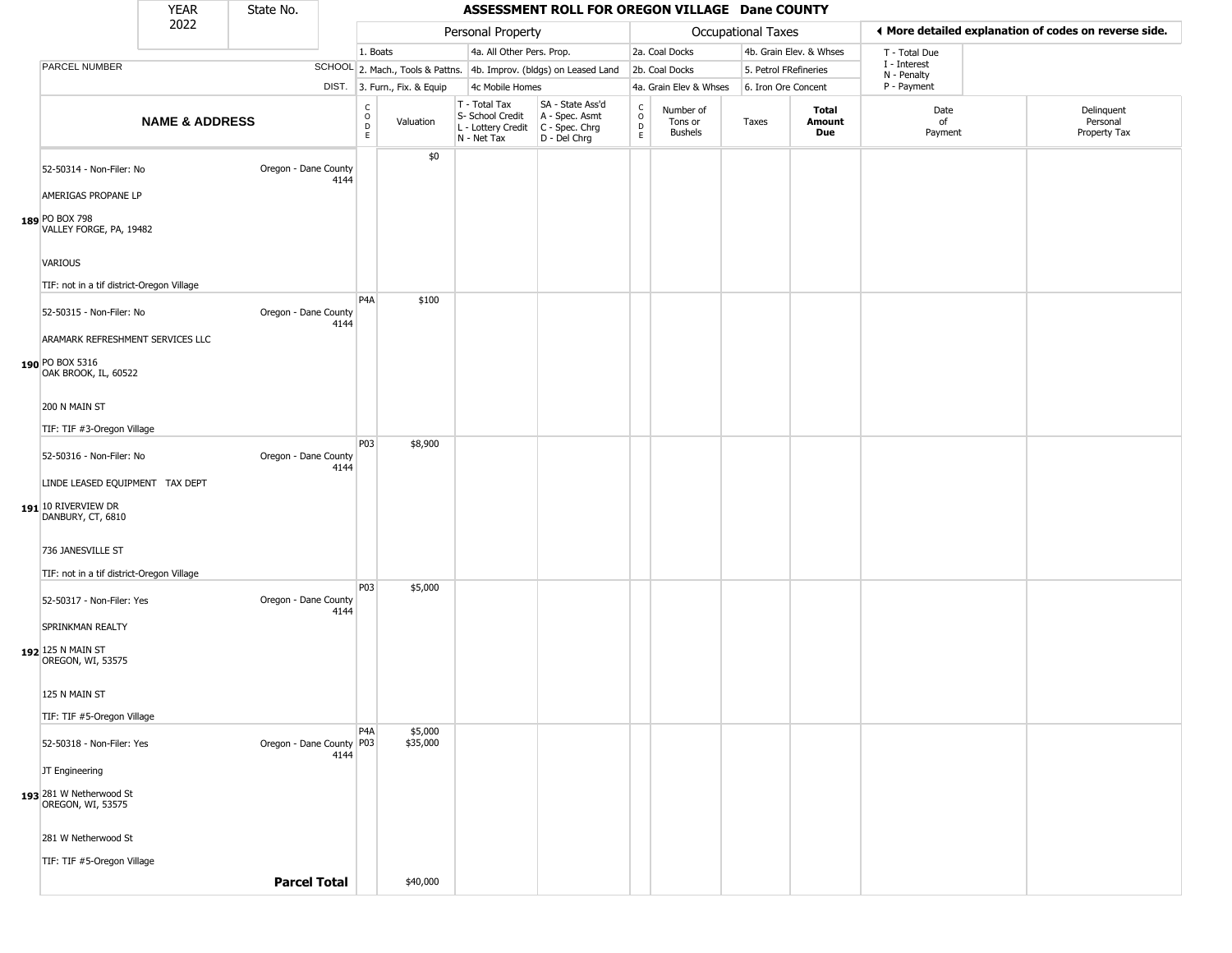|                                                                                             | <b>YEAR</b>               | State No.     |                            |      |                                        |                                                                        | ASSESSMENT ROLL FOR OREGON VILLAGE Dane COUNTY                         |                                             |                                        |                           |                                      |                             |                                                       |
|---------------------------------------------------------------------------------------------|---------------------------|---------------|----------------------------|------|----------------------------------------|------------------------------------------------------------------------|------------------------------------------------------------------------|---------------------------------------------|----------------------------------------|---------------------------|--------------------------------------|-----------------------------|-------------------------------------------------------|
|                                                                                             | 2022                      |               |                            |      |                                        | Personal Property                                                      |                                                                        |                                             |                                        | <b>Occupational Taxes</b> |                                      |                             | ♦ More detailed explanation of codes on reverse side. |
|                                                                                             |                           |               |                            |      | 1. Boats                               | 4a. All Other Pers. Prop.                                              |                                                                        |                                             | 2a. Coal Docks                         |                           | 4b. Grain Elev. & Whses              | T - Total Due               |                                                       |
| <b>PARCEL NUMBER</b>                                                                        |                           |               |                            |      |                                        |                                                                        | SCHOOL 2. Mach., Tools & Pattns. 4b. Improv. (bldgs) on Leased Land    |                                             | 2b. Coal Docks                         | 5. Petrol FRefineries     |                                      | I - Interest<br>N - Penalty |                                                       |
|                                                                                             |                           |               |                            |      | DIST. 3. Furn., Fix. & Equip           | 4c Mobile Homes                                                        |                                                                        |                                             | 4a. Grain Elev & Whses                 | 6. Iron Ore Concent       |                                      | P - Payment                 |                                                       |
|                                                                                             | <b>NAME &amp; ADDRESS</b> |               |                            |      | C<br>$\circ$<br>Valuation<br>D<br>E    | T - Total Tax<br>S- School Credit<br>L - Lottery Credit<br>N - Net Tax | SA - State Ass'd<br>A - Spec. Asmt<br>$C - Spec. Chrg$<br>D - Del Chrq | $\mathsf{C}$<br>$\circ$<br>$\mathsf D$<br>E | Number of<br>Tons or<br><b>Bushels</b> | Taxes                     | <b>Total</b><br>Amount<br><b>Due</b> | Date<br>of<br>Payment       | Delinguent<br>Personal<br>Property Tax                |
| 52-50319 - Non-Filer: Yes<br>PRIDE NUTRITION<br>194 763 N MAIN ST<br>OREGON, WI, 53575      |                           |               | Oregon - Dane County   P03 | 4144 | P <sub>4</sub> A<br>\$1,000<br>\$5,000 |                                                                        |                                                                        |                                             |                                        |                           |                                      |                             |                                                       |
| 763 N MAIN ST<br>TIF: TIF #5-Oregon Village                                                 |                           |               |                            |      |                                        |                                                                        |                                                                        |                                             |                                        |                           |                                      |                             |                                                       |
|                                                                                             |                           |               | <b>Parcel Total</b>        |      | \$6,000                                |                                                                        |                                                                        |                                             |                                        |                           |                                      |                             |                                                       |
| 52-50320 - Non-Filer: Yes<br><b>KICKBACK CAFE</b><br>195 107 S MAIN ST<br>OREGON, WI, 53575 |                           |               | Oregon - Dane County   P03 | 4144 | P <sub>4</sub> A<br>\$1,000<br>\$5,000 |                                                                        |                                                                        |                                             |                                        |                           |                                      |                             |                                                       |
| 107 S MAIN ST                                                                               |                           |               |                            |      |                                        |                                                                        |                                                                        |                                             |                                        |                           |                                      |                             |                                                       |
| TIF: TIF #5-Oregon Village                                                                  |                           |               |                            |      |                                        |                                                                        |                                                                        |                                             |                                        |                           |                                      |                             |                                                       |
|                                                                                             |                           |               | <b>Parcel Total</b>        |      | \$6,000                                |                                                                        |                                                                        |                                             |                                        |                           |                                      |                             |                                                       |
| NO. OF PARCELS 195                                                                          |                           | <b>TOTALS</b> |                            |      | 4,272,400.00                           |                                                                        |                                                                        |                                             |                                        |                           |                                      |                             |                                                       |